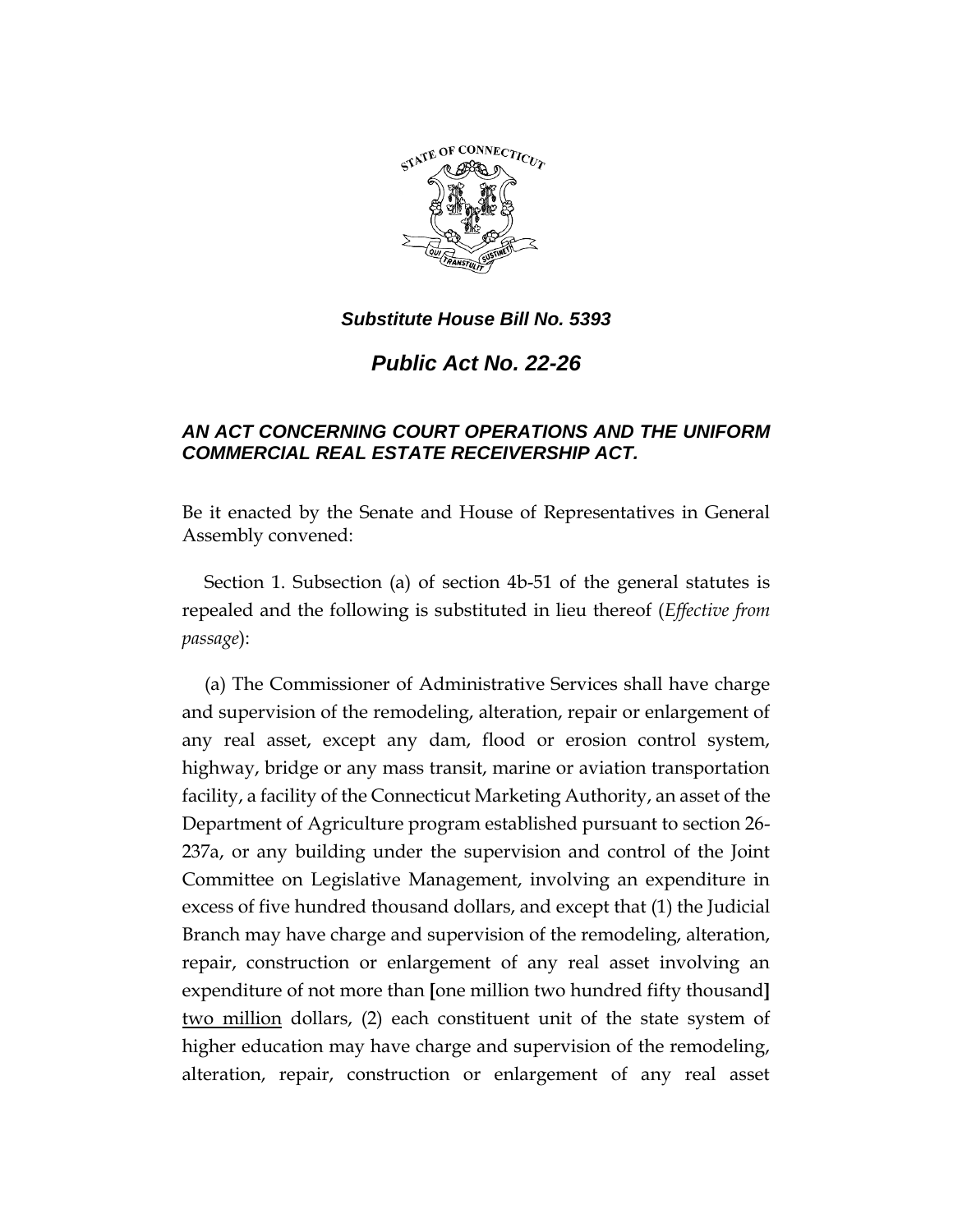involving an expenditure of not more than two million dollars, (3) The University of Connecticut shall have charge and supervision of the remodeling, alteration, repair, construction, or enlargement of any project, as defined in subdivision (16) of section 10a-109c, notwithstanding the amount of the expenditure involved, and (4) the Military Department may have charge and supervision of the remodeling, alteration, repair, construction or enlargement of any real asset involving an expenditure of not more than two million dollars. In any decision to remodel, alter, repair or enlarge any real asset, the commissioner shall consider the capability of the real asset to facilitate recycling programs.

Sec. 2. Section 17a-692 of the general statutes is repealed and the following is substituted in lieu thereof (*Effective from passage*):

(a) The Court Support Services Division shall **[**have custody of**]** supervise (1) any person charged with a crime for whom the court, pursuant to the provisions of section 17a-696, as amended by this act, has suspended prosecution and ordered treated for alcohol or drug dependency, and (2) any person convicted of a crime whom the court, pursuant to the provisions of section 17a-699, has sentenced to a period of probation and ordered treated for alcohol or drug dependency.

(b) The Court Support Services Division may (1) coordinate, pursuant to the provisions of section 17a-694, the examination of any person **[**in its custody**]** under its supervision, (2) coordinate the placement of such person for treatment for alcohol or drug dependency, and (3) monitor the progress and behavior of such person in the treatment program.

(c) The Court Support Services Division may transfer any person in a treatment program to another treatment program with the agreement of the director of the program to which the person is proposed to be transferred.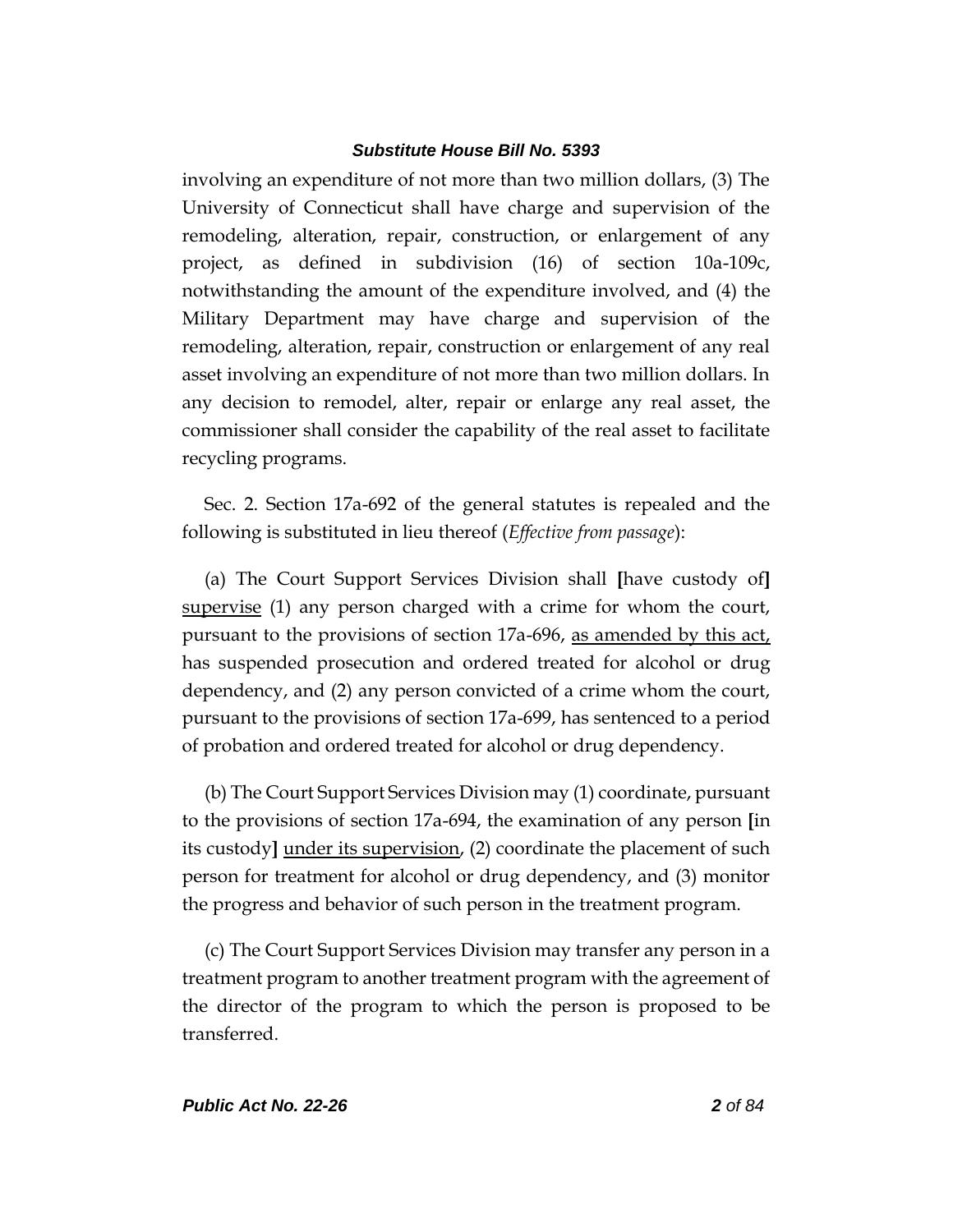(d) Any person **[**in the custody**]** under the supervision of the Court Support Services Division under the provisions of section 17a-696, as amended by this act, or 17a-699 may, without any notice, be tested for use of alcohol or drugs.

Sec. 3. Subsection (c) of section 17a-696 of the 2022 supplement to the general statutes is repealed and the following is substituted in lieu thereof (*Effective from passage*):

(c) A suspension of prosecution ordered under the provisions of subsection (b) of this section may be for a period not exceeding two years. During the period of suspension, an accused person shall be placed **[**in the custody**]** under the supervision of the Court Support Services Division for treatment for alcohol or drug dependency. The court or the Court Support Services Division may require that the person (1) comply with any of the conditions specified in subsections (a) and (b) of section 53a-30, and (2) be tested for use of alcohol or drugs during the period of suspension. The accused person shall, unless indigent, pay the cost of treatment ordered under this section.

Sec. 4. Subsection (h) of section 29-33 of the general statutes is repealed and the following is substituted in lieu thereof (*Effective from passage*):

(h) If the court finds that a violation of this section is not of a serious nature and that the person charged with such violation (1) will probably not offend in the future, (2) has not previously been convicted of a violation of this section, and (3) has not previously had a prosecution under this section suspended pursuant to this subsection, the court may order suspension of prosecution. The court shall not order suspension of prosecution unless the accused person has acknowledged that he understands the consequences of the suspension of prosecution. Any person for whom prosecution is suspended shall agree to the tolling of any statute of limitations with respect to such violation and to a waiver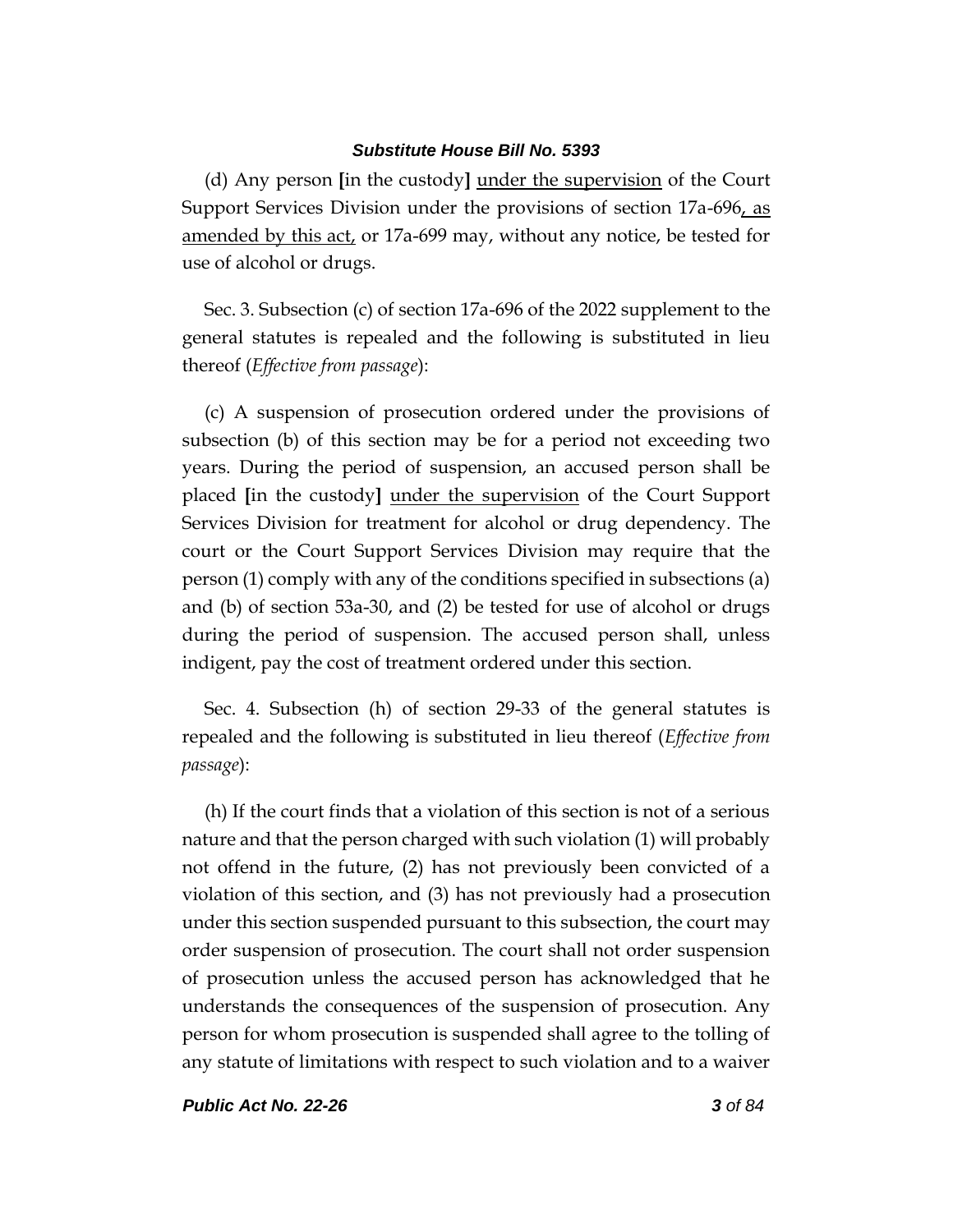of his right to a speedy trial. Such person shall appear in court and shall be released to the **[**custody**]** supervision of the Court Support Services Division for such period, not exceeding two years, and under such conditions as the court shall order. If the person refuses to accept, or, having accepted, violates such conditions, the court shall terminate the suspension of prosecution and the case shall be brought to trial. If such person satisfactorily completes his period of probation, he may apply for dismissal of the charges against him and the court, on finding such satisfactory completion, shall dismiss such charges. If the person does not apply for dismissal of the charges against him after satisfactorily completing his period of probation, the court, upon receipt of a report submitted by the Court Support Services Division that the person satisfactorily completed his period of probation, may on its own motion make a finding of such satisfactory completion and dismiss such charges. Upon dismissal, all records of such charges shall be erased pursuant to section 54-142a, as amended by this act. An order of the court denying a motion to dismiss the charges against a person who has completed his period of probation or terminating the participation of a defendant in such program shall be a final judgment for purposes of appeal.

Sec. 5. Subsection (g) of section 29-36a of the general statutes is repealed and the following is substituted in lieu thereof (*Effective from passage*):

(g) If the court finds that a violation of this section is not of a serious nature and that the person charged with such violation (1) will probably not offend in the future, (2) has not previously been convicted of a violation of this section, and (3) has not previously had a prosecution under this section suspended pursuant to this subsection, the court may order suspension of prosecution. The court shall not order suspension of prosecution unless the accused person has acknowledged that he or she understands the consequences of the suspension of prosecution.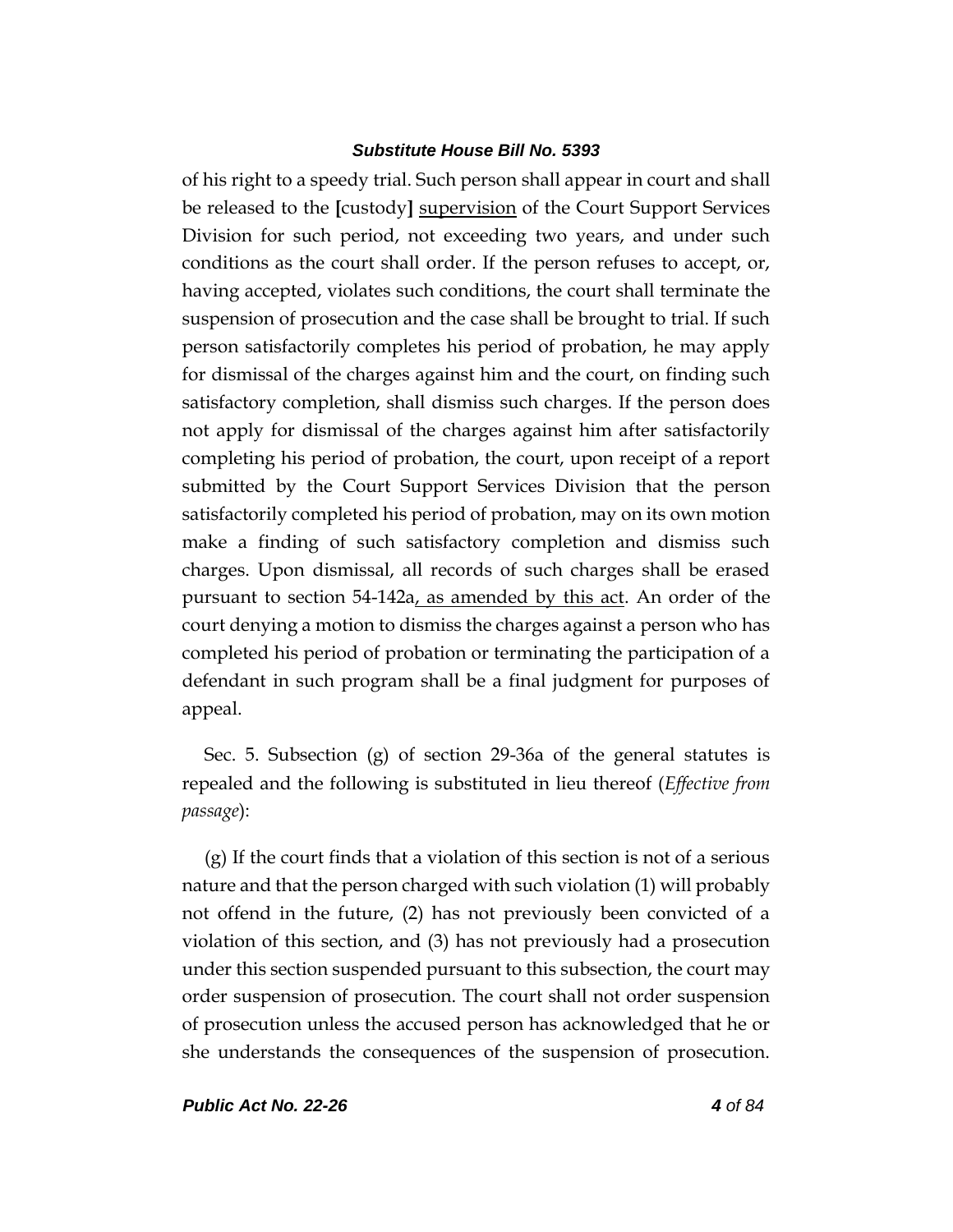Any person for whom prosecution is suspended shall agree to the tolling of any statute of limitations with respect to such violation and to a waiver of his or her right to a speedy trial. Such person shall appear in court and shall be released to the **[**custody**]** supervision of the Court Support Services Division for such period, not exceeding two years, and under such conditions as the court shall order. If the person refuses to accept, or, having accepted, violates such conditions, the court shall terminate the suspension of prosecution and the case shall be brought to trial. If such person satisfactorily completes such person's period of probation, he or she may apply for dismissal of the charges against such person and the court, on finding such satisfactory completion, shall dismiss such charges. If the person does not apply for dismissal of the charges against such person after satisfactorily completing such person's period of probation, the court, upon receipt of a report submitted by the Court Support Services Division that the person satisfactorily completed such person's period of probation, may on its own motion make a finding of such satisfactory completion and dismiss such charges. Upon dismissal, all records of such charges shall be erased pursuant to section 54-142a, as amended by this act. An order of the court denying a motion to dismiss the charges against a person who has completed such person's period of probation or terminating the participation of a defendant in such program shall be a final judgment for purposes of appeal.

Sec. 6. Subsection (i) of section 29-37a of the general statutes is repealed and the following is substituted in lieu thereof (*Effective from passage*):

(i) If the court finds that a violation of this section is not of a serious nature and that the person charged with such violation (1) will probably not offend in the future, (2) has not previously been convicted of a violation of this section, and (3) has not previously had a prosecution under this section suspended pursuant to this subsection, it may order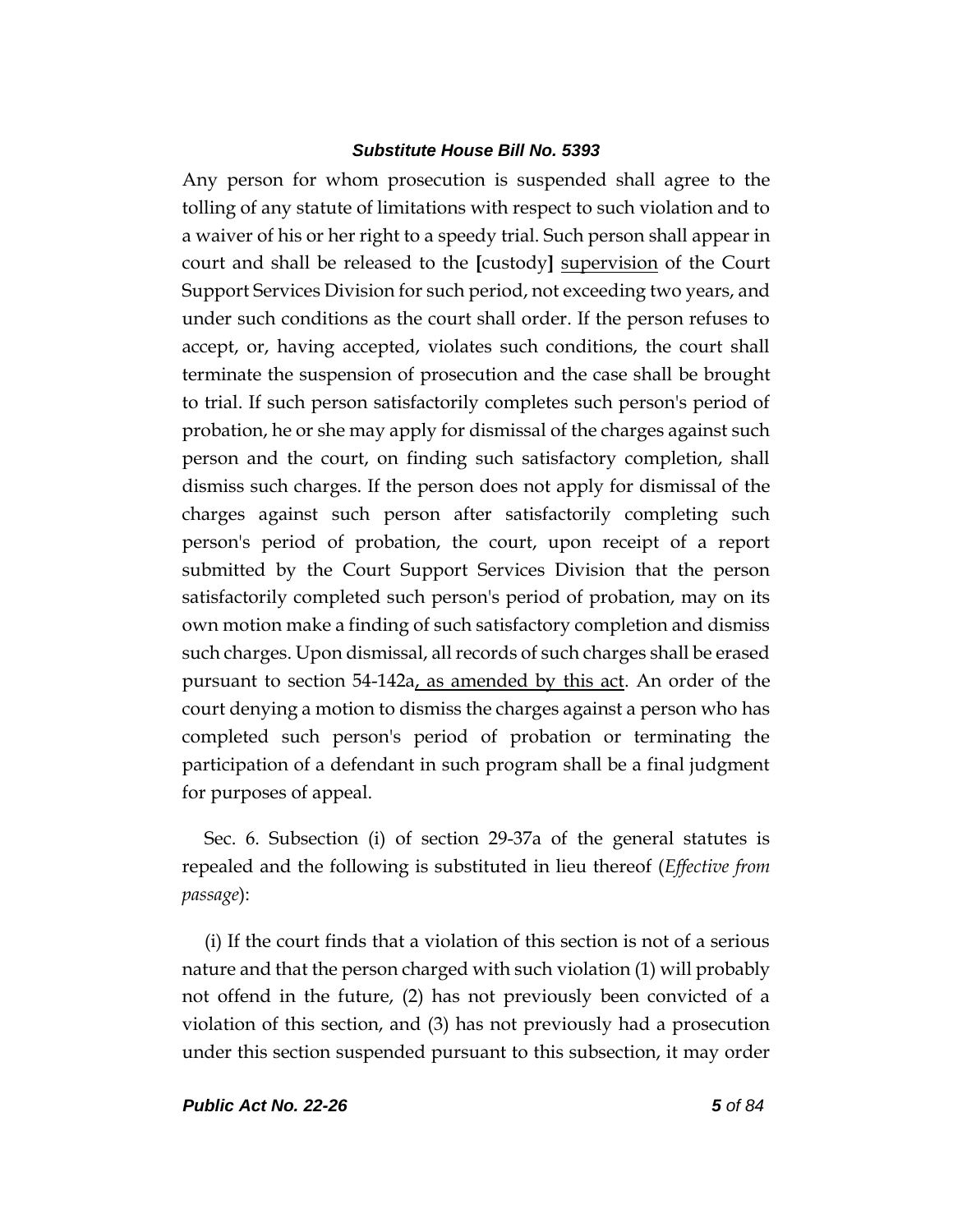suspension of prosecution. The court shall not order suspension of prosecution unless the accused person has acknowledged that he understands the consequences of the suspension of prosecution. Any person for whom prosecution is suspended shall agree to the tolling of any statute of limitations with respect to such violation and to a waiver of his right to a speedy trial. Such person shall appear in court and shall be released to the **[**custody**]** supervision of the Court Support Services Division for such period, not exceeding two years, and under such conditions as the court shall order. If the person refuses to accept, or, having accepted, violates such conditions, the court shall terminate the suspension of prosecution and the case shall be brought to trial. If such person satisfactorily completes his period of probation, he may apply for dismissal of the charges against him and the court, on finding such satisfactory completion, shall dismiss such charges. If the person does not apply for dismissal of the charges against him after satisfactorily completing his period of probation, the court, upon receipt of a report submitted by the Court Support Services Division that the person satisfactorily completed his period of probation, may on its own motion make a finding of such satisfactory completion and dismiss such charges. Upon dismissal, all records of such charges shall be erased pursuant to section 54-142a, as amended by this act. An order of the court denying a motion to dismiss the charges against a person who has completed his period of probation or terminating the participation of a defendant in such program shall be a final judgment for purposes of appeal.

Sec. 7. Subsection (c) of section 29-38g of the general statutes is repealed and the following is substituted in lieu thereof (*Effective from passage*):

(c) The court may order suspension of prosecution if the court finds that a violation of this section is not of a serious nature and that the person charged with such violation (1) (A) will probably not offend in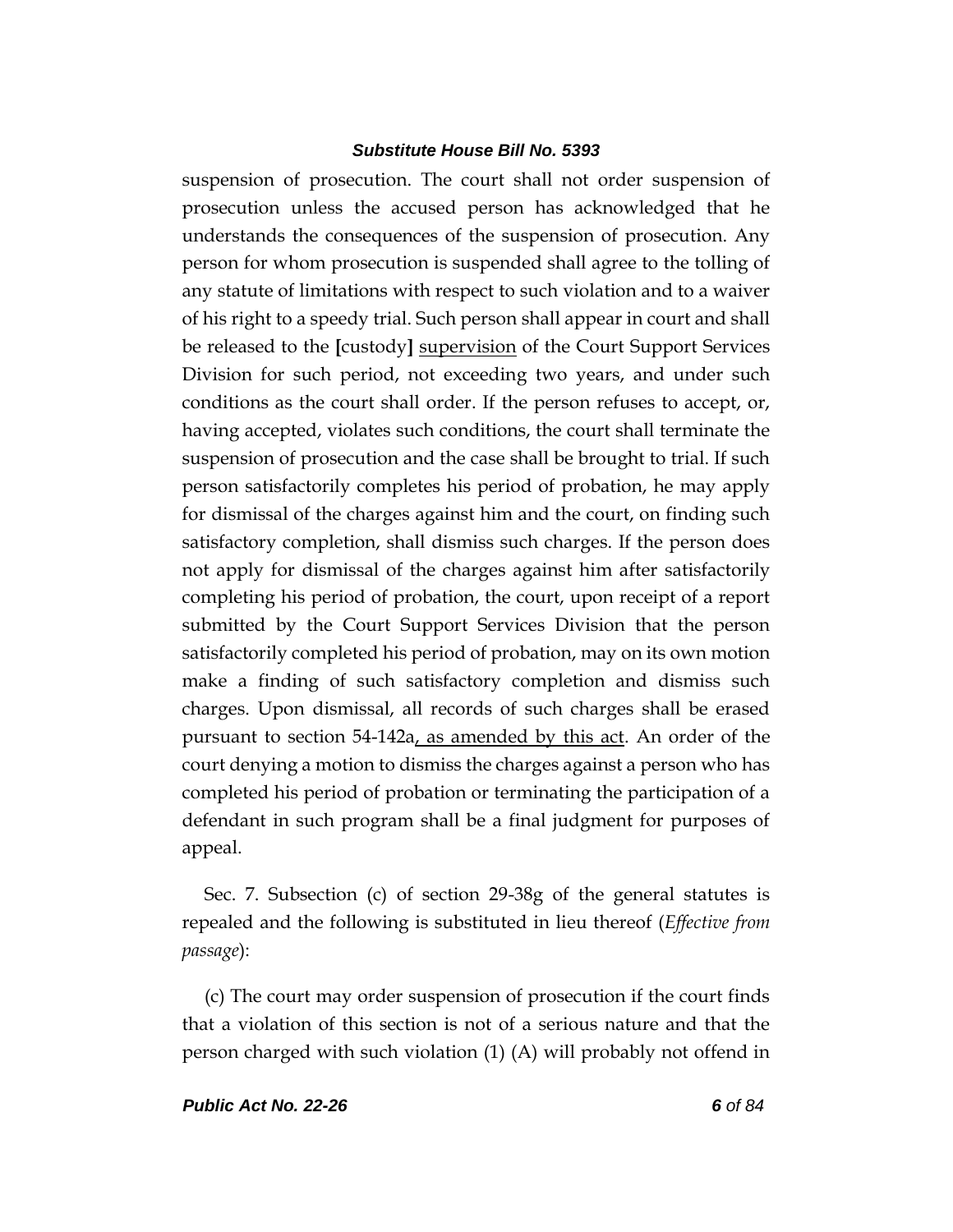the future, (B) has not previously been convicted of a violation of this section, and (C) has not previously had a prosecution under this section suspended pursuant to this subsection, or (2) was charged with such violation because of facts or circumstances accurately reported by such person to an organized local police department concerning a lost or stolen firearm in accordance with the provisions of section 53-202g. The court shall not order suspension of prosecution unless the accused person has acknowledged that he or she understands the consequences of the suspension of prosecution. Any person for whom prosecution is suspended shall agree to the tolling of any statute of limitations with respect to such violation and to a waiver of his or her right to a speedy trial. Such person shall appear in court and shall be released to the **[**custody**]** supervision of the Court Support Services Division for such period, not exceeding two years, and under such conditions as the court shall order. If the person refuses to accept, or, having accepted, violates such conditions, the court shall terminate the suspension of prosecution and the case shall be brought to trial. If such person satisfactorily completes such person's period of probation, he or she may apply for dismissal of the charges against such person and the court, on finding such satisfactory completion, shall dismiss such charges. If the person does not apply for dismissal of the charges against such person after satisfactorily completing such person's period of probation, the court, upon receipt of a report submitted by the Court Support Services Division that the person satisfactorily completed such person's period of probation, may on its own motion make a finding of such satisfactory completion and dismiss such charges. Upon dismissal, all records of such charges shall be erased pursuant to section 54-142a, as amended by this act. An order of the court denying a motion to dismiss the charges against a person who has completed such person's period of probation or terminating the participation of a defendant in such program shall be a final judgment for purposes of appeal.

Sec. 8. Section 46b-65 of the 2022 supplement to the general statutes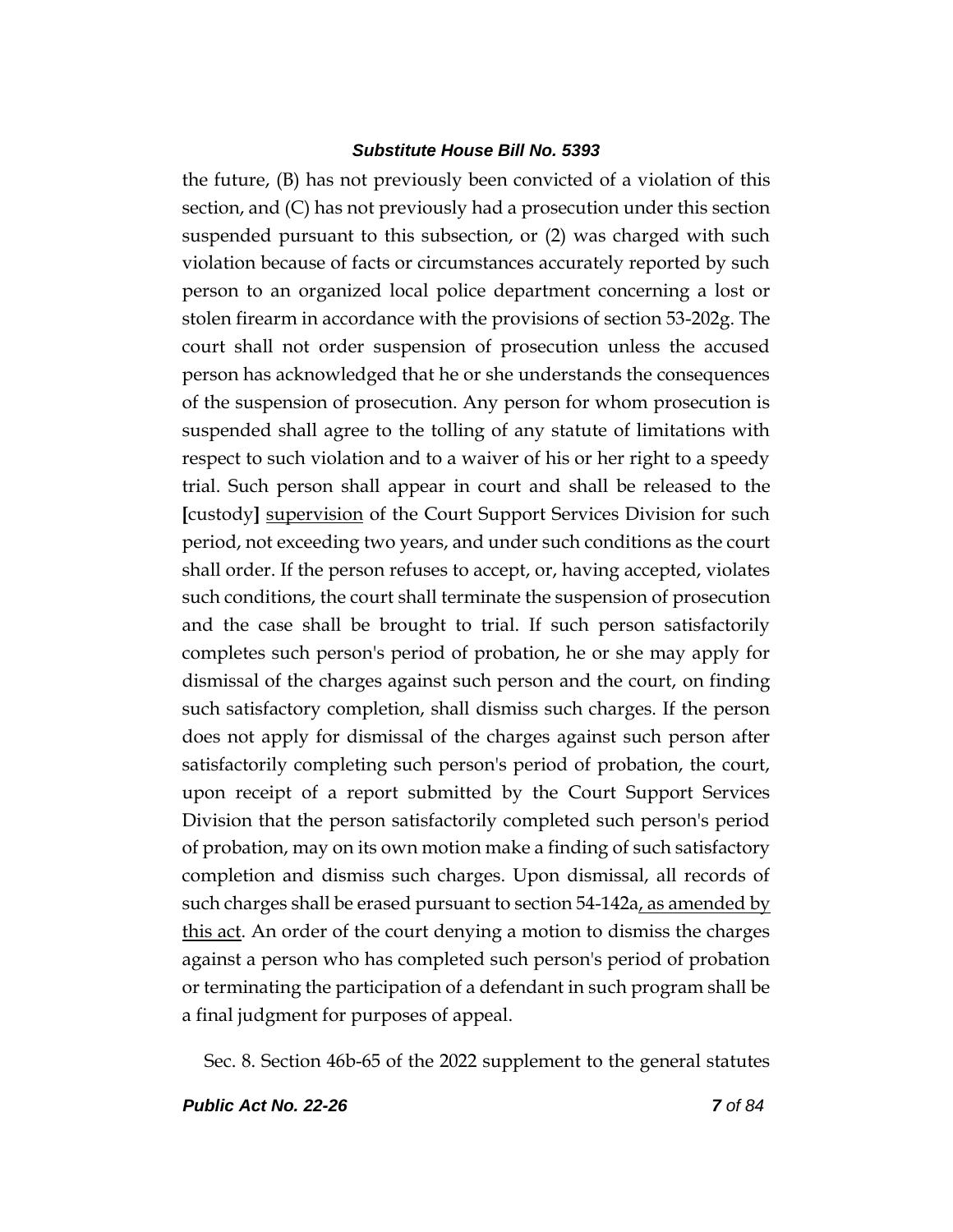is repealed and the following is substituted in lieu thereof (*Effective October 1, 2022*):

(a) If the parties to a decree of legal separation at any time **[**resume marital relations and file their**]** file a written declaration **[**of resumption,**]** stating that they no longer wish to be legally separated and the declaration is signed, acknowledged and witnessed, and filed with the clerk of the superior court for the judicial district in which the separation was decreed, the declaration shall be entered upon the docket, under the entries relating to the complaint, and the decree shall be vacated and the complaint shall be deemed dismissed.

(b) **[**If no declaration has been filed under subsection (a) of this section, then at**]** At any time after the entry of a decree of legal separation, either party may petition the superior court for the judicial district in which the decree was entered for a decree dissolving the marriage. The court may enter the decree in the presence of the party seeking the dissolution or, if a party attests that no restraining order issued pursuant to section  $46b-15$ , as amended by this act, or protective order issued pursuant to section 46b-38c, between the parties is in effect or pending before the court, the court may enter the decree without requiring the presence of either party.

Sec. 9. Subsection (d) of section 46b-124 of the 2022 supplement to the general statutes is repealed and the following is substituted in lieu thereof (*Effective from passage*):

(d) Records of cases of juvenile matters involving delinquency proceedings shall be available to (1) Judicial Branch employees who, in the performance of their duties, require access to such records, (2) judges and employees of the Probate Court who, in the performance of their duties, require access to such records, and (3) employees and authorized agents of state or federal agencies involved in (A) the delinquency proceedings, (B) the provision of services directly to the child, or (C) the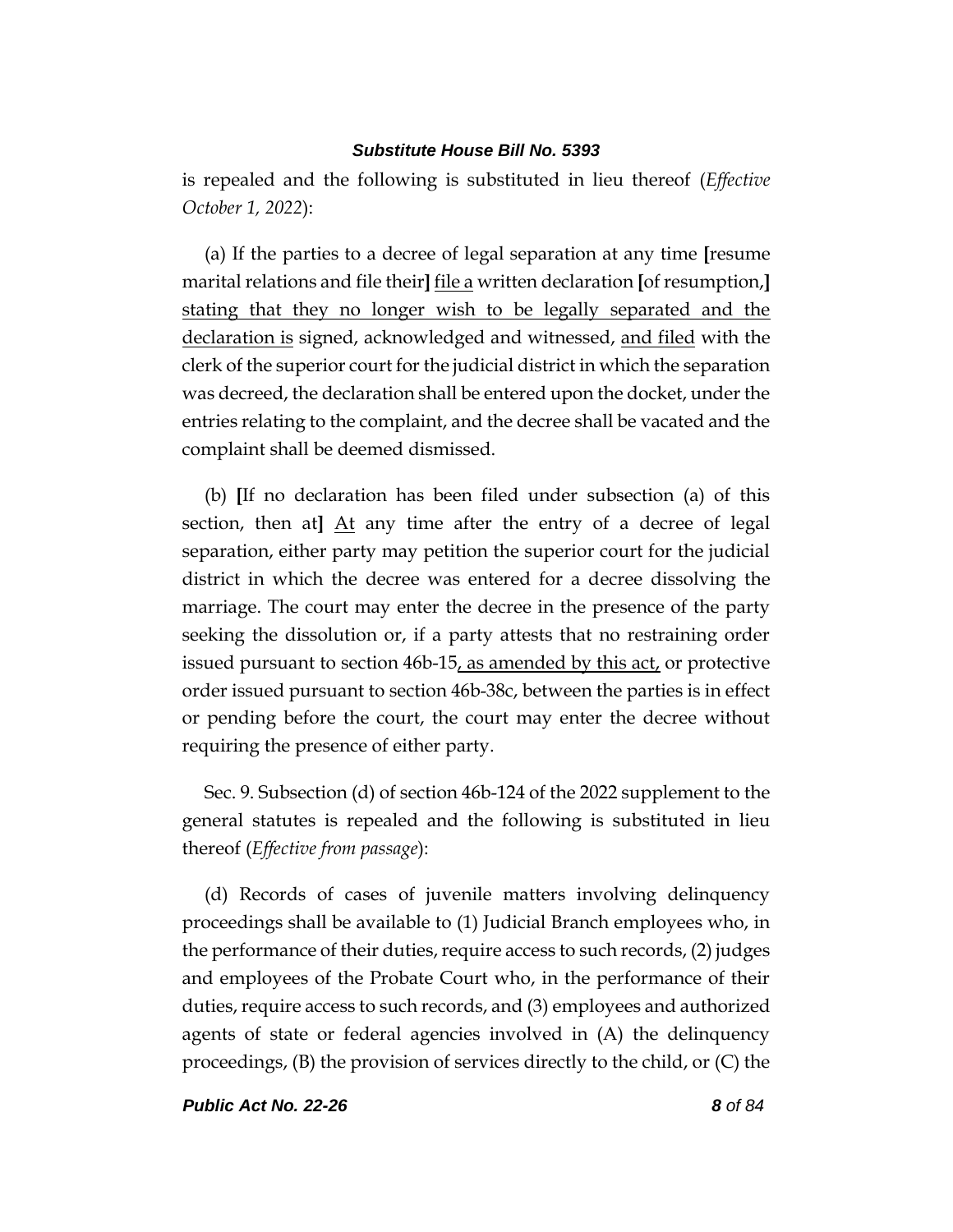delivery of court diversionary programs. Such employees and authorized agents include, but are not limited to, law enforcement officials, community-based youth service bureau officials, state and federal prosecutorial officials, school officials in accordance with section 10-233h, court officials including officials of both the regular criminal docket and the docket for juvenile matters and officials of the Division of Criminal Justice, the Division of Public Defender Services, the Department of Children and Families, if the child is committed pursuant to section 46b-129, provided such disclosure shall be limited to (i) information that identifies the child as the subject of the delinquency petition, or (ii) the records of the delinquency proceedings, when the juvenile court orders the department to provide services to said child, the Court Support Services Division and agencies under contract with the Judicial Branch. Such records shall also be available to (I) the attorney representing the child, including the Division of Public Defender Services, in any proceeding in which such records are relevant, (II) the parents or guardian of the child, until such time as the subject of the record reaches the age of majority, (III) the subject of the record, upon submission of satisfactory proof of the subject's identity, pursuant to guidelines prescribed by the Office of the Chief Court Administrator, provided the subject has reached the age of majority, (IV) law enforcement officials and prosecutorial officials conducting legitimate criminal investigations or seeking an order to detain pursuant to section 46b-133, as amended by this act, (V) a state or federal agency providing services related to the collection of moneys due or funding to support the service needs of eligible juveniles, provided such disclosure shall be limited to that information necessary for the collection of and application for such moneys, (VI) members and employees of the Board of Pardons and Paroles and employees of the Department of Correction who, in the performance of their duties, require access to such records, provided the subject of the record has been convicted of a crime in the regular criminal docket of the Superior Court and such records are relevant to the performance of a risk and needs assessment of such

*Public Act No. 22-26 9 of 84*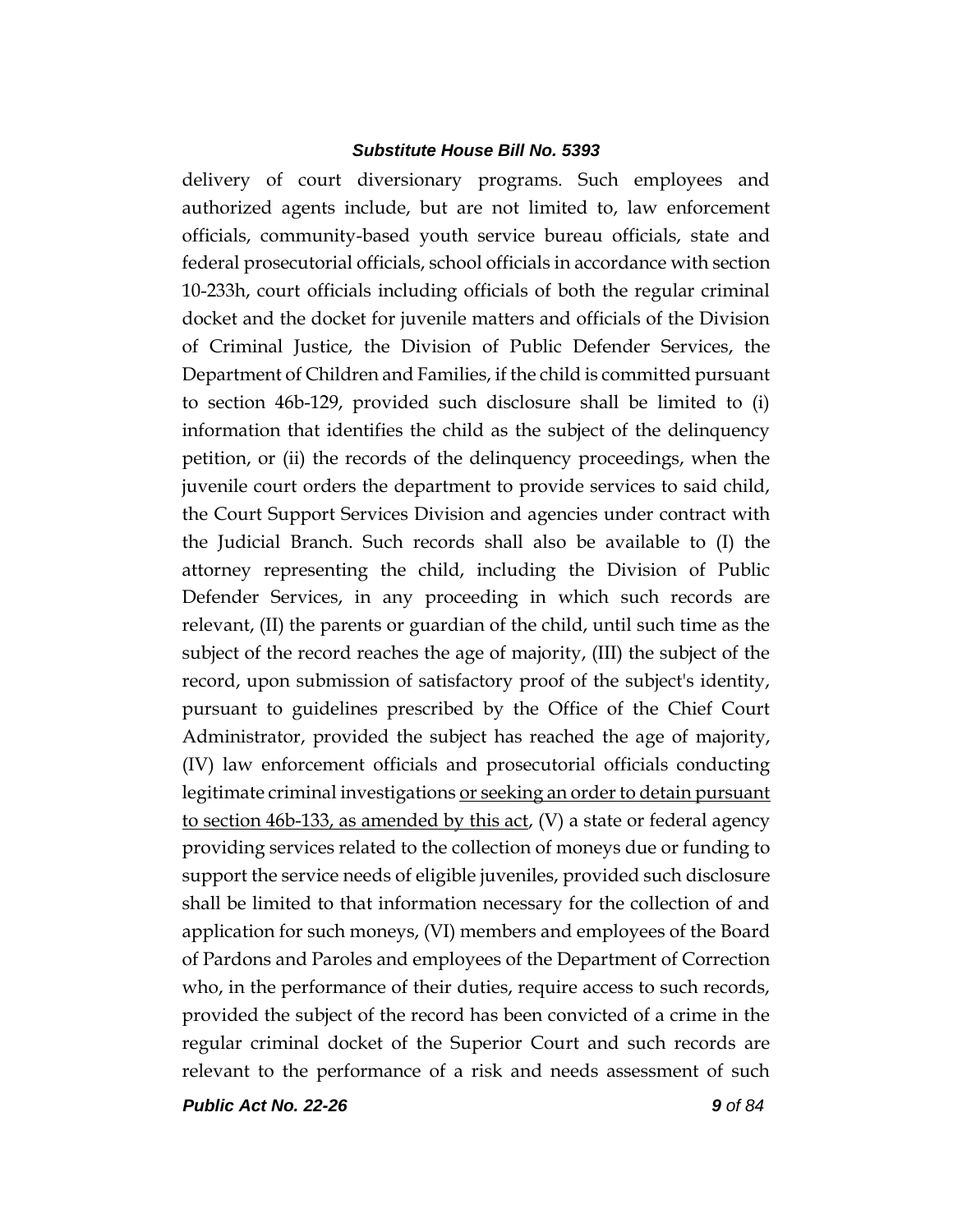person while such person is incarcerated, the determination of such person's suitability for release from incarceration or for a pardon, or the determination of the supervision and treatment needs of such person while on parole or other supervised release, and (VII) members and employees of the Judicial Review Council who, in the performance of their duties related to said council, require access to such records. Records disclosed pursuant to this subsection shall not be further disclosed, except that information contained in such records may be disclosed in connection with bail or sentencing reports in open court during criminal proceedings involving the subject of such information, or as otherwise provided by law.

Sec. 10. Subsection (c) of section 46b-127 of the 2022 supplement to the general statutes is repealed and the following is substituted in lieu thereof (*Effective from passage*):

**[**(c) (1) (A) Any proceeding of any case transferred to the regular criminal docket pursuant to this section shall be (i) private, except that any victim and the victim's next of kin shall not be excluded from such proceeding, and (ii) conducted in such parts of the courthouse or the building in which the court is located that are separate and apart from the other parts of the court which are then being used for proceedings pertaining to adults charged with crimes. Any records of such proceedings shall be confidential in the same manner as records of cases of juvenile matters are confidential in accordance with the provisions of section 46b-124, except as provided in subparagraph (B) of this subdivision, unless and until the court or jury renders a verdict or a guilty plea is entered in such case on the regular criminal docket. For the purposes of this subparagraph, (I) "victim" means the victim of the crime, a parent or guardian of such person, the legal representative of such person, or a victim advocate for such person under section 54-220, or a person designated by a victim in accordance with section 1-56r, and (II) "next of kin" means a spouse, an adult child, a parent, an adult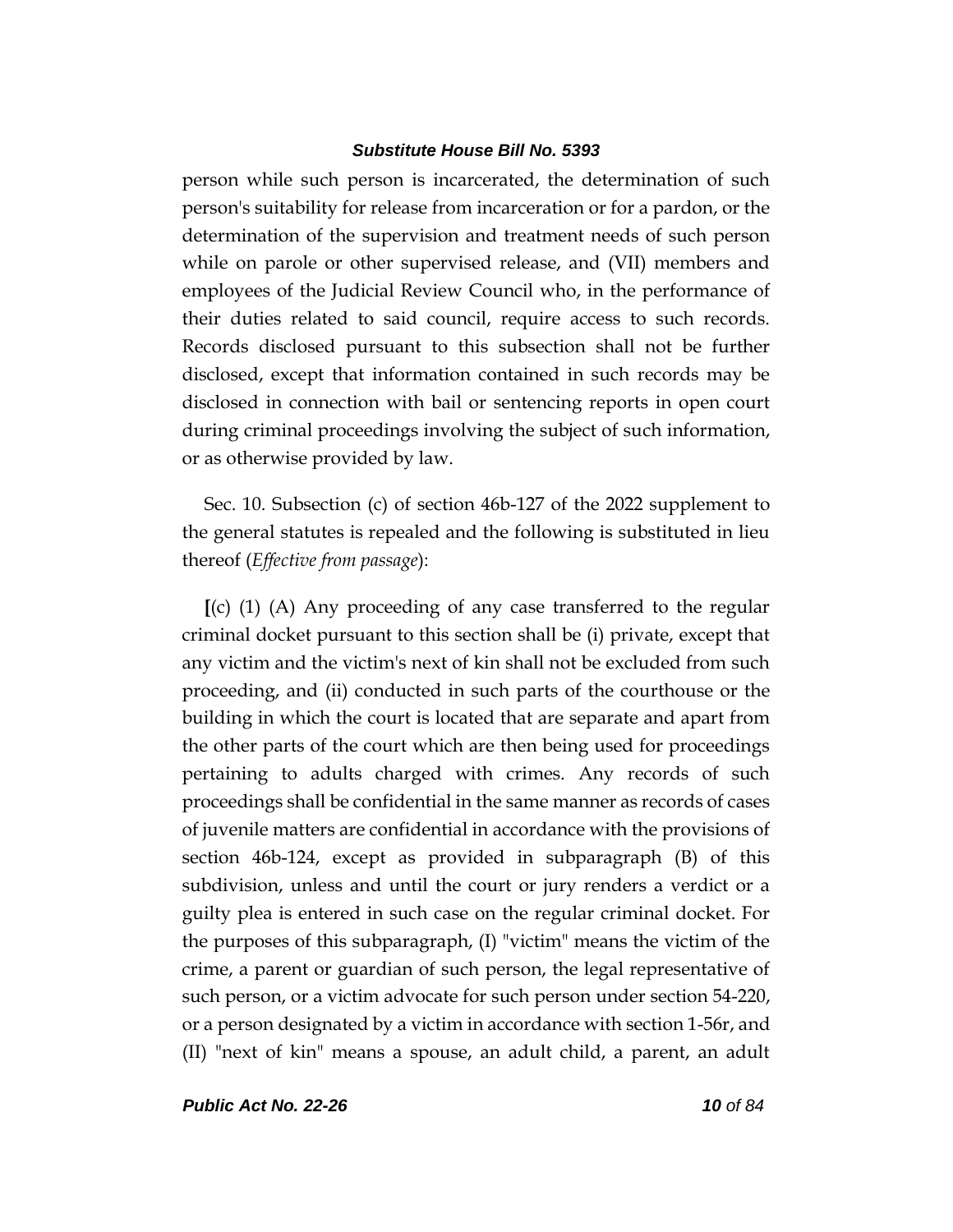sibling, an aunt, an uncle or a grandparent.

(B) Records of any child whose case is transferred to the regular criminal docket under this section, or any part of such records, shall be available to the victim of the crime committed by the child to the same extent as the records of the case of a defendant in a criminal proceeding in the regular criminal docket of the Superior Court is available to a victim of the crime committed by such defendant. The court shall designate an official from whom the victim may request such records. Records disclosed pursuant to this subparagraph shall not be further disclosed.**]**

**[**(2)**]** (c) If a case is transferred to the regular criminal docket pursuant to subdivision (3) of subsection (a) of this section or subsection (b) of this section, or if a case is transferred to the regular criminal docket pursuant to subdivision (1) of subsection (a) of this section and the charge in such case is subsequently reduced to that of the commission of an offense for which a case may be transferred pursuant to subdivision (2) or (3) of subsection (a) of this section or subsection (b) of this section, the court sitting for the regular criminal docket may return the case to the docket for juvenile matters at any time prior to the court or jury rendering a verdict or the entry of a guilty plea for good cause shown for proceedings in accordance with the provisions of this chapter.

Sec. 11. Subsection (d) of section 46b-133 of the 2022 supplement to the general statutes is repealed and the following is substituted in lieu thereof (*Effective July 1, 2022*):

(d) When a child is arrested for the commission of a delinquent act and the child is not placed in a juvenile residential center or referred to a diversionary program, an officer shall serve a written complaint and summons on the child and the child's parent, guardian or some other suitable person or agency. If such child is released to the child's own custody, the officer shall make reasonable efforts to notify, and to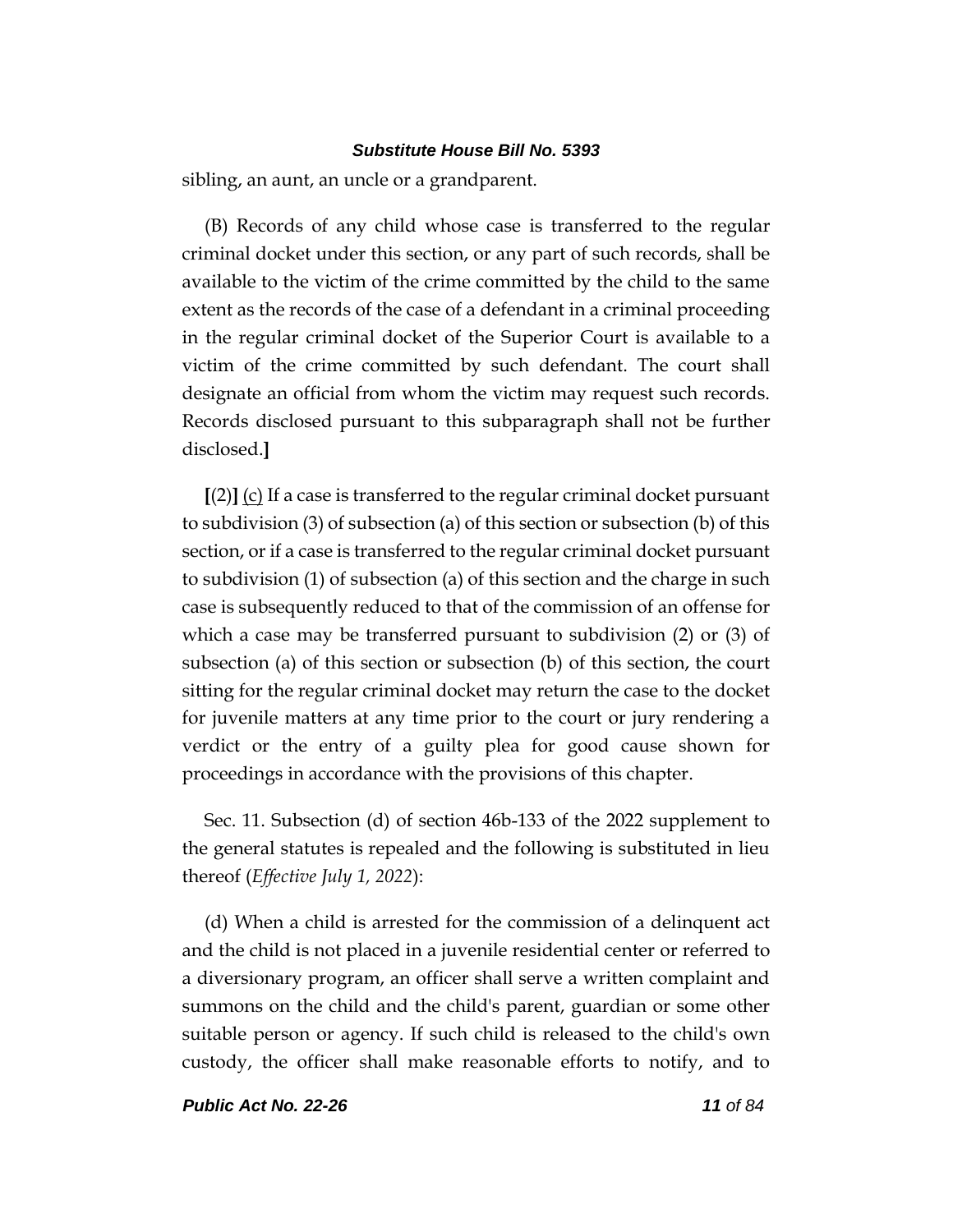provide a copy of a written complaint and summons to, the parent or guardian or some other suitable person or agency prior to the court date on the summons. If a child is arrested for a firearms offense or a motor vehicle offense, the court date shall be scheduled for the next business day following the date of the child's arrest for such offense. If any person so summoned wilfully fails to appear in court at the time and place so specified, the court may issue a warrant for the child's arrest or a capias to assure the appearance in court of such parent, guardian or other person. If a child wilfully fails to appear in response to such a summons, the court may order such child taken into custody and such child may be charged with the delinquent act of wilful failure to appear under section 46b-120. The court may punish for contempt, as provided in section 46b-121, any parent, guardian or other person so summoned who wilfully fails to appear in court at the time and place so specified.

Sec. 12. Section 46b-133*l* of the general statutes is repealed and the following is substituted in lieu thereof (*Effective from passage*):

**[**Not later than August 1, 2020, and monthly thereafter, the**]** The Commissioner of Correction and the executive director of the Court Support Services Division of the Judicial Department shall report to the Juvenile Justice Policy and Oversight Committee established pursuant to section 46b-121n each instance **[**, if any,**]** of use of chemical agents or prone restraints on any person ages seventeen years of age or younger detained in any facility operated or overseen by said commissioner or executive director not later than thirty days after the date of such instance.

Sec. 13. Subdivision (5) of subsection (m) of section 46b-231 of the 2022 supplement to the general statutes is repealed and the following is substituted in lieu thereof (*Effective from passage*):

(5) Venue for proceedings to establish parentage in IV-D support cases shall be in accordance with the provisions of subsection **[**(d)**]** (e) of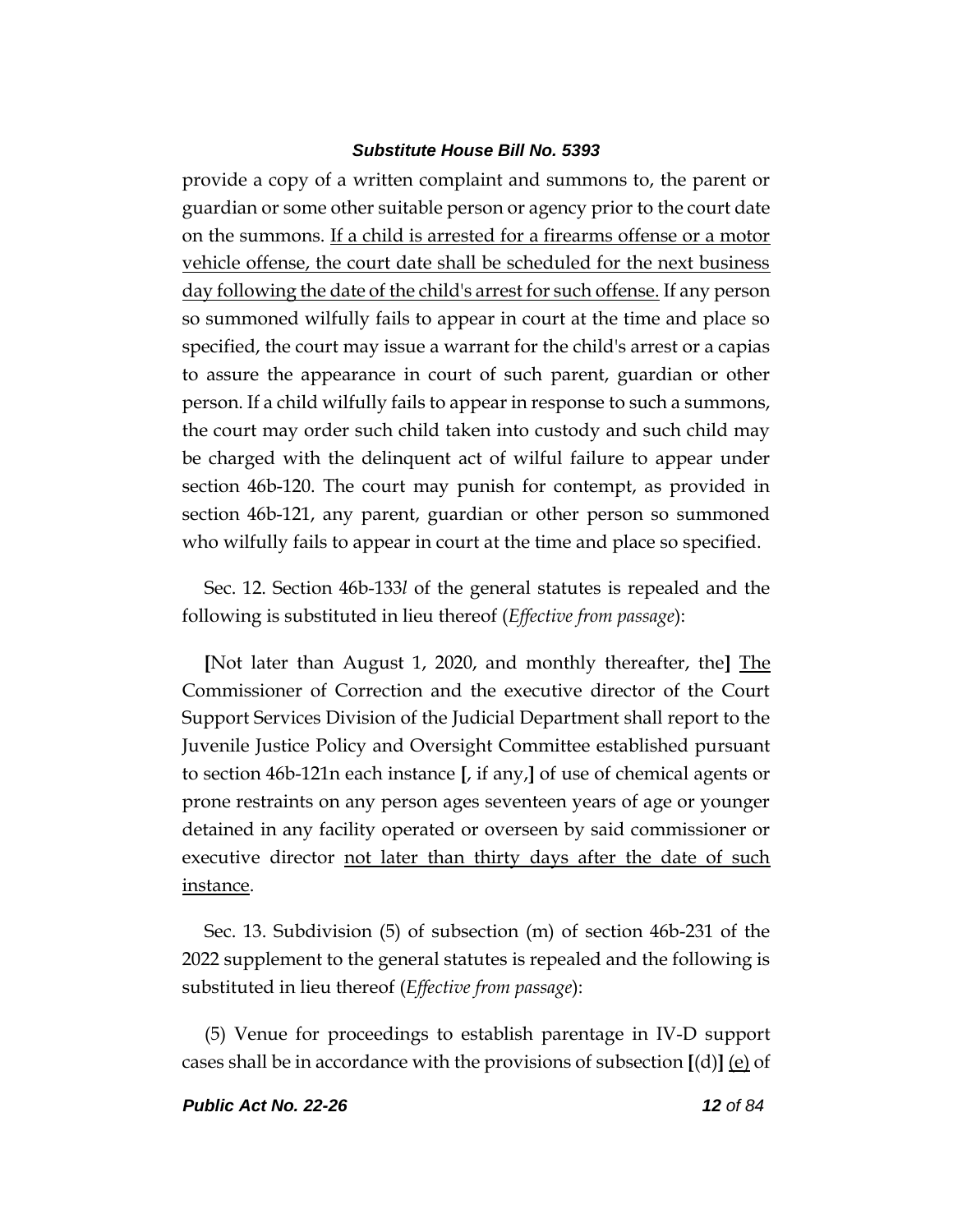section 46b-461. The matter shall be heard and determined by a family support magistrate in accordance with the provisions of chapter 815y.

Sec. 14. Section 51-1d of the general statutes is repealed and the following is substituted in lieu thereof (*Effective from passage*):

There is established a Court Support Services Division within the Judicial Branch consisting of **[**the Office of Adult Probation, the Office of Alternative Sanctions, the Office of the Bail Commission, the Family Division and the Juvenile Detention Services Division**]** Adult Probation Services, Family Services, Pretrial Services, Juvenile Services and Juvenile Clinical, Educational and Residential Services. Notwithstanding any provision of the general statutes, the duties of the various offices, divisions and personnel which comprise the Court Support Services Division are transferred to the Court Support Services Division, and the Office of Adult Probation, Office of Alternative Sanctions, Office of the Bail Commission, Family Division and Juvenile Detention Services Division are dissolved. The Judicial Branch shall establish such job titles and assign the units and functions formerly assigned to the offices, divisions and personnel which comprise the Court Support Services Division in order to efficiently and effectively carry out the duties of the Court Support Services Division.

Sec. 15. Subsection (a) of section 51-60 of the 2022 supplement to the general statutes is repealed and the following is substituted in lieu thereof (*Effective from passage*):

(a) As used in this chapter:

(1) "State's attorney" means a state's attorney, assistant state's attorney, deputy assistant state's attorney and special deputy assistant state's attorney;

(2) "Public defender" means a public defender, assistant public defender, deputy assistant public defender and Division of Public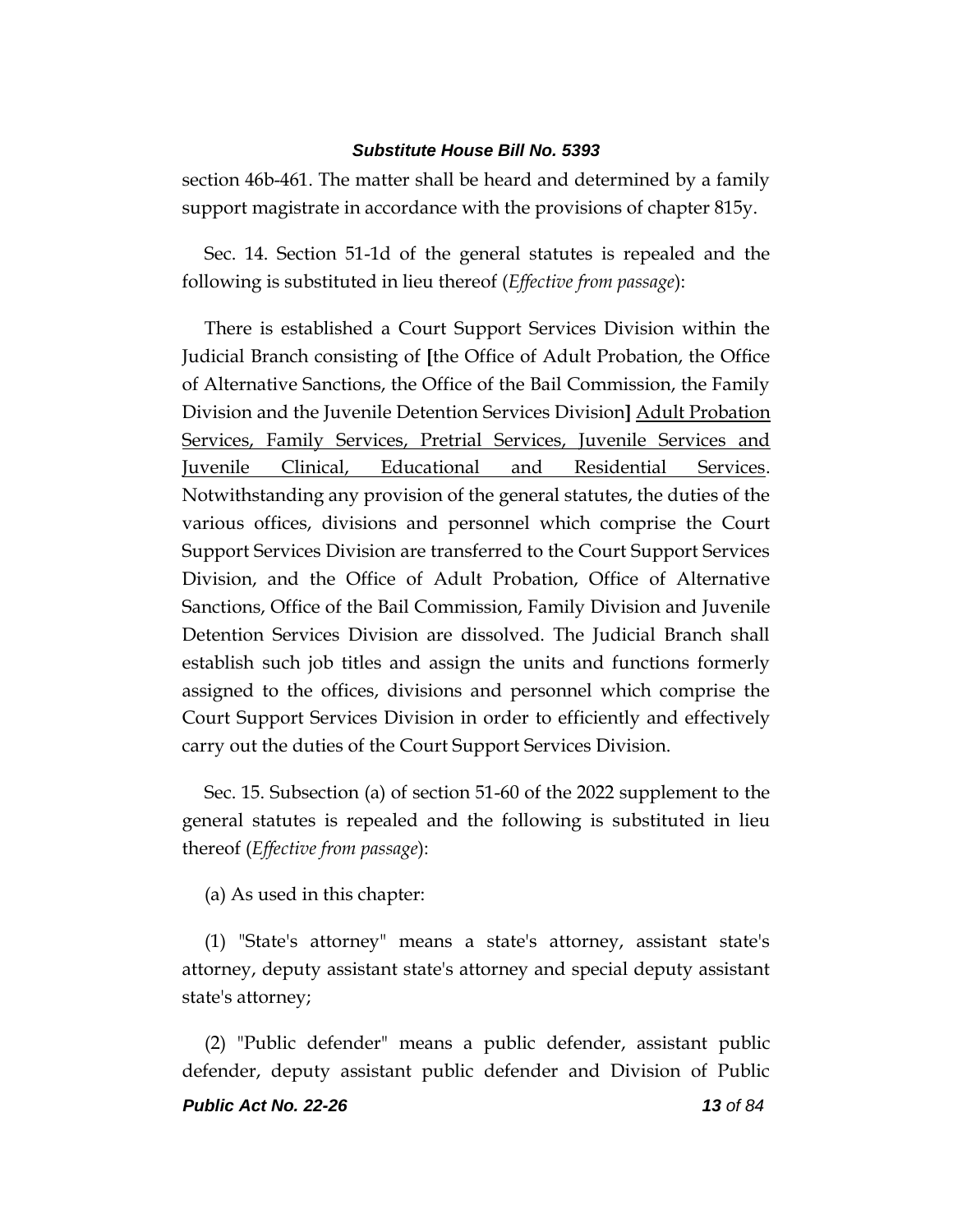Defender Services assigned counsel;

(3) "Public official" means any official of (A) the state, (B) any state agency, board or commission, or (C) a municipality of the state acting in an official capacity;

(4) "Transcript" means the official written record of a proceeding, or any part thereof, including, but not limited to, testimony and arguments of counsel, produced in the Superior, Appellate or Supreme Court, by an official court reporter, a court recording monitor or any other entity designated by the Chief Court Administrator; and

(5) "Transcript page" means a page consisting of twenty-seven double-spaced lines on paper eight and one-half by eleven inches in size, if printed, with sixty spaces available per line, on paper or stored in an electronic medium that is retrievable in a perceivable form.

Sec. 16. Subsection (a) of section 51-63 of the 2022 supplement to the general statutes is repealed and the following is substituted in lieu thereof (*Effective from passage*):

(a) (1) In addition to a salary, an official court reporter and a court recording monitor shall be entitled to charge an individual, who is not a public official, three dollars for each transcript page which is ordered and transcribed from the original record as provided by law, provided such rate may only be charged once. Any subsequent charge for a transcript page previously produced for an individual who is not a public official shall be one dollar and seventy-five cents.

(2) In addition to a salary, an official court reporter and a court recording monitor shall be entitled to charge any public official, other than a judicial officer or employee of the Judicial Branch, two dollars for each transcript page which is ordered and transcribed from the official record as provided by law, provided such rate may only be charged once. The charge to any public official, other than a judicial officer or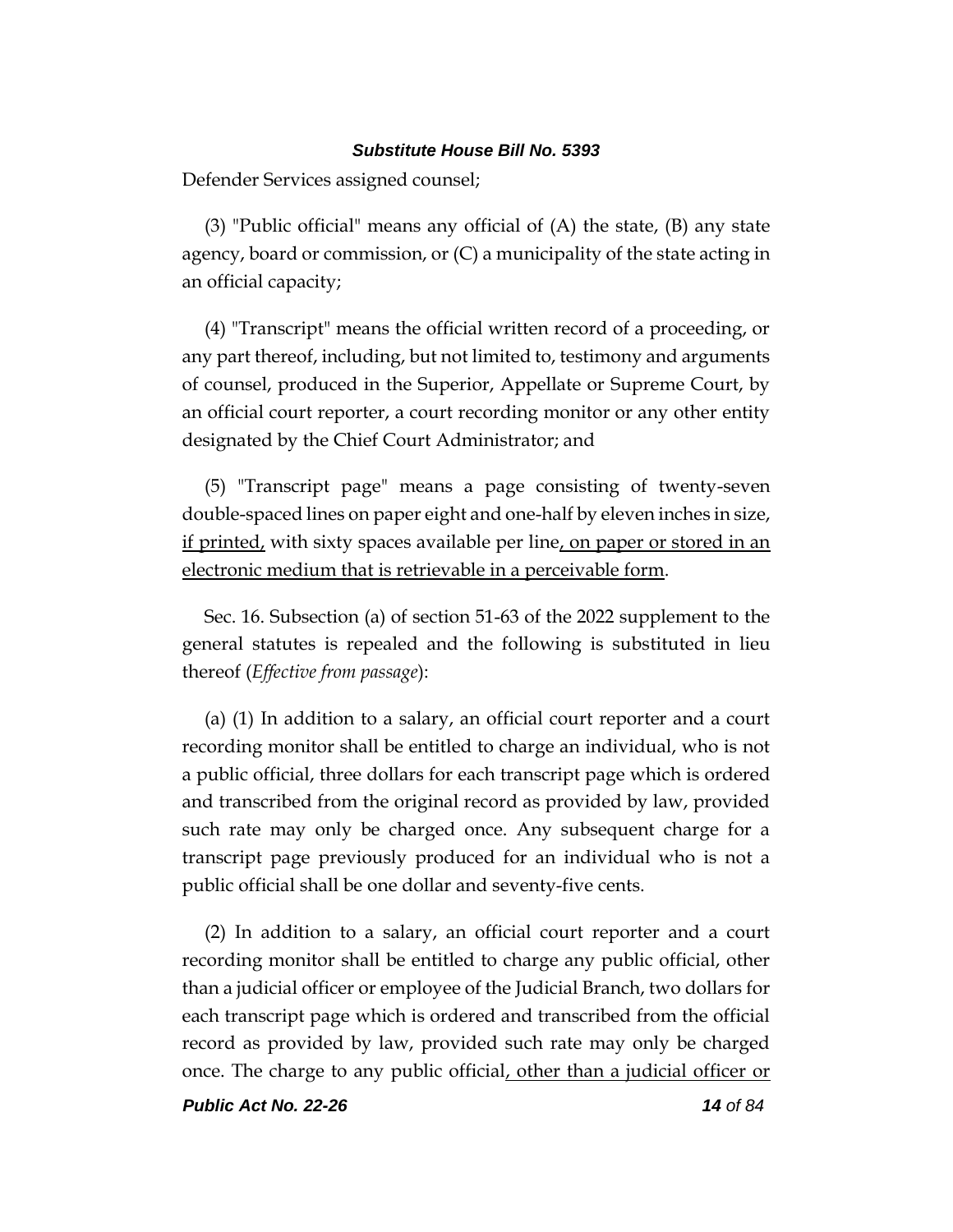employee of the Judicial Branch, shall be seventy-five cents for each transcript page previously produced, except (A) there shall be no charge to the state's attorney for a transcript provided pursuant to subsection (d) of section 51-61, and (B) there shall be no charge to the court for a transcript provided pursuant to subsection (f) of section 51-61.

Sec. 17. Section 51-94a of the general statutes is repealed and the following is substituted in lieu thereof (*Effective from passage*):

No attorney appointed by the court pursuant to rules of the Superior Court, or pursuant to the court's inherent authority to regulate attorney <u>conduct</u>, to inventory the files of an inactive, suspended, disbarred, deceased or resigned attorney and to take necessary action to protect the interests of the inactive, suspended, disbarred, deceased or resigned attorney's clients shall be liable for damage or injury, not wanton, reckless or malicious, caused in the discharge of the appointed attorney's duties in connection with such inventory and action. Any attorney so appointed by the court shall be deemed to be a state officer or employee for purposes of indemnification and defense under section 5-141d.

Sec. 18. Subsection (b) of section 51-164n of the 2022 supplement to the general statutes is repealed and the following is substituted in lieu thereof (*Effective October 1, 2022*):

(b) Notwithstanding any provision of the general statutes, any person who is alleged to have committed (1) a violation under the provisions of section 1-9, 1-10, 1-11, 2-71h, 4b-13, 7-13, 7-14, 7-35 **[**,**]** or 7-41, subsection (c) of section 7-66, section 7-83, 7-147h, 7-148, 7-148f, 7-148o, 7-283, 7-325, 7-393, 8-12, 8-25, 8-27, 9-63, 9-322, 9-350, 10-185, 10-193, 10-197, 10-198, 10-230, 10-251, 10-254, 10a-35, 12-52, 12-54, 12-129b or 12-170aa, subdivision (3) of subsection (e) of section 12-286, section 12-286a, 12- 292, 12-314b or 12-326g, subdivision (4) of section 12-408, subdivision (3), (5) or (6) of section 12-411, section 12-435c, 12-476a, 12-476b, 12-476c,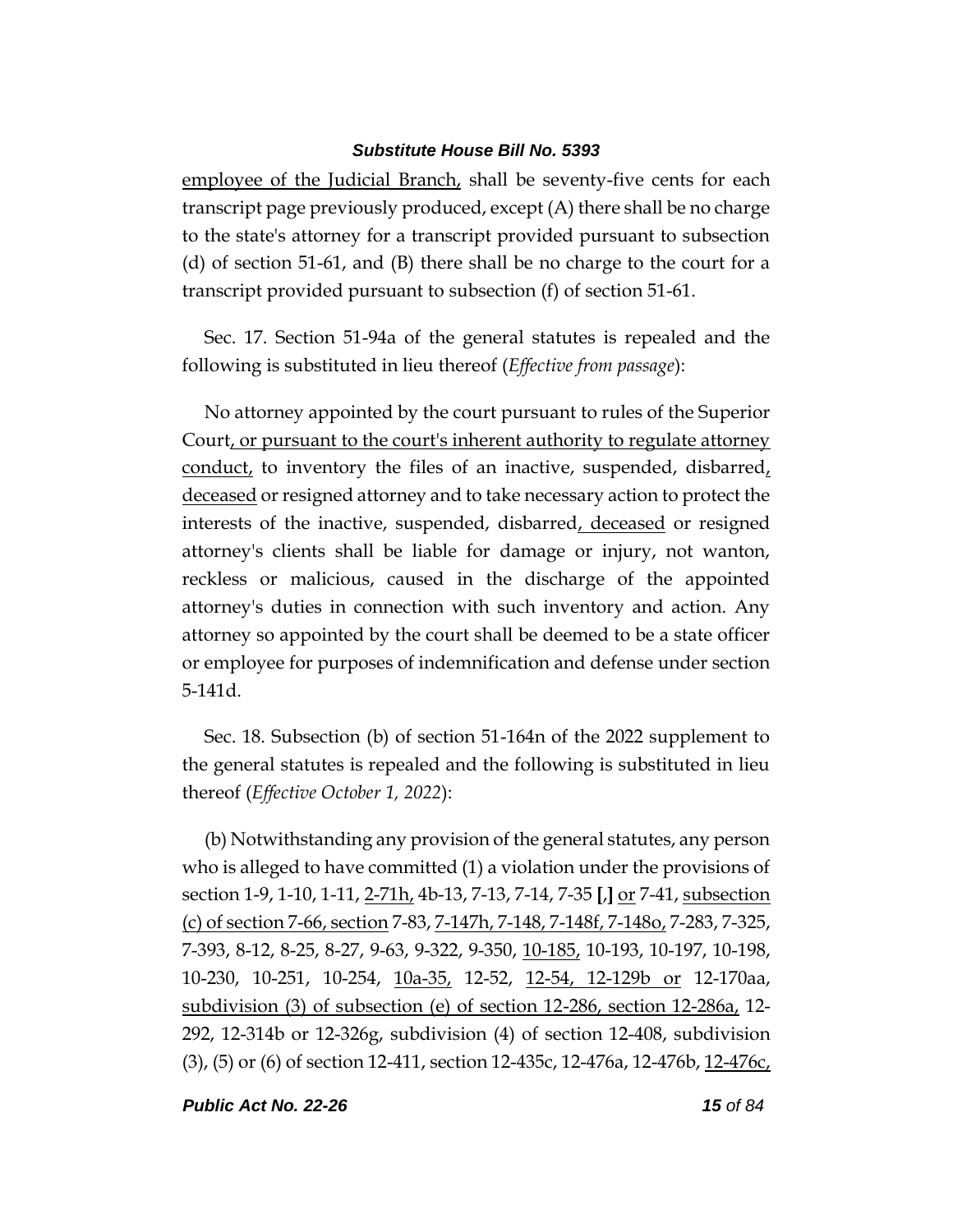12-487, 13a-71, 13a-107, 13a-113, 13a-114, 13a-115, 13a-117b, 13a-123, 13a-124, 13a-139, 13a-140, 13a-143b, 13a-247, 13a-253, **[**or**]** 13a-263 **[**,**]** or 13b-39f, subsection (f) of section 13b-42, section 13b-90 **[**,**]** or 13b-100, subsection (a) of section 13b-108, section 13b-221 **[**,**]** or 13b-292, subsection (a) or (b) of section 13b-324, section 13b-336, 13b-337, 13b-338, 13b-410a, 13b-410b or 13b-410c, subsection (a), (b) or (c) of section 13b-412, section 13b-414 or 14-4, subdivision (2) of subsection (a) of section 14-12, subsection (d) of section 14-12, subsection (f) of section 14- 12a, subsection (a) of section 14-15a, section 14-16c, 14-20a or 14-27a, subsection (f) of section 14-34a, subsection (d) of section 14-35, section 14-43, 14-44j, 14-49, 14-50a, **[**or**]** 14-58 or 14-62a, subsection (b) of section 14-66, section 14-66a or 14-67a, subsection (g) of section 14-80, subsection (f) or (i) of section 14-80h, section 14-97a **[**,**]** or 14-98, subsection (a), (b) or (d) of section 14-100a, section 14-100b, 14-103a, 14- 106a, 14-106c, 14-145a or 14-146, subsection (b) of section 14-147, section 14-152, 14-153, 14-161 or 14-163b, **[**a first violation as specified in**]** subsection (f) of section 14-164i, section 14-213b or 14-219, **[**as specified in subsection (e) of said section,**]** subdivision (1) of section 14-223a, subsection (d) of section 14-224, section 14-240, 14-250, **[**or**]** 14-253a, **[**subsection (a) of section**]** 14-261a, **[**section**]** 14-262, 14-264, 14-266, 14- 267a, 14-269, 14-270, 14-272b, 14-274, 14-275 or 14-275a, subsection (c) of section 14-275c, section 14-276, subsection (a) or (b) of section 14-277, section 14-278, **[**or**]** 14-279 or 14-280, subsection (b), (e) or (h) of section 14-283, section 14-283d, 14-283e, 14-283f, 14-283g, 14-291, 14-293b, 14- 296aa, 14-298a, 14-300, 14-300d, 14-300f, 14-319, 14-320, 14-321, 14-325a, 14-326, 14-330 or 14-332a, subdivision (1), (2) or (3) of section 14-386a, section 15-15e, 15-25 or 15-33, subdivision (1) of section 15-97, subsection (a) of section 15-115, section 16-15, 16-16, 16-44, 16-256e, 16-278 or 16a-15, **[**or**]** subsection (a) of section 16a-21, section 16a-22, subsection (a) or (b) of section 16a-22h, section 16a-106, 17a-24, 17a-145, 17a-149 **[**,**]** or 17a-152, subsection (b) of section 17a-227, section 17a-465, subsection (c) of section 17a-488, section 17b-124, 17b-131, 17b-137, 19a-30, 19a-33, 19a-39 or 19a-87, subsection (b) of section 19a-87a, section 19a-91, 19a-102a, 19a-

*Public Act No. 22-26 16 of 84*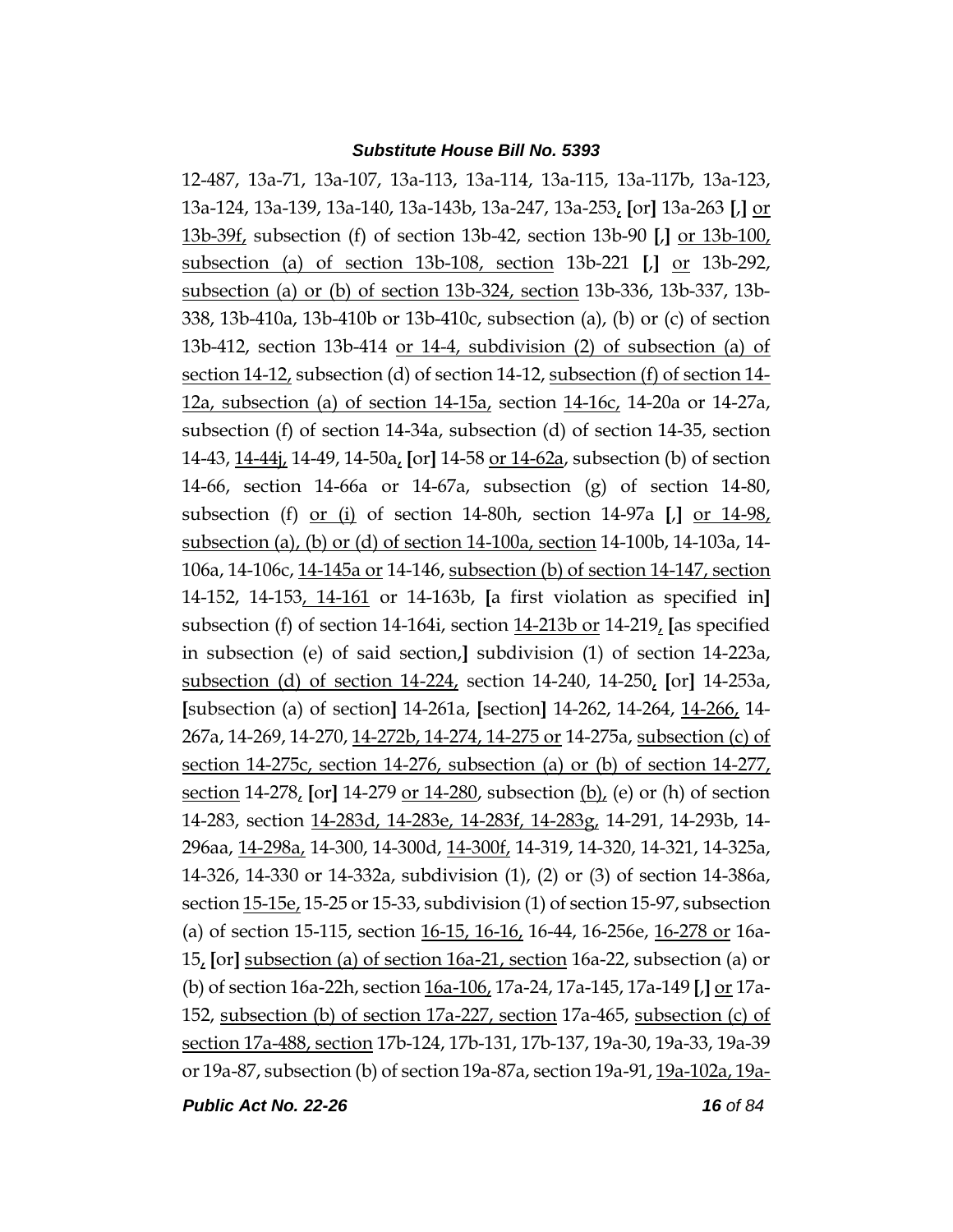102b, 19a-105, 19a-107, 19a-113, 19a-215, 19a-216a, 19a-219, 19a-222, 19a-224, 19a-286, 19a-287, 19a-297, 19a-301, 19a-309, 19a-335, 19a-336, 19a-338, 19a-339, 19a-340, 19a-425, 19a-442, 19a-502, 20-7a, 20-14, 20-153a, 20- 158, 20-231, 20-233, 20-249, 20-257, 20-265, 20-324e, 20-329c or 20-329g, subsection (b) of section 20-334, section 20-341*l*, 20-366, 20-482, 20-597, 20-608, 20-610, 20-623, 21-1, 21-38, 21-39, 21-43, 21-47, 21-48 **[**,**]** or 21-63, subsection (d) of section 21-71, **[**or**]** section 21-76a or 21-100, subsection (c) of section 21a-2, subdivision (1) of section 21a-19, section 21a-20 or 21a-21, subdivision (1) of subsection (b) of section 21a-25, section 21a-26 or 21a-30, subsection (a) of section 21a-37, section 21a-46, 21a-61, 21a-63, 21a-70b or 21a-77, subsection (b) or (c) of section 21a-79, section 21a-85 or 21a-154, subdivision (1) of subsection (a) of section 21a-159, section 21a-278b, subsection (c), (d) or (e) of section 21a-279a, section 21a-421eee, 21a-421fff, subsection (a) of section 21a-430, section 22-12b, 22- 13, 22-14, 22-15, 22-16, 22-26g, **[**22-29,**]** 22-30, 22-34, 22-35, 22-36, 22-38, 22-39, 22-39f, 22-49, 22-54, 22-61j or 22-61*l*, subdivision (1) of subsection (n) of section 22-61*l*, subsection (f) of section 22-61m, subdivision (1) of subsection (f) of section 22-61m, **[**subsection (d) of**]** section 22-84, **[**section**]** 22-89, 22-90, 22-96, 22-98, 22-99, 22-100 **[**,**]** or 22-111o, subsection (d) of section 22-118*l*, section 22-167, subsection (c) of section 22-277, section 22-278, 22-279, 22-280a, 22-318a, 22-320h, 22-324a **[**,**]** or 22-326, subsection (b), subdivision (1) or (2) of subsection (e) or subsection (g) of section 22-344, **[**subdivision (2) of**]** subsection (a) or (b) of section 22-344b, **[**subsection (d) of**]** section 22-344c, subsection (d) of section 22-344d, section 22-344f, 22-350a, 22-354, 22-359, 22-366, 22-391, 22-413, 22-414, 22-415, 22-415c, 22a-66a or 22a-246, subsection (a) of section 22a-250, section 22a-256g, subsection (e) of section 22a-256h, section 22a-363 or 22a-381d, subsections (c) and (d) of section 22a-381e, section 22a-449, 22a-450, 22a-461, 23-4b, 23-38, 23-45, 23-46 or 23-61b, subsection (a) or subdivision (1) of subsection (c) of section 23-65, section 25-37 or 25-40, subsection (a) of section 25-43, section 25-43d, 25-135, 26- 18, 26-19, 26-21, 26-31, 26-40, 26-40a, 26-42, 26-43, 26-49, 26-54, 26-55, 26- 56, 26-58 or 26-59, subdivision (1) of subsection (d) of section 26-61,

*Public Act No. 22-26 17 of 84*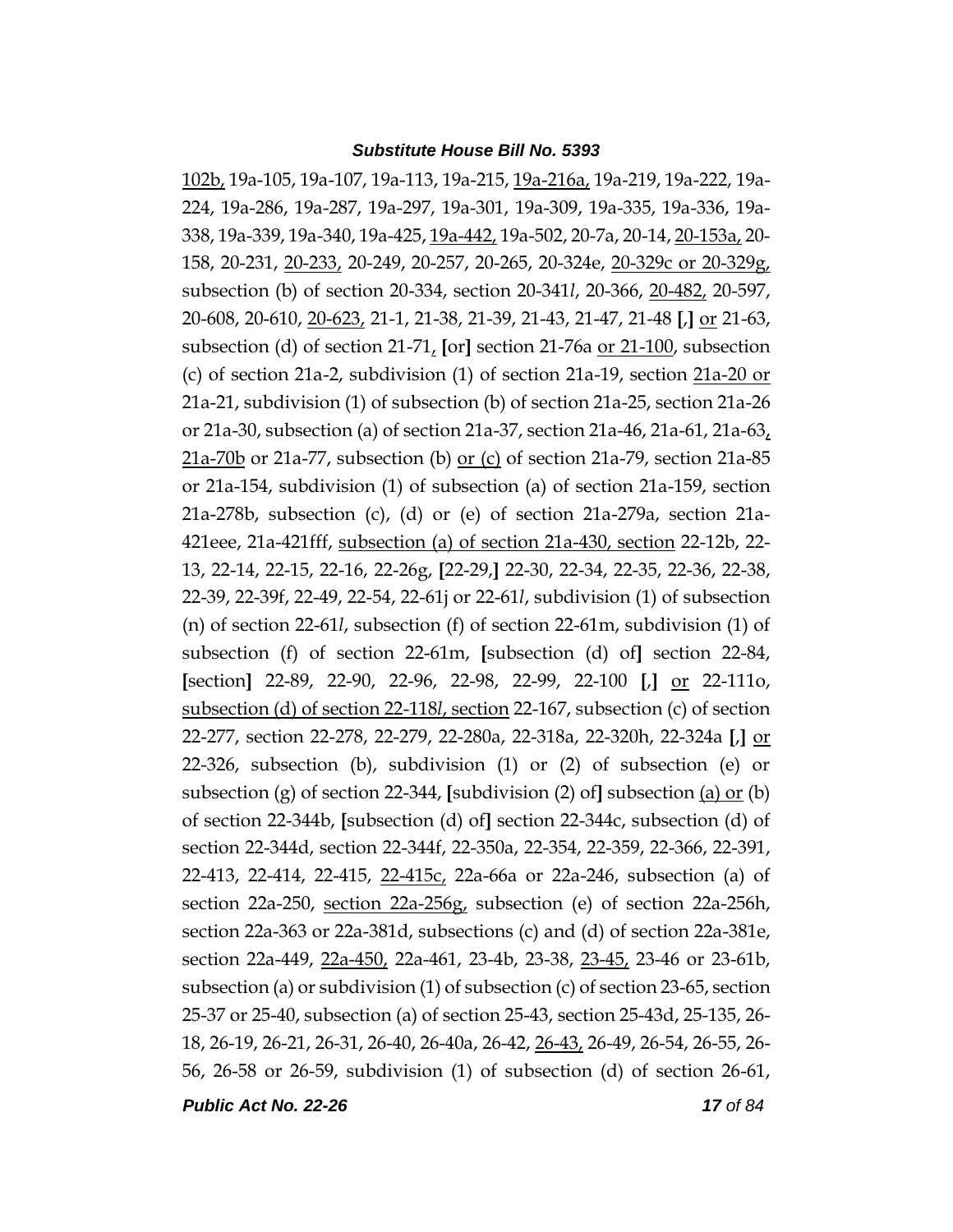section 26-64, subdivision (1) of section 26-76, section 26-79, 26-87, 26-89, 26-91, 26-94, 26-97, 26-98, 26-104, 26-105, 26-107, 26-114a, 26-117, 26-128, 26-128a, 26-131, 26-132, 26-138, 26-139 or 26-141, subdivision (1) of section 26-186, section 26-207, 26-215, 26-217 or 26-224a, subdivision (1) of section 26-226, section 26-227, 26-230, 26-231, 26-232, 26-244, 26-257a, 26-260, 26-276, 26-280, 26-284, 26-285, 26-286, 26-287, 26-288, 26-290, 26- 291a, 26-292, 26-294, 27-107, 28-13, 29-6a, 29-16, 29-17, 29-25, 29-143o, 29- 143z or 29-156a, subsection (b), (d), (e), **[**or**]** (g) or (h) of section 29-161q, section 29-161y or 29-161z, subdivision (1) of section 29-198, section 29- 210, 29-243 or 29-277, subsection (c) of section 29-291c, section 29-316 **[**,**]** or 29-318, subsection (b) of section 29-335a, section 29-381, 30-19f, 30-48a **[**,**]** or 30-86a, subsection (b) of section 30-89, subsection (c) or (d) of section 30-117, section 31-3, 31-10, 31-11, 31-12, 31-13, 31-14, 31-15, 31- 16, 31-18, 31-23, 31-24, 31-25, 31-32, 31-36, 31-38, 31-40, 31-44, 31-47 **[**,**]** or 31-48, subsection (b) of section 31-48b, section 31-51, 31-51g, 31-52, 31- 52a, 31-53 or 31-54, subsection (a) or (c) of section 31-69, section 31-70, 31-74, 31-75, 31-76, 31-76a, 31-89b or 31-134, subsection (i) of section 31- 273, section 31-288, 31-348, 33-624, 33-1017, 34-13d or 34-412, subdivision (1) of section 35-20, subsection (a) of section 36a-57, subsection (b) of section 36a-665, section 36a-699, 36a-739, 36a-787, 38a-2 or 38a-140, subsection (a) or (b) of section 38a-278, section 38a-479qq, 38a-479rr, 38a-506, 38a-548, 38a-626, 38a-680, 38a-713, 38a-733, 38a-764, 38a-786, 38a-828, 38a-829, 38a-885, 42-133hh, 42-230, 42-470 or 42-480, subsection (a) or (c) of section 43-16q, section 45a-283, 45a-450, 45a-634 or 45a-658, subdivision (13) or (14) of section 46a-54, section 46a-59, 46a-81b, 46b-22, 46b-24, 46b-34, 46b-38d, 47-34a, 47-47 or 47-53, subsection (i) of section 47a-21, subdivision (1) of subsection (k) of section 47a-21, section 49-2a, 49-8a, 49-16, 52-143 or 52-289, subsection (j) of section 52-362, section 53-133, 53-199, 53-212a, 53-249a, 53-252, 53-264, 53-280, 53- 290a, 53-302a, 53-303e, 53-311a, 53-314, 53-321, 53-322, 53-323 **[**,**]** or 53- 331, **[**or**]** subsection (b) of section 53-343a, section 53-344, subsection (b) or (c) of section 53-344b, **[**or**]** subsection (b) of section 53-345a, section 53-377, 53-422 or 53-450 or subsection (i) of section 54-36a, or (2) a

*Public Act No. 22-26 18 of 84*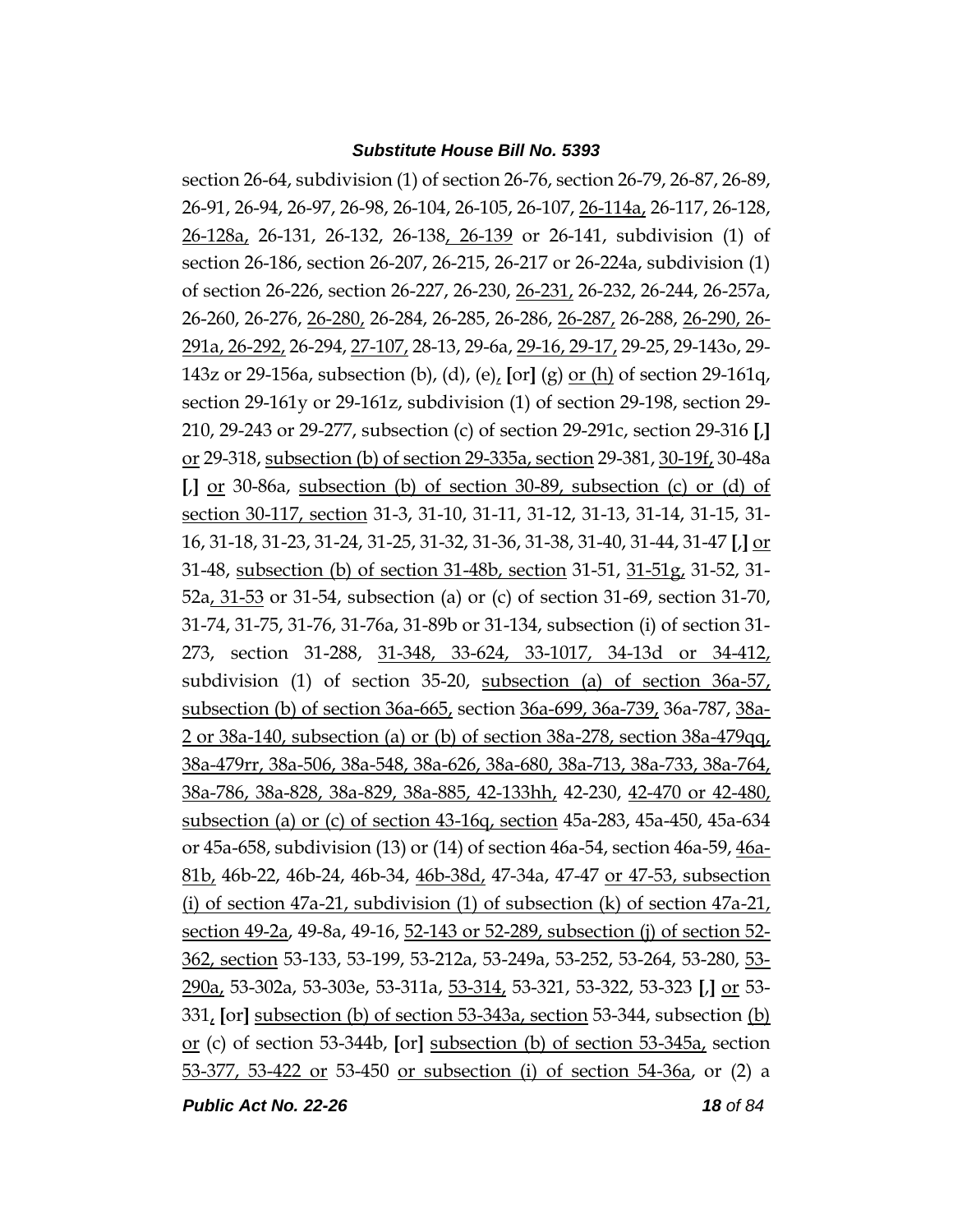violation under the provisions of chapter 268, or (3) a violation of any regulation adopted in accordance with the provisions of section 12-484, 12-487 or 13b-410, or (4) a violation of any ordinance, regulation or bylaw of any town, city or borough, except violations of building codes and the health code, for which the penalty exceeds ninety dollars but does not exceed two hundred fifty dollars, unless such town, city or borough has established a payment and hearing procedure for such violation pursuant to section 7-152c, shall follow the procedures set forth in this section.

Sec. 19. Subsection (a) of section 51-217 of the 2022 supplement to the general statutes is repealed and the following is substituted in lieu thereof (*Effective from passage*):

(a) All jurors shall be electors, individuals lawfully admitted for permanent residence, as defined in 8 USC 1101(a)(20), as amended from time to time, or citizens of the United States, who are residents of this state having a permanent place of abode in this state and appear on the list compiled by the Jury Administrator under subsection (b) of section 51-222a, who have reached the age of eighteen. A person shall be disqualified to serve as a juror if such person: (1) Is found by a judge of the Superior Court to exhibit any quality which will impair the capacity of such person to serve as a juror, except that no person shall be disqualified because the person is deaf or hard of hearing; (2) has been convicted of a felony within the past three years or is a defendant in a pending felony case or is in the custody of the Commissioner of Correction; (3) is not able to speak and understand the English language; (4) is the Governor, Lieutenant Governor, Secretary of the State, Treasurer, Comptroller or Attorney General; (5) is a judge of the Probate Court, Superior Court, Appellate Court or Supreme Court, is a state referee, is a family support magistrate or is a federal court judge; (6) is a member of the General Assembly, provided such disqualification shall apply only while the General Assembly is in session; (7) is a registrar of

*Public Act No. 22-26 19 of 84*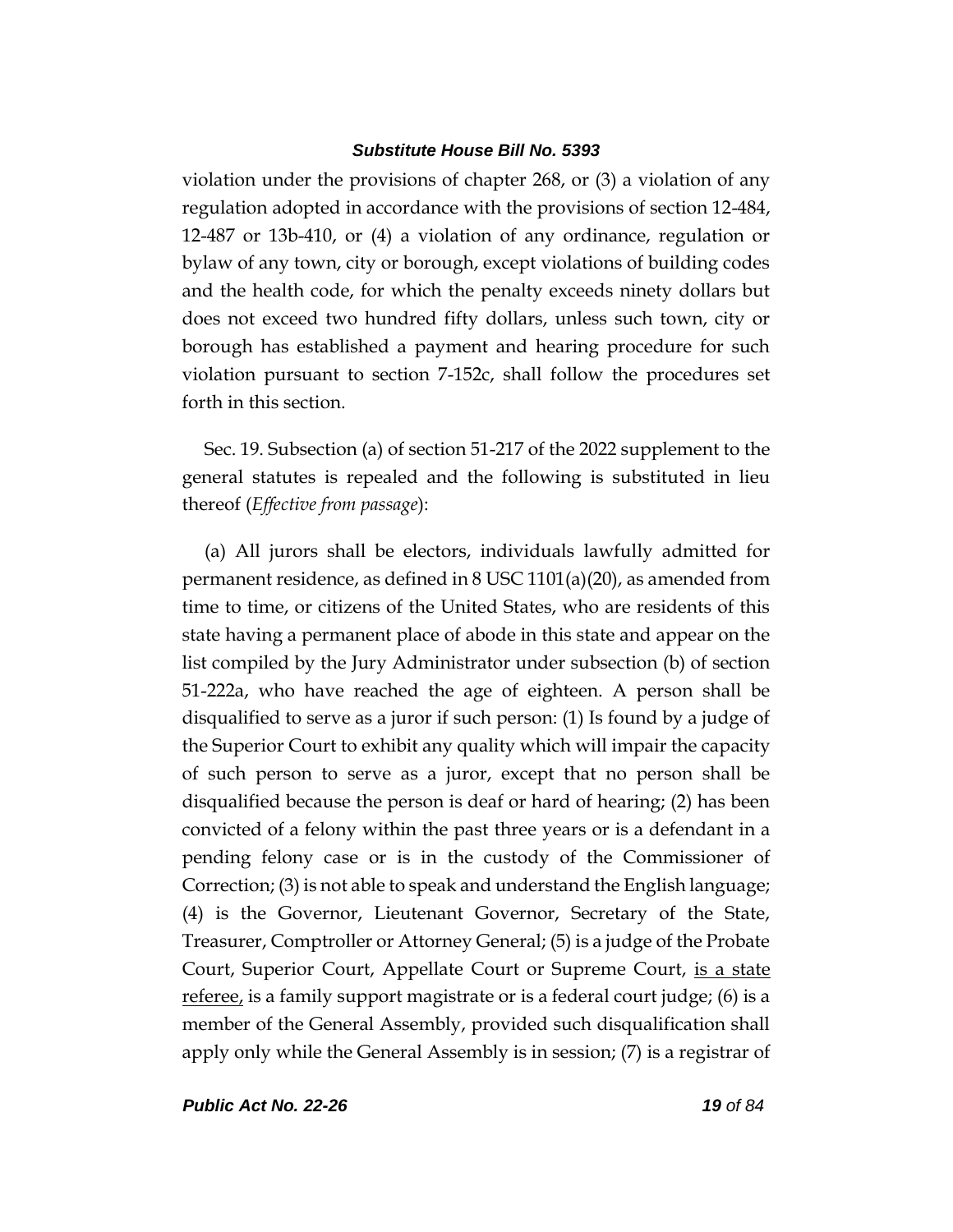voters or deputy registrar of voters of a municipality, provided such disqualification shall apply only during the period from twenty-one days before the date of a federal, state or municipal election, primary or referendum to twenty-one days after the date of such election, primary or referendum, inclusive; (8) is seventy-five years of age or older and chooses not to perform juror service; (9) is incapable, by reason of a physical or mental disability, of rendering satisfactory juror service; or (10) for the jury year commencing on September 1, 2017, and each jury year thereafter, has served in the United States District Court for the District of Connecticut as (A) a federal juror on a matter that has been tried to a jury during the last three preceding jury years, or (B) a federal grand juror during the last three preceding jury years. Any person claiming a disqualification under subdivision (9) of this subsection shall submit to the Jury Administrator a letter from a licensed health care provider stating the health care provider's opinion that such disability prevents the person from rendering satisfactory juror service. In reaching such opinion, the health care provider shall apply the following guideline: A person shall be capable of rendering satisfactory juror service if such person is able to perform a sedentary job requiring close attention for six hours per day, with short work breaks in the morning and afternoon sessions, for at least three consecutive business days. Any person claiming a disqualification under subdivision (10) of this subsection shall supply proof of federal jury service satisfactory to the Jury Administrator.

Sec. 20. Section 51-220 of the 2022 supplement to the general statutes is repealed and the following is substituted in lieu thereof (*Effective from passage*):

**[**The number of jurors to be chosen from each town shall be equal to a percentage of the town's population rounded off to the nearest whole number, such percentage to be determined by the Jury Administrator. Such population figures shall derive from the last published census of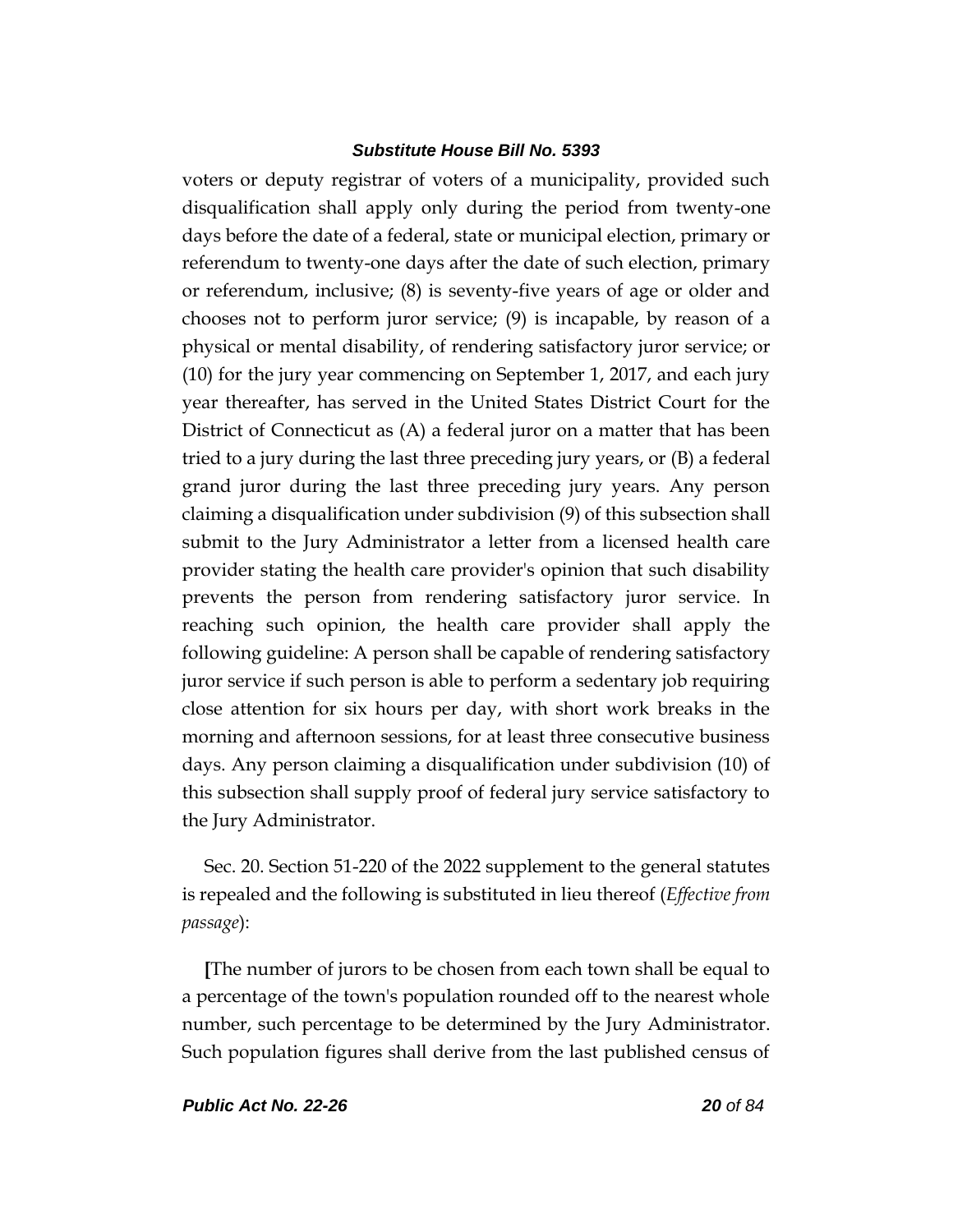the United States government.**]**

(a) Prior to January 1, 2024, the number of jurors to be chosen from each town shall be equal to a percentage of the town's population rounded off to the nearest whole number, such percentage to be determined by the Jury Administrator in accordance with the provisions of this section and section 51-220a. The number of jurors chosen from each town shall reflect the proportional representation of the population of each town within the judicial district. The Jury Administrator shall calculate such percentage by determining each town's proportional share of the population of the judicial district and dividing that proportional share by the town's yield ratio. A town's yield ratio shall be calculated by dividing the number of jurors from such town who, when summoned during the 2019 court year, complied with the summons to appear for jury service, by the product that results when the town's proportional share of the population of the judicial district is multiplied by the total number of jurors summoned in the judicial district in the 2019 court year. As used in this subsection and subsection (b) of this section, "court year" means a one-year period beginning on September first and ending on August thirty-first of the following year.

(b) On and after January 1, 2024, the number of jurors to be chosen from each town shall be equal to a percentage of the town's population rounded off to the nearest whole number, such percentage to be determined by the Jury Administrator in accordance with the provisions of this section and section 51-220a. The number of jurors chosen from each town shall reflect the proportional representation of the population of each town within the judicial district. The Jury Administrator shall calculate such percentage by determining each town's proportional share of the population of the judicial district and dividing that proportional share by the town's yield ratio. A town's yield ratio shall be calculated by dividing the number of jurors from such town who, when summoned during the previous court year, complied with the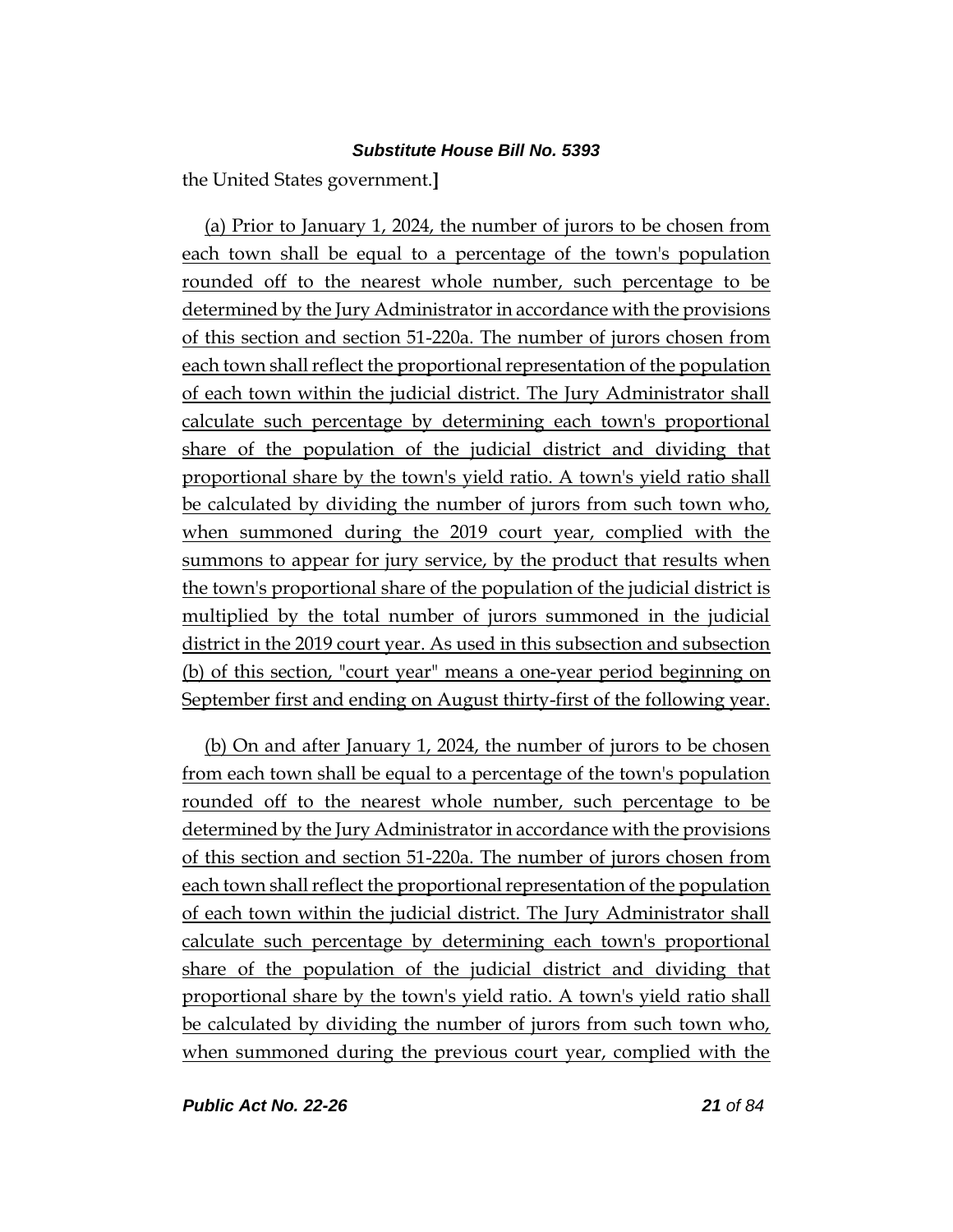summons to appear for jury service, by the product that results when the town's proportional share of the population of the judicial district is multiplied by the total number of jurors summoned in the judicial district in the previous court year.

(c) The Jury Administrator shall derive population figures from the most recent decennial census.

Sec. 21. Section 51-232 of the 2022 supplement to the general statutes, as amended by section 4 of public act 21-170, is repealed and the following is substituted in lieu thereof (*Effective July 1, 2022*):

(a) The Jury Administrator shall send to each juror drawn, by first class mail, a notice stating the place where and the time when he or she is to appear and such notice shall constitute a sufficient summons unless a judge of said court directs that jurors be summoned in some other manner.

(b) Such summons or notice shall also state the fact that a juror has a right to one postponement of the juror's term of juror service for not more than ten months and may contain any other information and instructions deemed appropriate by the Jury Administrator. If the date to which the juror has postponed jury service is improper, unavailable or inconvenient for the court, the Jury Administrator shall assign a date of service which, if possible, is reasonably close to the postponement date selected by the juror. Such notice or summons shall be made available to any party or to the attorney for such party in an action to be tried to a jury. The Jury Administrator may grant additional postponements within or beyond said ten months but not beyond one year from the original summons date.

(c) The Jury Administrator shall send to a prospective juror a juror confirmation form and a confidential juror questionnaire. Such questionnaire shall include questions eliciting the juror's name, age, race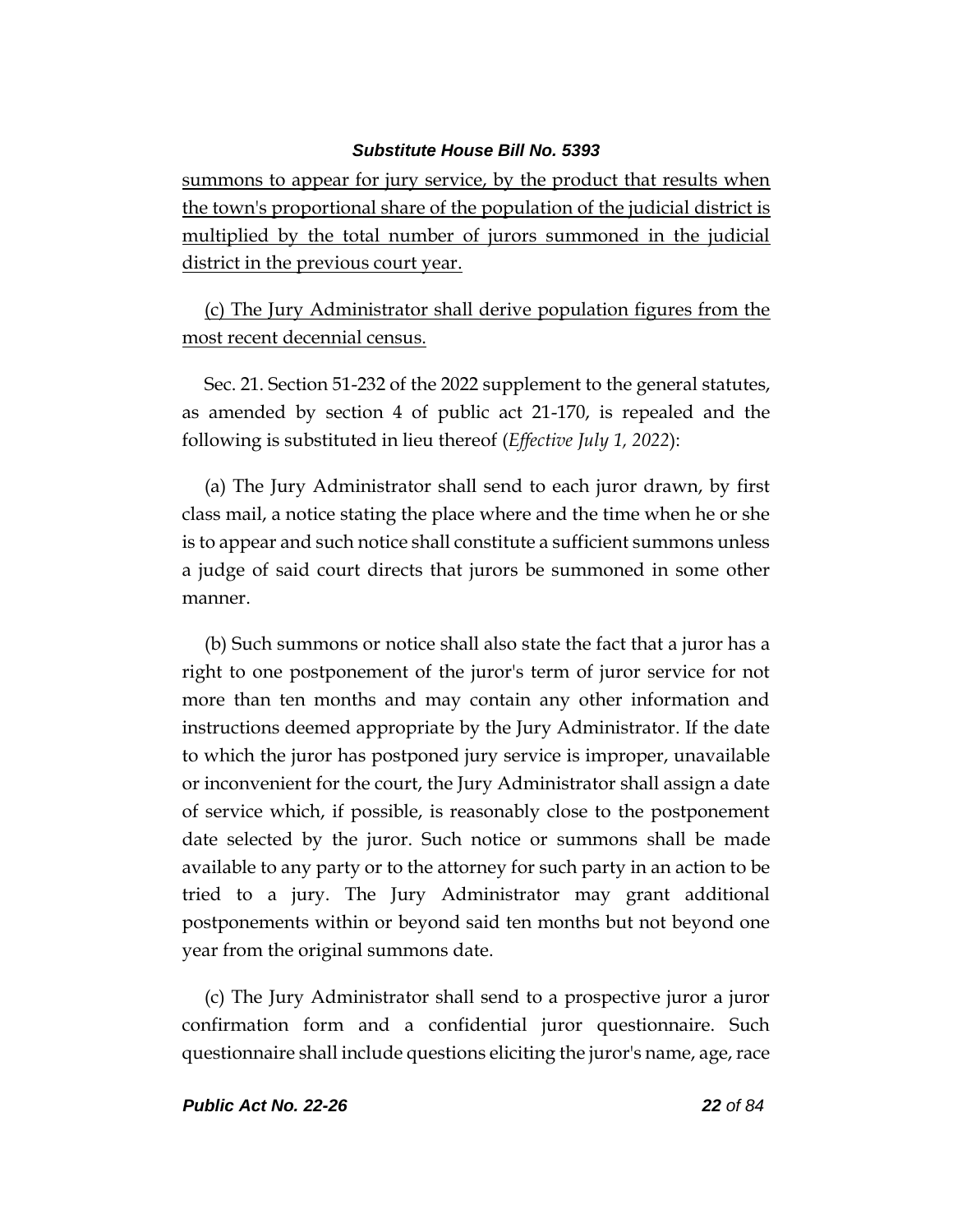and ethnicity, occupation, education and information usually raised in voir dire examination. The questionnaire shall inform the prospective juror that information concerning race and ethnicity is required solely to enforce nondiscrimination in jury selection, that the furnishing of such information is not a prerequisite to being qualified for jury service and that such information need not be furnished if the prospective juror finds it objectionable to do so. Such juror confirmation form and confidential juror questionnaire shall be signed by the prospective juror under penalty of false statement. Copies of the completed questionnaires shall be provided to the judge and counsel for use during voir dire or in preparation therefor. Counsel shall be required to return such copies to the clerk of the court upon completion of the voir dire. Except for disclosure made during voir dire or unless the court orders otherwise, information inserted by jurors shall be held in confidence by the court, the parties, counsel and their authorized agents. Such completed questionnaires shall not constitute a public record.

(d) The number of jurors in a panel may be reduced when, in the opinion of the court, such number of jurors is in excess of reasonable requirements. Such reduction by the clerk shall be accomplished by lot to the extent authorized by the court and the jurors released shall be subject to recall for jury duty only if and when required.

(e) In each judicial district, the Chief Court Administrator shall designate one or more courthouses to be the courthouse to which jurors originally shall be summoned. The court may assign any jurors of a jury pool to attend any courtroom within the judicial district.

**[**(f) On and after July 1, 2022, and until June 30, 2023, for each jury summons the Jury Administrator finds to be undeliverable, the Jury Administrator shall cause an additional randomly generated jury summons to be sent to a juror having a zip code that is the same as to which the undeliverable summons was sent.**]**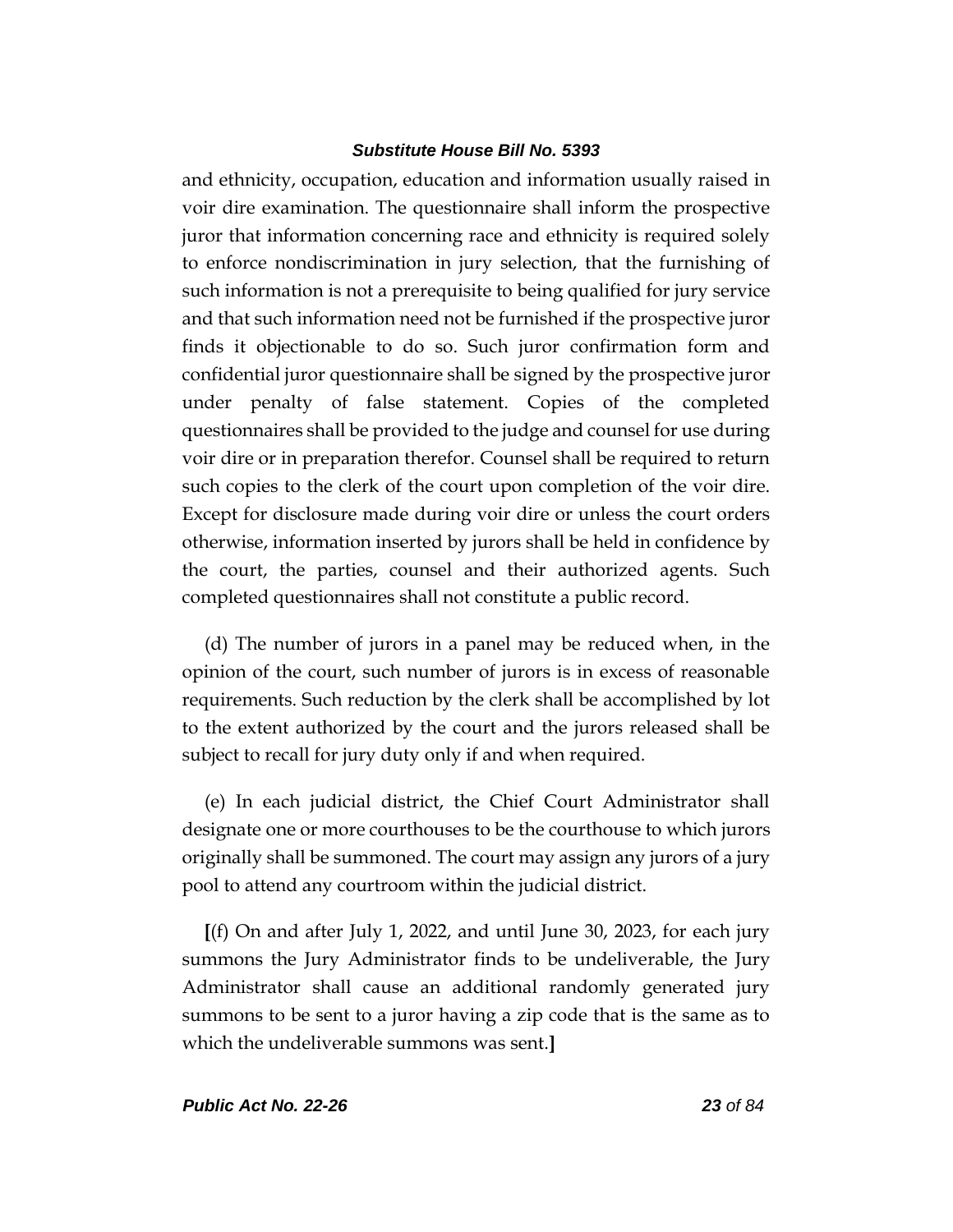Sec. 22. Section 52-259b of the general statutes is repealed and the following is substituted in lieu thereof (*Effective October 1, 2022*):

(a) In any civil or criminal matter, if the court finds that a party is indigent and unable to pay a fee or fees payable to the court or to pay the cost of service of process, the court shall waive such fee or fees and the cost of service of process shall be paid by the state.

(b) There shall be a rebuttable presumption that a person is indigent and unable to pay a fee or fees or the cost of service of process if (1) such person receives public assistance, or (2) such person's income after taxes, mandatory wage deductions and child care expenses is one hundred twenty-five per cent or less of the federal poverty level. For purposes of this subsection, "public assistance" includes, but is not limited to, stateadministered general assistance, temporary family assistance, aid to the aged, blind and disabled, supplemental nutrition assistance and Supplemental Security Income.

(c) Nothing in this section shall preclude the court from (1) finding that a person whose income does not meet the criteria of subsection (b) of this section is indigent and unable to pay a fee or fees or the cost of service of process, or (2) denying an application for the waiver of the payment of a fee or fees or the cost of service of process when the court finds that (A) the applicant has repeatedly filed actions with respect to the same or similar matters, (B) such filings establish an extended pattern of frivolous filings that have been without merit, (C) the application sought is in connection with an action before the court that is consistent with the applicant's previous pattern of frivolous filings, and (D) the granting of such application would constitute a flagrant misuse of Judicial Branch resources. If an application for the waiver of the payment of a fee or fees or the cost of service of process is denied, the court clerk shall, upon the request of the applicant, schedule a hearing on the application. Nothing in this section shall affect the inherent authority of the court to manage its docket.

*Public Act No. 22-26 24 of 84*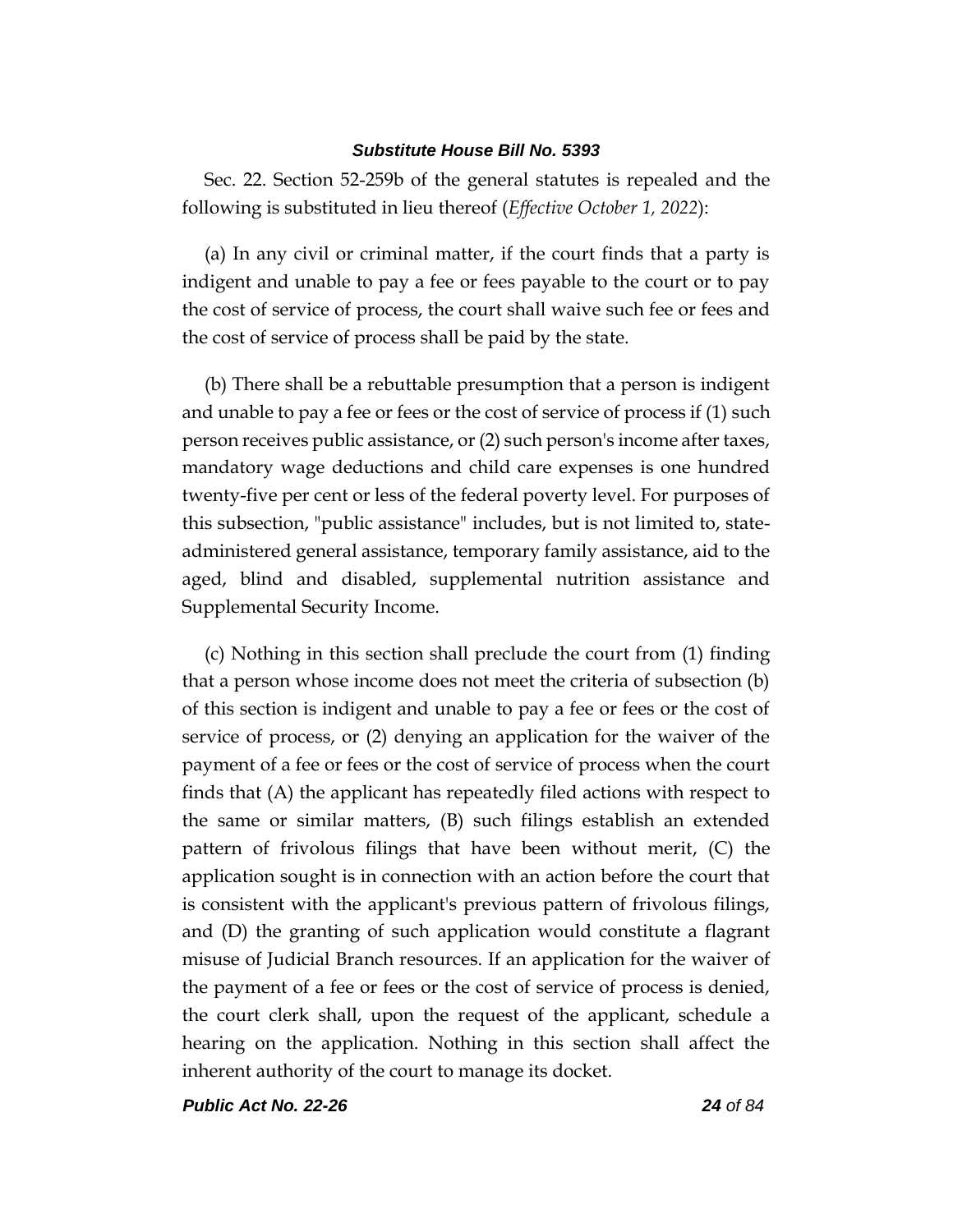(d) Any person aggrieved by a decision, after hearing, denying an application for the waiver of the payment of a fee for the cost of commencing a civil action or habeas action in the Superior Court or the cost of service of process for commencing such an action in the Superior Court may file a petition to the Appellate Court for review of such order. There shall be no fee required for the filing of such a petition.

Sec. 23. Subdivision (2) of subsection (c) of section 52-367b of the 2022 supplement to the general statutes is repealed and the following is substituted in lieu thereof (*Effective October 1, 2022*):

(2) Notwithstanding the provisions of subdivision (1) of this subsection, the financial institution shall leave in the judgment debtor's account (A) the full amount of electronic direct deposits that are readily identifiable as exempt federal veterans' benefits, Social Security benefits, including, but not limited to, retirement, survivors' and disability benefits, supplemental security income benefits, exempt benefits paid by the federal Railroad Retirement Board or the federal Office of Personnel Management, unemployment compensation benefits exempt under section 52-352b, and child support payments processed and received pursuant to Title IV-D of the Social Security Act, and (B) the amount of electronic direct deposits, not to exceed one thousand dollars, that are readily identifiable as wages, provided such deposits were made to the judgment debtor's account during the look-back period of two months preceding the date that the execution was served on the financial institution, or, with regard to federal benefits, such greater period as required by federal law. If no such deposits have been made to the judgment debtor's account during the look-back period, or if such readily identifiable funds are less than one thousand dollars, the financial institution shall leave in the judgment debtor's account as exempt pursuant to **[**subsection (r)**]** subdivision (18) of section 52-352b the lesser of the account balance or one thousand dollars in the aggregate. To the extent that such funds are left in the judgment debtor's

*Public Act No. 22-26 25 of 84*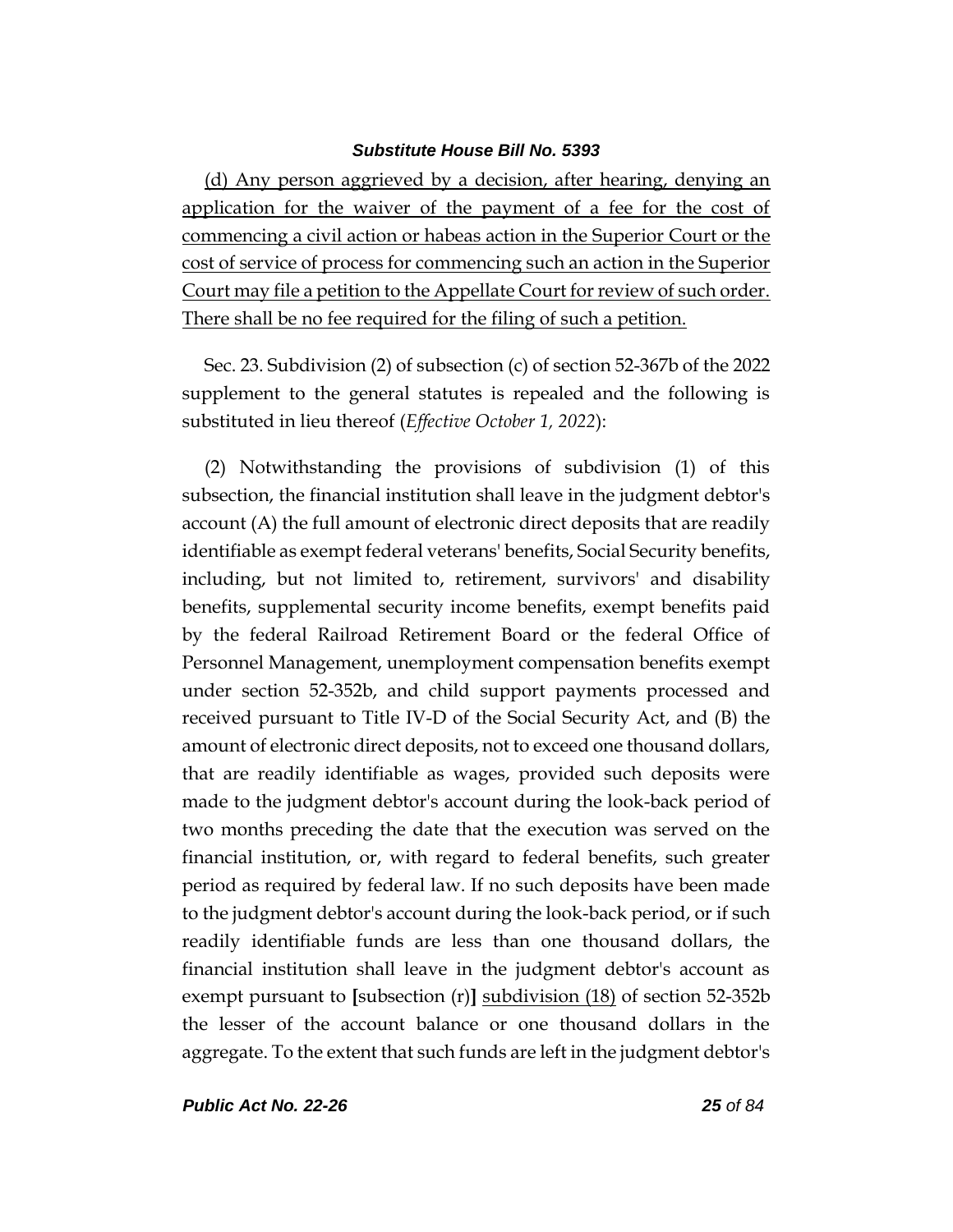account as exempt pursuant to **[**subsection (r)**]** subdivision (18) of section 52-352b, the provisions of said subsection shall not be the basis for a claim of exemption pursuant to this subsection in response to a levy of execution.

Sec. 24. Subsection (b) of section 53-206i of the general statutes is repealed and the following is substituted in lieu thereof (*Effective October 1, 2022*):

(b) If the court finds that a violation of this section is not of a serious nature and that the person charged with such violation (1) will probably not offend in the future, (2) has not previously been convicted of a violation of this section, and (3) has not previously had a prosecution under this section suspended pursuant to this subsection, the court may order suspension of prosecution. The court shall not order suspension of prosecution unless the accused person has acknowledged that he or she understands the consequences of the suspension of prosecution. Any person for whom prosecution is suspended shall agree to the tolling of any statute of limitations with respect to such violation and to a waiver of his or her right to a speedy trial. Such person shall appear in court and shall be released to the **[**custody**]** supervision of the Court Support Services Division for such period, not exceeding two years, and under such conditions as the court shall order. If the person refuses to accept, or, having accepted, violates such conditions, the court shall terminate the suspension of prosecution and the case shall be brought to trial. If such person satisfactorily completes such person's period of probation, he or she may apply for dismissal of the charges against such person and the court, on finding such satisfactory completion, shall dismiss such charges. If the person does not apply for dismissal of the charges against such person after satisfactorily completing such person's period of probation, the court, upon receipt of a report submitted by the Court Support Services Division that the person satisfactorily completed such person's period of probation, may on its

*Public Act No. 22-26 26 of 84*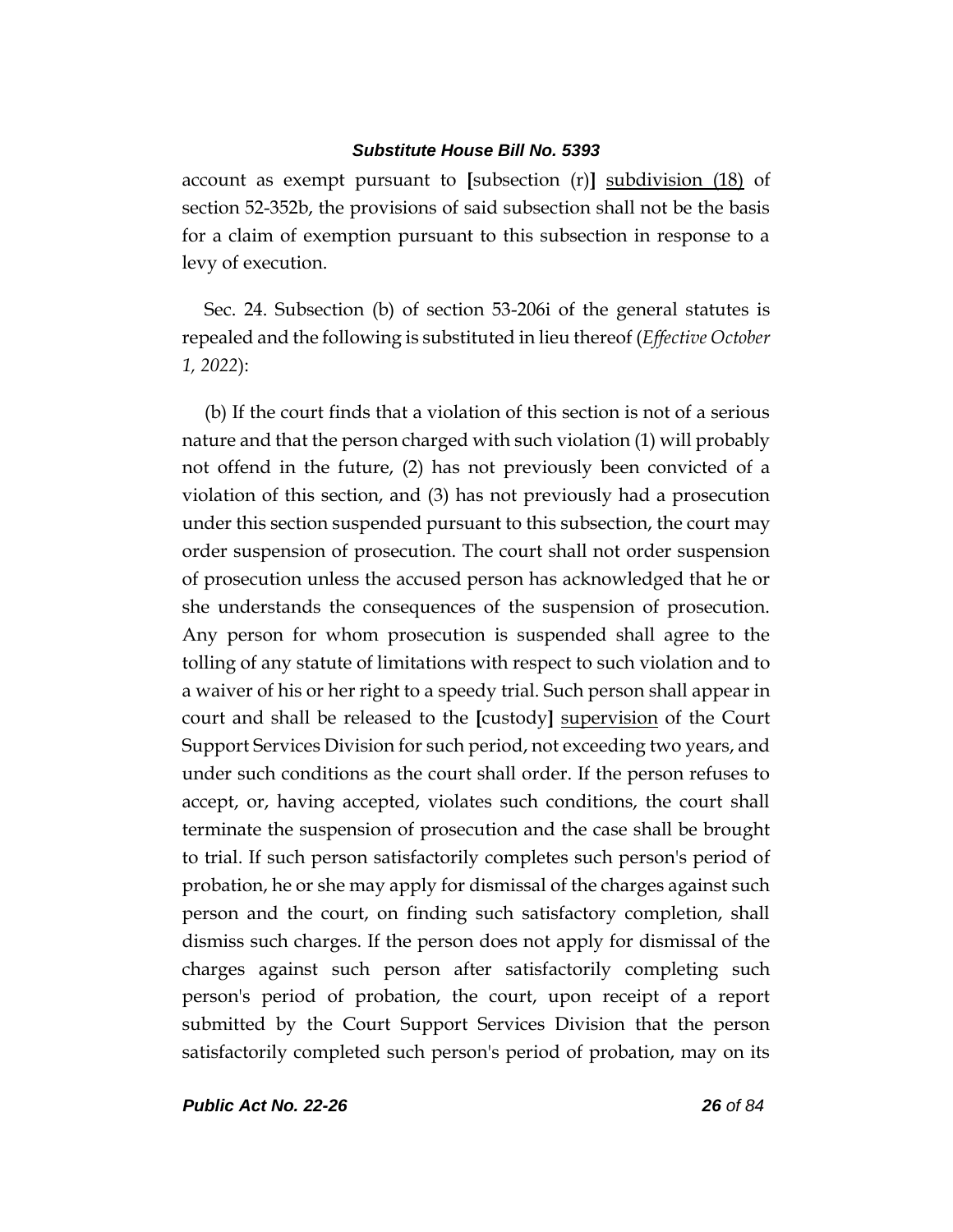own motion make a finding of such satisfactory completion and dismiss such charges. Upon dismissal, all records of such charges shall be erased pursuant to section 54-142a, as amended by this act. An order of the court denying a motion to dismiss the charges against a person who has completed such person's period of probation or terminating the participation of a defendant in such program shall be a final judgment for purposes of appeal.

Sec. 25. Subsection (g) of section 53-206j of the general statutes is repealed and the following is substituted in lieu thereof (*Effective October 1, 2022*):

(g) If the court finds that a violation of this section is not of a serious nature and that the person charged with such violation (1) will probably not offend in the future, (2) has not previously been convicted of a violation of this section, and (3) has not previously had a prosecution under this section suspended pursuant to this subsection, the court may order suspension of prosecution. The court shall not order suspension of prosecution unless the accused person has acknowledged that he or she understands the consequences of the suspension of prosecution. Any person for whom prosecution is suspended shall agree to the tolling of any statute of limitations with respect to such violation and to a waiver of his or her right to a speedy trial. Such person shall appear in court and shall be released to the **[**custody**]** supervision of the Court Support Services Division for such period, not exceeding two years, and under such conditions as the court shall order. If the person refuses to accept, or, having accepted, violates such conditions, the court shall terminate the suspension of prosecution and the case shall be brought to trial. If such person satisfactorily completes such person's period of probation, he or she may apply for dismissal of the charges against such person and the court, on finding such satisfactory completion, shall dismiss such charges. If the person does not apply for dismissal of the charges against such person after satisfactorily completing such

*Public Act No. 22-26 27 of 84*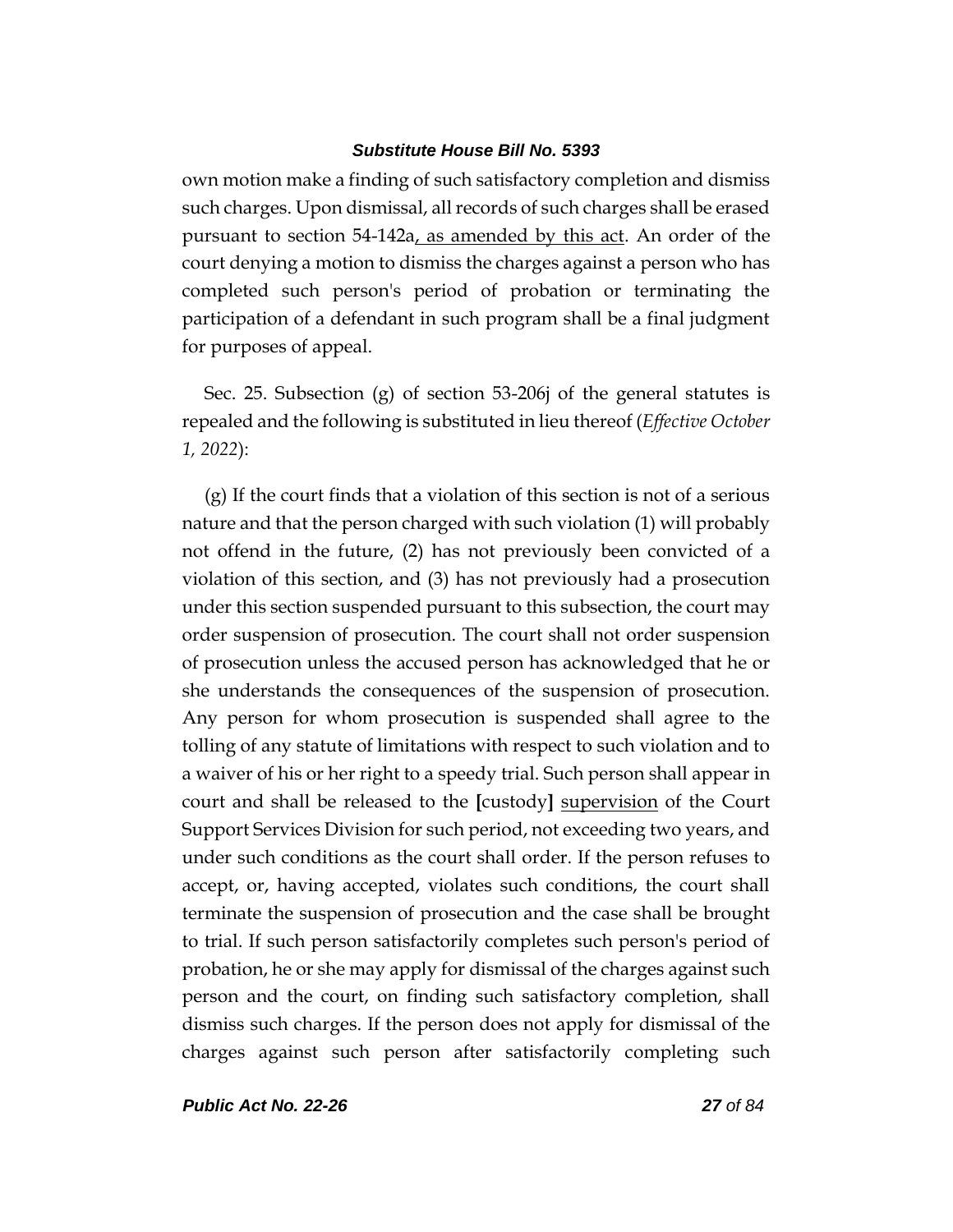person's period of probation, the court, upon receipt of a report submitted by the Court Support Services Division that the person satisfactorily completed such person's period of probation, may on its own motion make a finding of such satisfactory completion and dismiss such charges. Upon dismissal, all records of such charges shall be erased pursuant to section 54-142a, as amended by this act. An order of the court denying a motion to dismiss the charges against a person who has completed such person's period of probation or terminating the participation of a defendant in such program shall be a final judgment for purposes of appeal.

Sec. 26. Subsection (b) of section 53a-39c of the 2022 supplement to the general statutes is repealed and the following is substituted in lieu thereof (*Effective July 1, 2022*):

(b) Any person who enters such program shall pay to the court a participation fee of two hundred five dollars, except that no person may be excluded from such program for inability to pay such fee, provided **[**(1) such person files**]** such person: (1) Files with the court an affidavit of indigency or inability to pay, **[**such indigency is confirmed**]** assisted by the Court Support Services Division to the extent requested by such person, and the court enters a finding **[**thereof**]** of inability to pay, or (2) **[**the person**]** has been determined indigent and eligible for representation by a public defender who has been appointed on behalf of such person pursuant to section 51-296. The court shall not require a person to perform community service in lieu of payment of such fee, if such fee is waived. All program fees collected under this subsection shall be deposited into the alternative incarceration program account.

Sec. 27. Section 54-56e of the 2022 supplement to the general statutes is repealed and the following is substituted in lieu thereof (*Effective July 1, 2022*):

(a) There shall be a pretrial program for accelerated rehabilitation of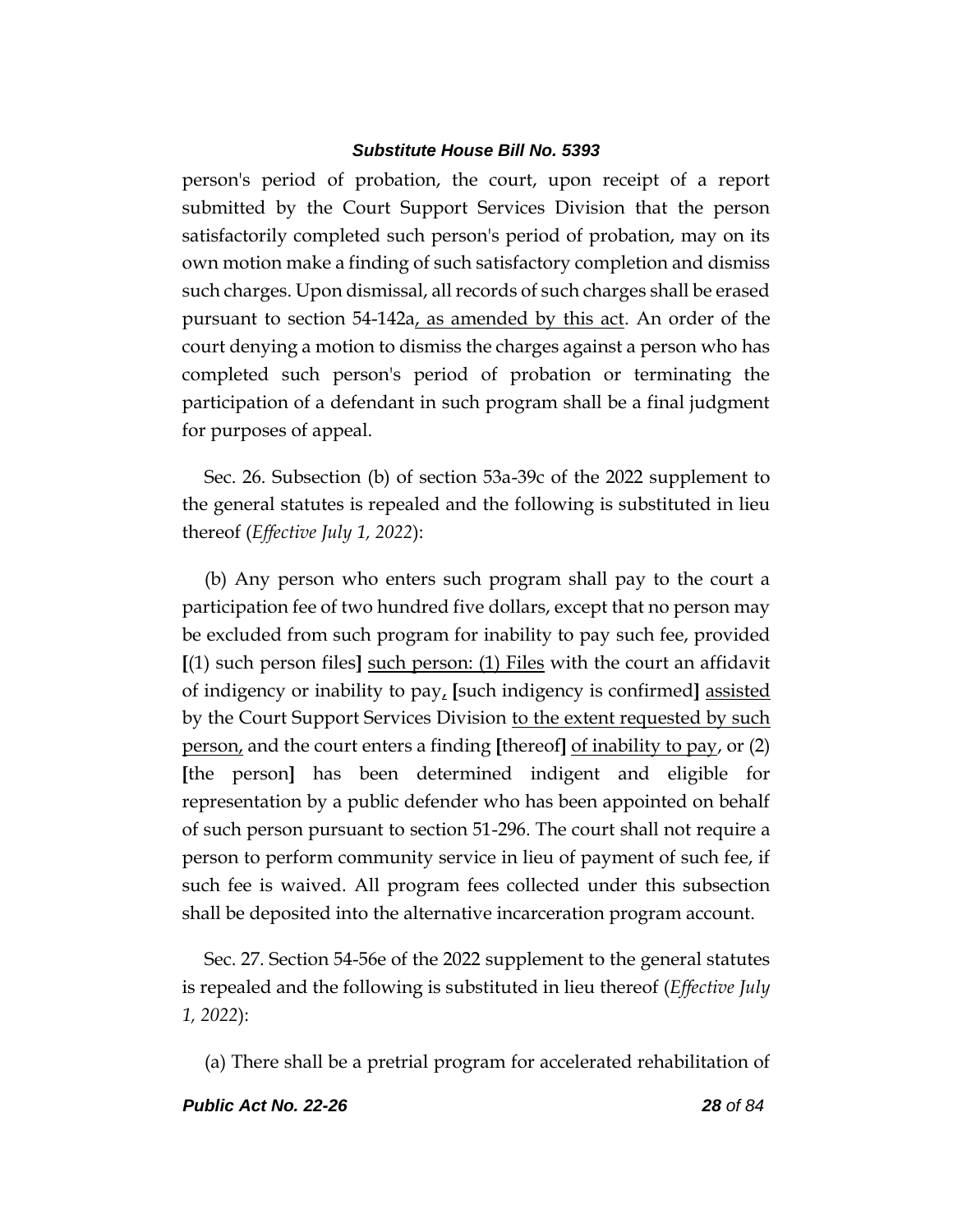persons accused of a crime or crimes or a motor vehicle violation or violations for which a sentence to a term of imprisonment may be imposed, which crimes or violations are not of a serious nature. Upon application by any such person for participation in the program, the court shall, but only as to the public, order the court file sealed.

(b) The court may, in its discretion, invoke such program on motion of the defendant or on motion of a state's attorney or prosecuting attorney with respect to a defendant (1) who, the court believes, will probably not offend in the future, (2) who has no previous record of conviction of a crime or of a violation of section 14-196, subsection (c) of section 14-215, section 14-222a, subsection (a) or subdivision (1) of subsection (b) of section 14-224, section 14-227a or 14-227m or subdivision (1) or (2) of subsection (a) of section 14-227n, and (3) who states under oath, in open court or before any person designated by the clerk and duly authorized to administer oaths, under the penalties of perjury, (A) that the defendant has never had such program invoked on the defendant's behalf or that the defendant was charged with a misdemeanor or a motor vehicle violation for which a term of imprisonment of one year or less may be imposed and ten or more years have passed since the date that any charge or charges for which the program was invoked on the defendant's behalf were dismissed by the court, or (B) with respect to a defendant who is a veteran, that the defendant has not had such program invoked in the defendant's behalf more than once previously, provided the defendant shall agree thereto and provided notice has been given by the defendant, on a form prescribed by the Office of the Chief Court Administrator, to the victim or victims of such crime or motor vehicle violation, if any, by registered or certified mail and such victim or victims have an opportunity to be heard thereon. Any defendant who makes application for participation in such program shall pay to the court an application fee of thirty-five dollars, except as provided in subsection (g) of this section. No defendant shall be allowed to participate in the pretrial program for

*Public Act No. 22-26 29 of 84*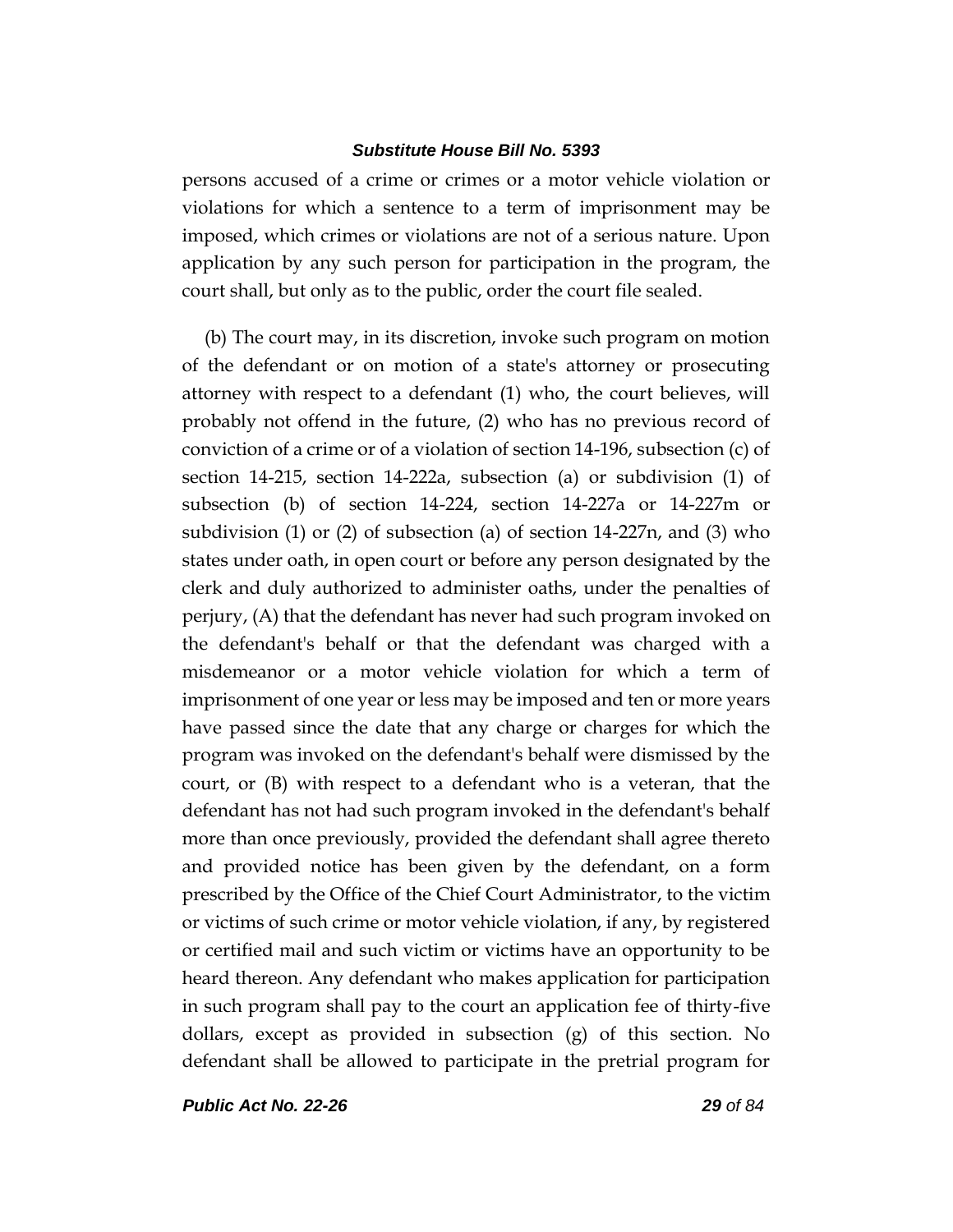accelerated rehabilitation more than two times. For the purposes of this section, "veteran" has the same meaning as provided in section 27-103.

(c) This section shall not be applicable: (1) To any person charged with  $(A)$  a class A felony,  $(B)$  a class B felony, except a violation of subdivision  $(1)$ ,  $(2)$  or  $(3)$  of subsection  $(a)$  of section 53a-122 that does not involve the use, attempted use or threatened use of physical force against another person, or a violation of subdivision (4) of subsection (a) of section 53a-122 that does not involve the use, attempted use or threatened use of physical force against another person and does not involve a violation by a person who is a public official, as defined in section 1-110, or a state or municipal employee, as defined in section 1- 110, or (C) a violation of section 53a-70b of the general statutes, revision of 1958, revised to January 1, 2019, or section 14-227a or 14-227m, subdivision (1) or (2) of subsection (a) of section 14-227n, subdivision (2) of subsection (a) of section 53-21 or section 53a-56b, 53a-60d, 53a-70, 53a-70a, 53a-71, except as provided in subdivision (5) of this subsection, 53a-72a, 53a-72b, 53a-90a, 53a-196e or 53a-196f, (2) to any person charged with a crime or motor vehicle violation who, as a result of the commission of such crime or motor vehicle violation, causes the death of another person, (3) to any person accused of a family violence crime as defined in section 46b-38a who (A) is eligible for the pretrial family violence education program established under section 46b-38c, or (B) has previously had the pretrial family violence education program invoked in such person's behalf, (4) to any person charged with a violation of section 21a-267, 21a-279 or 21a-279a, who (A) is eligible for the pretrial drug education and community service program established under section 54-56i or the pretrial drug intervention and community service program established under section 54-56q, as amended by this <u>act</u>, or (B) has previously had (i) the pretrial drug education program, (ii) the pretrial drug education and community service program established under the provisions of section 54-56i, or (iii) the pretrial drug intervention and community service program established under

*Public Act No. 22-26 30 of 84*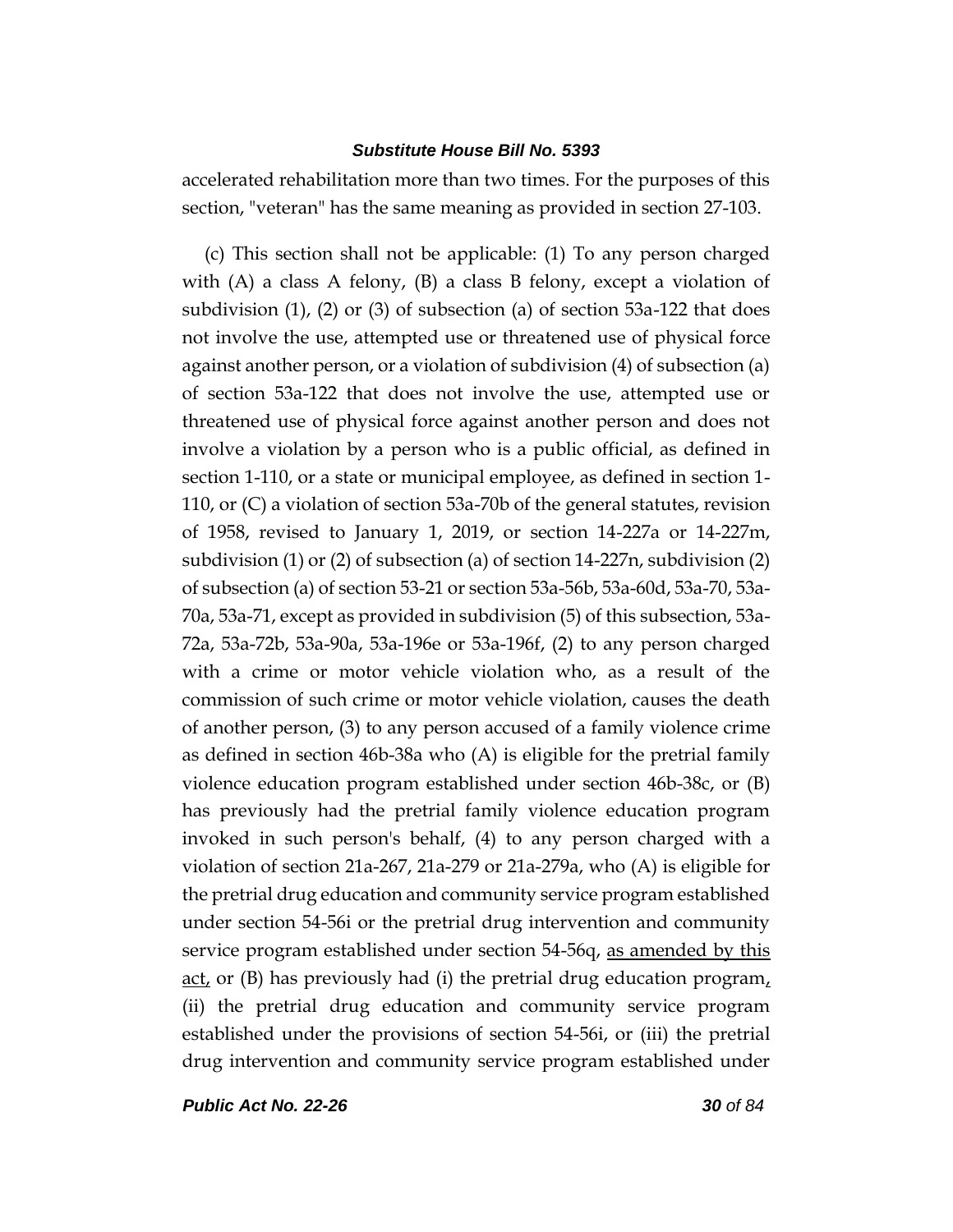section 54-56q, as amended by this act, invoked on such person's behalf, (5) unless good cause is shown, to (A) any person charged with a class C felony, or (B) any person charged with committing a violation of subdivision (1) of subsection (a) of section 53a-71 while such person was less than four years older than the other person, (6) to any person charged with a violation of section 9-359 or 9-359a, (7) to any person charged with a motor vehicle violation (A) while operating a commercial motor vehicle, as defined in section 14-1, or (B) who holds a commercial driver's license or commercial driver's instruction permit at the time of the violation, (8) to any person charged with a violation of subdivision (6) of subsection (a) of section 53a-60, or (9) to a health care provider or vendor participating in the state's Medicaid program charged with a violation of section 53a-122 or subdivision (4) of subsection (a) of section 53a-123.

(d) Except as provided in subsection (g) of this section, any defendant who enters such program shall pay to the court a participation fee of one hundred dollars. Any defendant who enters such program shall agree to the tolling of any statute of limitations with respect to such crime and to a waiver of the right to a speedy trial. Any such defendant shall appear in court and shall, under such conditions as the court shall order, be released to the **[**custody**]** supervision of the Court Support Services Division, except that, if a criminal docket for drug-dependent persons has been established pursuant to section 51-181b in the judicial district, such defendant may be transferred, under such conditions as the court shall order, to the court handling such docket for supervision by such court. If the defendant refuses to accept, or, having accepted, violates such conditions, the defendant's case shall be brought to trial. The period of such probation or supervision, or both, shall not exceed two years. If the defendant has reached the age of sixteen years but has not reached the age of eighteen years, the court may order that as a condition of such probation the defendant be referred for services to a youth service bureau established pursuant to section 10-19m, provided

*Public Act No. 22-26 31 of 84*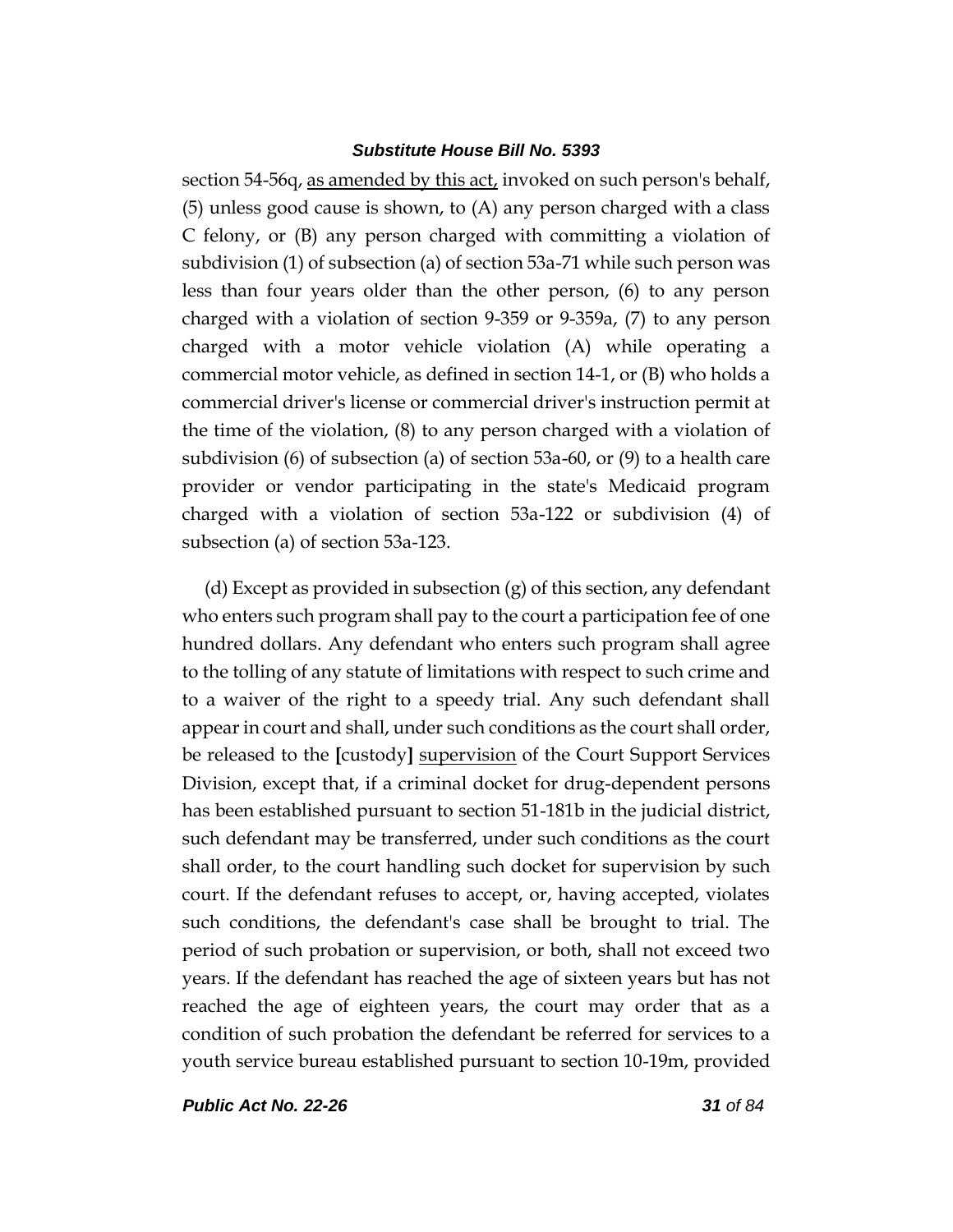the court finds, through an assessment by a youth service bureau or its designee, that the defendant is in need of and likely to benefit from such services. When determining any conditions of probation to order for a person entering such program who was charged with a misdemeanor that did not involve the use, attempted use or threatened use of physical force against another person or a motor vehicle violation, the court shall consider ordering the person to perform community service in the community in which the offense or violation occurred. If the court determines that community service is appropriate, such community service may be implemented by a community court established in accordance with section 51-181c if the offense or violation occurred within the jurisdiction of a community court established by said section. If the defendant is charged with a violation of section 46a-58, 53-37a, 53a-181j, 53a-181k or 53a-181*l*, the court may order that as a condition of such probation the defendant participate in a hate crimes diversion program as provided in subsection (e) of this section. If a defendant is charged with a violation of section 53-247, the court may order that as a condition of such probation the defendant undergo psychiatric or psychological counseling or participate in an animal cruelty prevention and education program provided such a program exists and is available to the defendant.

(e) If the court orders the defendant to participate in a hate crimes diversion program as a condition of probation, the defendant shall pay to the court a participation fee of four hundred twenty-five dollars, except as provided in subsection (g) of this section. The Judicial Department shall contract with service providers, develop standards and oversee appropriate hate crimes diversion programs to meet the requirements of this section. Any defendant whose employment or residence makes it unreasonable to attend a hate crimes diversion program in this state may attend a program in another state which has standards substantially similar to, or higher than, those of this state, subject to the approval of the court and payment of the application and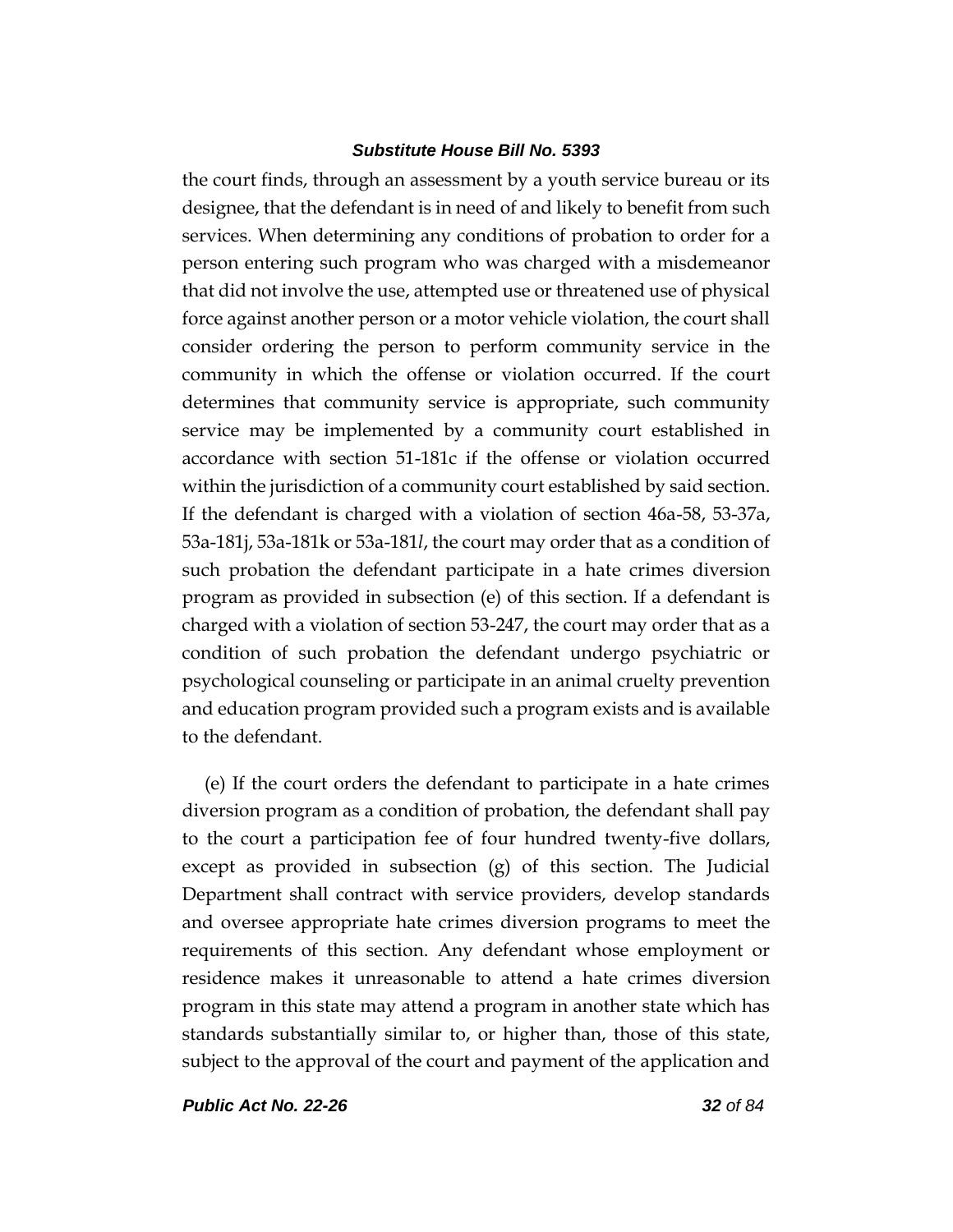program fees as provided in this section. The hate crimes diversion program shall consist of an educational program and supervised community service.

(f) If a defendant released to the **[**custody**]** supervision of the Court Support Services Division satisfactorily completes such defendant's period of probation, such defendant may apply for dismissal of the charges against such defendant and the court, on finding such satisfactory completion, shall dismiss such charges. If the defendant does not apply for dismissal of the charges against such defendant after satisfactorily completing such defendant's period of probation, the court, upon receipt of a report submitted by the Court Support Services Division that the defendant satisfactorily completed such defendant's period of probation, may on its own motion make a finding of such satisfactory completion and dismiss such charges. If a defendant transferred to the court handling the criminal docket for drugdependent persons satisfactorily completes such defendant's period of supervision, the court shall release the defendant to the **[**custody**]** supervision of the Court Support Services Division under such conditions as the court shall order or shall dismiss such charges. Upon dismissal, all records of such charges shall be erased pursuant to section 54-142a, as amended by this act. An order of the court denying a motion to dismiss the charges against a defendant who has completed such defendant's period of probation or supervision or terminating the participation of a defendant in such program shall be a final judgment for purposes of appeal.

(g) The court shall waive any application or participation fee under this section for any person who (1) files with the court an affidavit of indigency or inability to pay, **[**has such indigency confirmed**]** assisted by the Court Support Services Division, to the extent requested by such person, and the court enters a finding **[**thereof**]** of inability to pay, or (2) has been determined indigent and eligible for representation by a public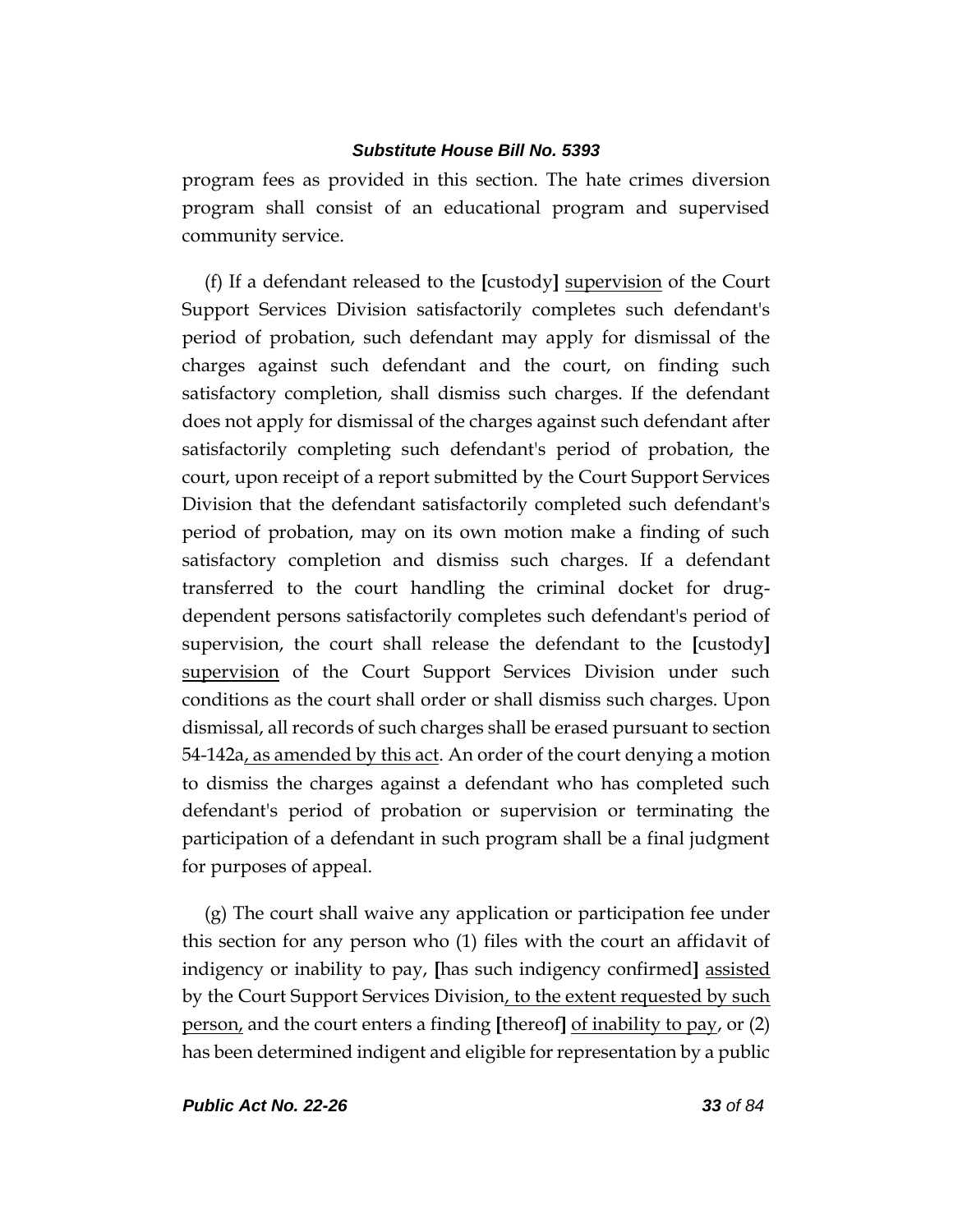defender who has been appointed on behalf of such person pursuant to section 51-296. The court shall not require a person to perform community service in lieu of payment of such fee, if such fee is waived.

Sec. 28. Subsection (a) of section 54-63b of the general statutes is repealed and the following is substituted in lieu thereof (*Effective from passage*):

(a) The duties of the Court Support Services Division shall include: (1) To promptly interview, prior to arraignment, any person referred by the police pursuant to section 54-63c or by a judge. Such interview shall include, but not be limited to, information concerning the accused person, his or her family, community ties, prior criminal record and physical and mental condition. Any interview **[**of a person held at a police station**]** may be conducted by **[**video conference**]** remote technology; (2) to seek independent verification of information obtained during the interview, if practicable; (3) to determine, as provided in section 54-63d, as amended by this act, or to make recommendations on request of any judge, concerning the terms and conditions of the release of arrested persons from custody pending final disposition of their cases; (4) to prepare a written report on all persons interviewed and, upon request and pursuant to the procedures established under subsection (f) of section 54-63d, as amended by this act, provide copies of the report to the court, defense counsel and state's attorney. Such report shall contain the information obtained during the interview and verification process, the person's prior criminal record, where possible, and the determination or recommendation of the commissioner pursuant to section 54-63d, as amended by this act, concerning the terms and conditions of the release of the persons so interviewed; (5) to give prior notice of each required court appearance to each person released following an interview by a bail commissioner or an intake, assessment and referral specialist employed by the Judicial Branch; (6) to supervise pursuant to the direction of the court those persons released on

*Public Act No. 22-26 34 of 84*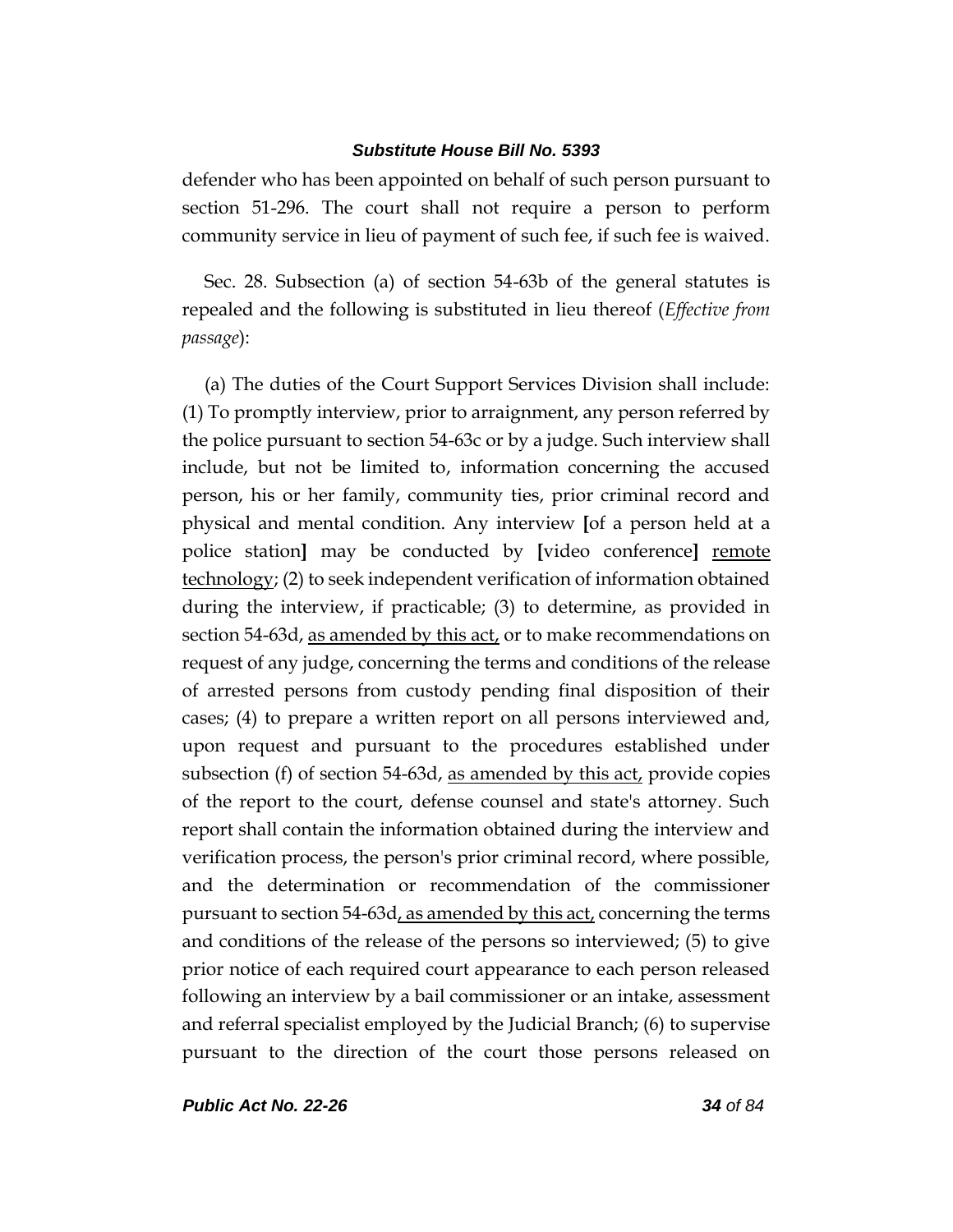nonfinancial conditions; (7) to inform the court and the state's attorney of any failure to comply with terms and conditions of release, including the arrest of persons released under its supervision; (8) to monitor, evaluate and provide information concerning terms and conditions of release and the release criteria established under subsection (b) of this section, to prepare periodic reports on its activities, and to provide such other information as is needed to assist in the improvement of the pretrial release process; and (9) to perform such other functions as the Chief Court Administrator may, from time to time, assign.

Sec. 29. Subsection (f) of section 54-63d of the 2022 supplement to the general statutes is repealed and the following is substituted in lieu thereof (*Effective from passage*):

(f) The Court Support Services Division shall establish written procedures for the release of information contained in reports and files of the Court Support Services Division, such procedures to be approved by the **[**executive committee of the judges of the Superior Court**]** Chief Court Administrator, or the Chief Court Administrator's designee. Such procedures shall allow access to (1) nonidentifying information by qualified persons for purposes of research related to the administration of criminal justice; (2) all information provided to the Court Support Services Division by probation officers for the purposes of compiling presentence reports; and (3) all information provided to the Court Support Services Division concerning any person convicted of a crime and held in custody by the Department of Correction.

Sec. 30. Subsection (b) of section 54-76*l* of the 2022 supplement to the general statutes is repealed and the following is substituted in lieu thereof (*Effective July 1, 2022*):

(b) The records of any such youth, or any part thereof, may be disclosed to and between individuals and agencies, and employees of such agencies, providing services directly to the youth, including law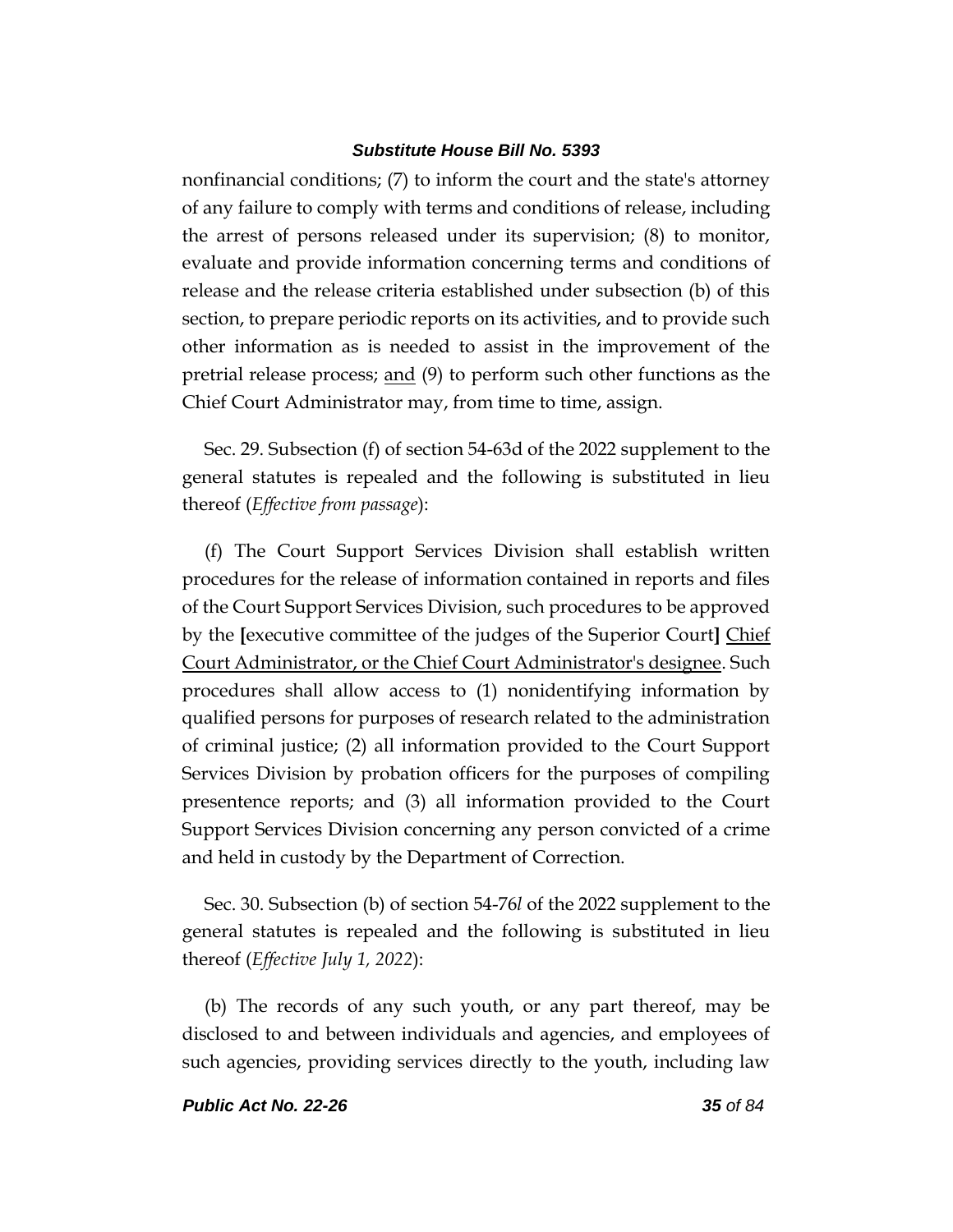enforcement officials, state and federal prosecutorial officials, school officials in accordance with section 10-233h, court officials, the Division of Criminal Justice, the Court Support Services Division and a victim advocate under section 54-220 for a victim of a crime committed by the youth. Such records shall also be available to the attorney representing the youth, in any proceedings in which such records are relevant, to the parents or guardian of such youth, until such time as the youth reaches the age of majority or is emancipated, and to the youth upon his or her emancipation or attainment of the age of majority, provided proof of the identity of such youth is submitted in accordance with guidelines prescribed by the Chief Court Administrator. Such records shall also be available to members and employees of the Board of Pardons and Paroles and employees of the Department of Correction who, in the performance of their duties, require access to such records, provided the subject of the record has been adjudged a youthful offender and sentenced to a term of imprisonment or been convicted of a crime in the regular criminal docket of the Superior Court, and such records are relevant to the performance of a risk and needs assessment of such person while such person is incarcerated, the determination of such person's suitability for release from incarceration or for a pardon, or the determination of the supervision and treatment needs of such person while on parole or other supervised release. Such records shall also be available to law enforcement officials and prosecutorial officials conducting legitimate criminal investigations or seeking an order to detain pursuant to section 46b-133, as amended by this act. Such records shall also be available to members and employees of the Judicial Review Council who, in the performance of their duties, require access to such records. Records disclosed pursuant to this subsection shall not be further disclosed.

Sec. 31. Subsection (e) of section 54-102g of the general statutes is repealed and the following is substituted in lieu thereof (*Effective from passage*):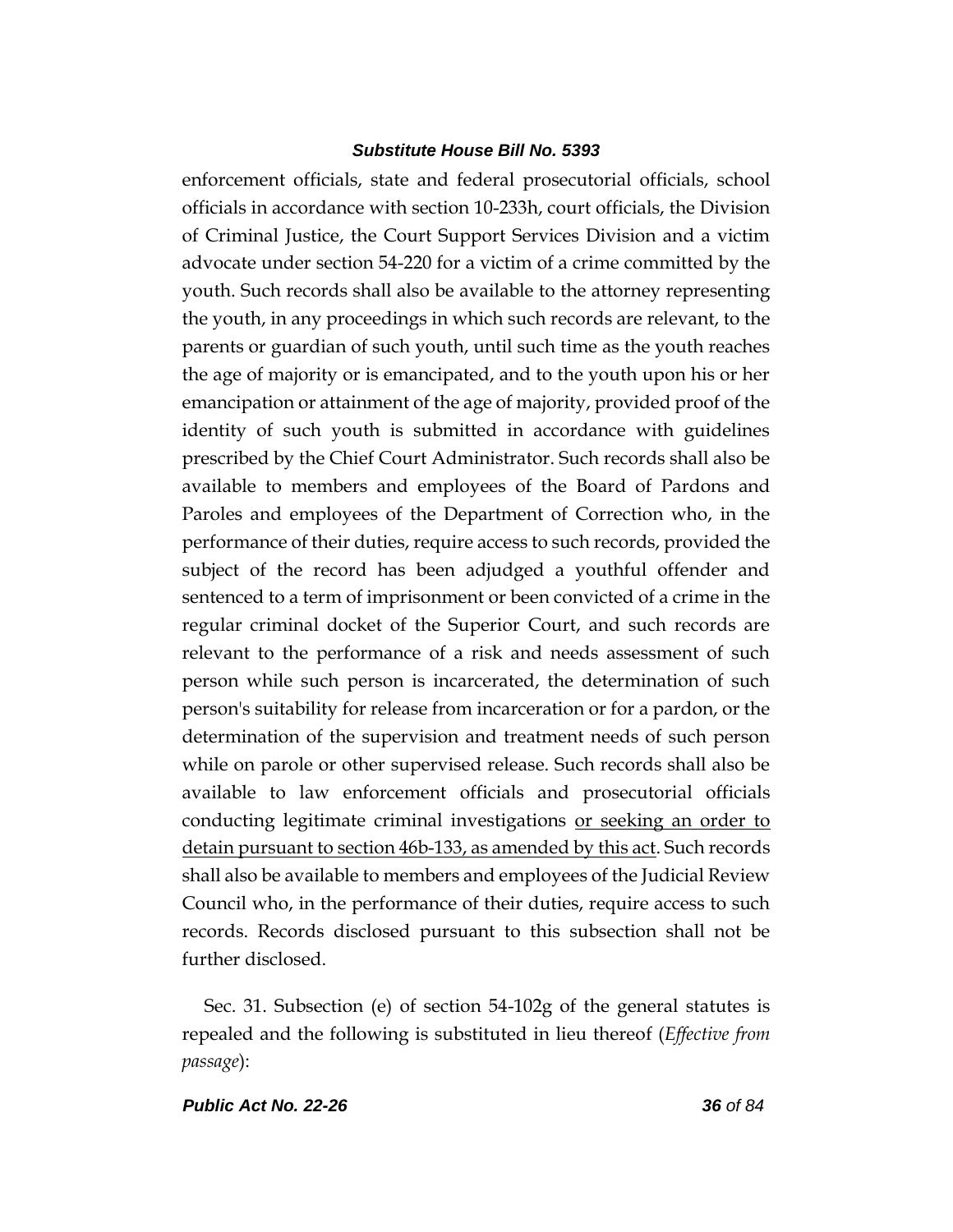(e) Any person who has been convicted of a criminal offense against a victim who is a minor, a nonviolent sexual offense or a sexually violent offense, as those terms are defined in section 54-250, or a felony, and is serving a period of probation or parole, and who has not submitted to the taking of a blood or other biological sample pursuant to subsection (a), (b), (c) or (d) of this section, shall, prior to discharge from the **[**custody**]** supervision of the Court Support Services Division or the custody of the Department of Correction and at such time as said division or department may specify, submit to the taking of a blood or other biological sample of sufficient quality for DNA (deoxyribonucleic acid) analysis to determine identification characteristics specific to the person.

Sec. 32. Subsection (a) of section 54-108f of the 2022 supplement to the general statutes is repealed and the following is substituted in lieu thereof (*Effective from passage*):

(a) The Court Support Services Division of the Judicial Branch may issue a certificate of rehabilitation to an eligible offender who is under the supervision of the division while on probation or other supervised release at the time of such person's application for such certificate, or may issue a new certificate of rehabilitation to enlarge the relief previously granted under such certificate of rehabilitation or revoke any such certificate of rehabilitation in accordance with the provisions of section 54-130e, as amended by this act, that are applicable to certificates of rehabilitation. If the division issues, enlarges the relief previously granted under a certificate of rehabilitation or revokes a certificate of rehabilitation under this section, the division shall immediately file written notice of such action with the Board of Pardons and Paroles. The division may develop policies and procedures to meet the provisions of this section and section 54-130e, as amended by this act. Nothing in section 54-130e, as amended by this act, shall require the division to continue monitoring the criminal activity of any person to whom the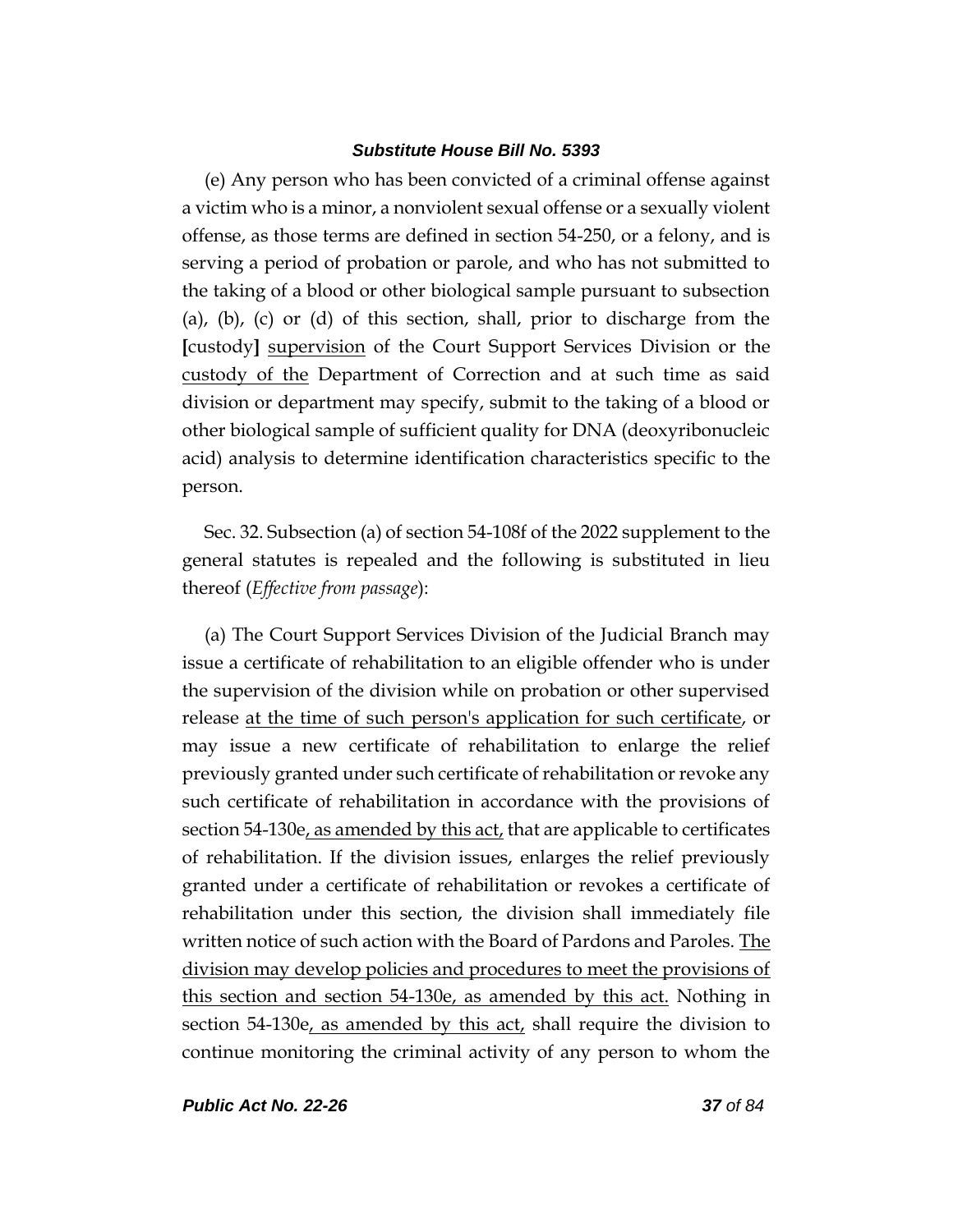division has issued a certificate of rehabilitation but who is no longer under the supervision of the division.

Sec. 33. Subsections (a) and (b) of section 54-130e of the 2022 supplement to the general statutes are repealed and the following is substituted in lieu thereof (*Effective from passage*):

(a) For the purposes of this section and sections 31-51i, 46a-80, 54- 108f, as amended by this act, 54-130a and 54-301:

(1) "Barrier" means a denial of employment or a license based on an eligible offender's conviction of a crime without due consideration of whether the nature of the crime bears a direct relationship to such employment or license;

(2) "Direct relationship" means that the nature of criminal conduct for which a person was convicted has a direct bearing on the person's fitness or ability to perform one or more of the duties or responsibilities necessarily related to the applicable employment or license;

(3) "Certificate of rehabilitation" means a form of relief from barriers or forfeitures to employment or the issuance of licenses, other than a provisional pardon, that is granted to an eligible offender by (A) the Board of Pardons and Paroles pursuant to this section, or (B) the Court Support Services Division of the Judicial Branch pursuant to section 54- 108f, as amended by this act;

(4) "Eligible offender" means a person who has been convicted of a crime or crimes in this state or another jurisdiction and who is a resident of this state and (A) is applying for a provisional pardon or is under the jurisdiction of the Board of Pardons and Paroles, or (B) with respect to a certificate of rehabilitation under section 54-108f, as amended by this act, is under the supervision of the Court Support Services Division of the Judicial Branch at the time of such person's application;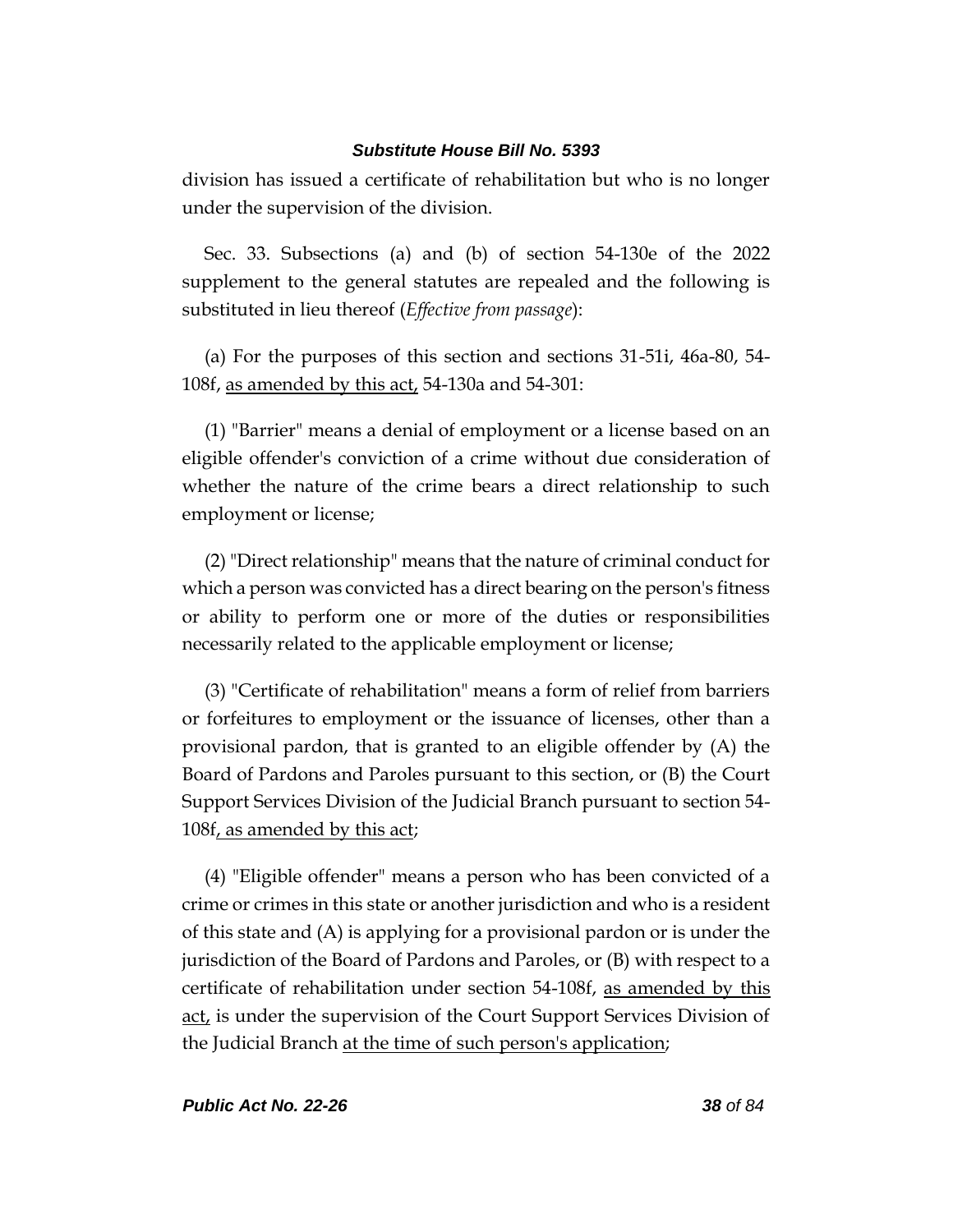(5) "Employment" means any remunerative work, occupation or vocation or any form of vocational training, but does not include employment with a law enforcement agency;

(6) "Forfeiture" means a disqualification or ineligibility for employment or a license by reason of law based on an eligible offender's conviction of a crime;

(7) "License" means any license, permit, certificate or registration that is required to be issued by the state or any of its agencies to pursue, practice or engage in an occupation, trade, vocation, profession or business; and

(8) "Provisional pardon" means a form of relief from barriers or forfeitures to employment or the issuance of licenses granted to an eligible offender by the Board of Pardons and Paroles pursuant to subsections (b) to (i), inclusive, of this section.

(b) The Board of Pardons and Paroles may issue a provisional pardon or a certificate of rehabilitation to relieve an eligible offender of barriers or forfeitures by reason of such person's conviction of the crime or crimes specified in such provisional pardon or certificate of rehabilitation. Such provisional pardon or certificate of rehabilitation may be limited to one or more enumerated barriers or forfeitures or may relieve the eligible offender of all barriers and forfeitures. Such certificate of rehabilitation shall be labeled by the board as a "Certificate of Employability" or a "Certificate of Suitability for Licensure", or both, as deemed appropriate by the board. No provisional pardon or certificate of rehabilitation shall apply or be construed to apply to the right of such person to retain or be eligible for public office.

Sec. 34. Subsection (e) of section 54-142a of the 2022 supplement to the general statutes, as amended by section 3 of public act 21-32 and section 10 of public act 21-33, is repealed and the following is substituted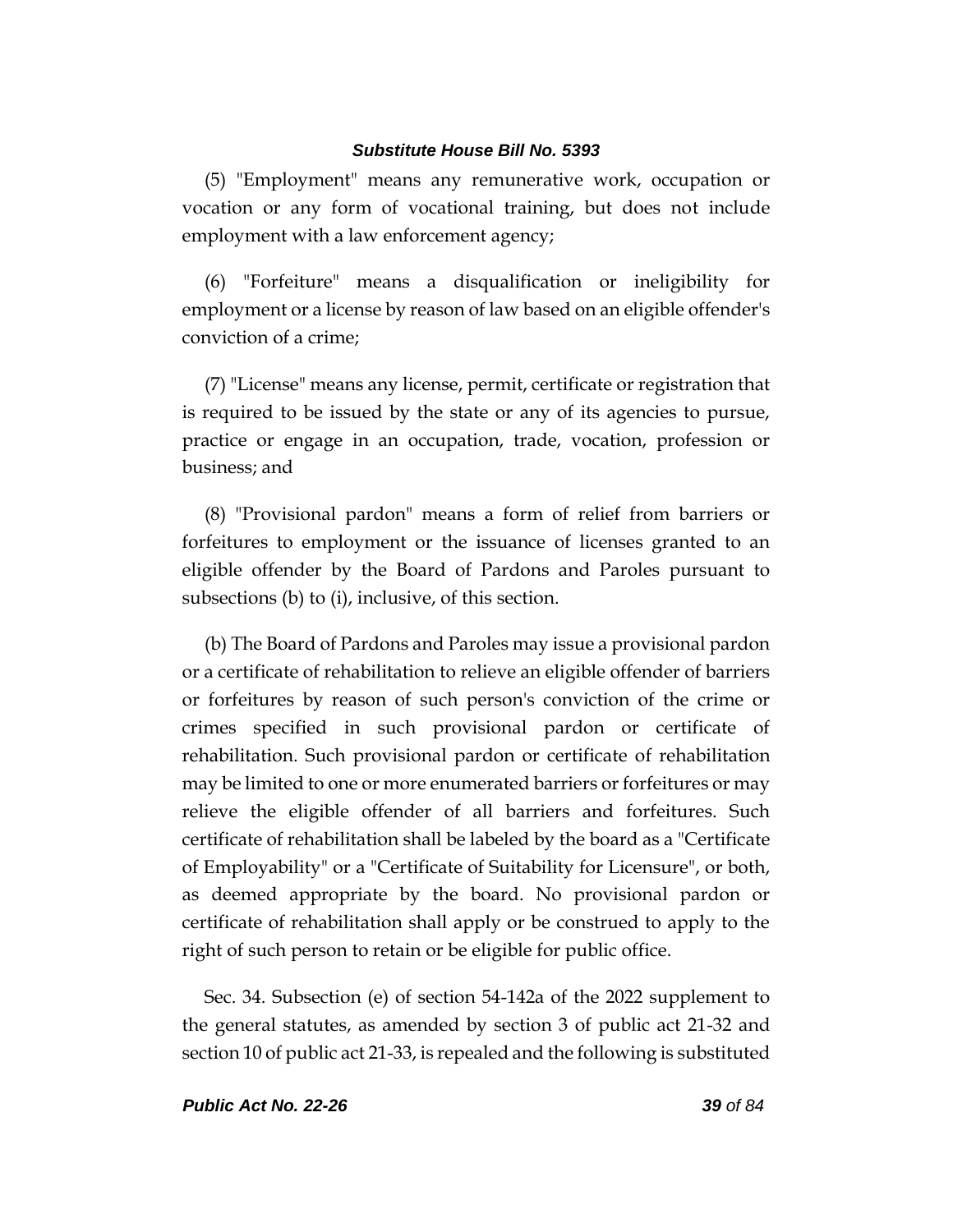in lieu thereof (*Effective January 1, 2023*):

(e) (1) Except as provided in subdivision (2) and subdivision (3) of this subsection, whenever any person has been convicted in any court of this state of a classified or unclassified misdemeanor offense, or a class D or E felony or an unclassified felony offense carrying a term of imprisonment of not more than five years, any police or court record and record of the state's or prosecuting attorney or the prosecuting grand juror pertaining to such conviction, or any record pertaining to court obligations arising from such conviction held by the Board of Pardons and Paroles shall be erased as follows: (A) For any classified or unclassified misdemeanor offense, such records shall be erased seven years from the date on which the court entered the convicted person's most recent judgment of conviction (i) by operation of law, if such offense occurred on or after January 1, 2000, or (ii) upon the filing of a petition on a form prescribed by the Office of the Chief Court Administrator, if such offense occurred prior to January 1, 2000; and (B) for any class D or E felony or an unclassified felony offense carrying a term of imprisonment of not more than five years, such records shall be erased ten years from the date on which the court entered the convicted person's most recent judgment of conviction (i) by operation of law, if such offense occurred on or after January 1, 2000, or (ii) upon the filing of a petition on a form prescribed by the Office of the Chief Court Administrator, if such offense occurred prior to January 1, 2000.

(2) Convictions for the following offenses shall not be eligible for erasure pursuant to this subsection:

(A) Any conviction designated as a family violence crime, as defined in section 46b-38a;

(B) Any conviction for an offense that is a nonviolent sexual offense or a sexually violent offense, each as defined in section 54-250;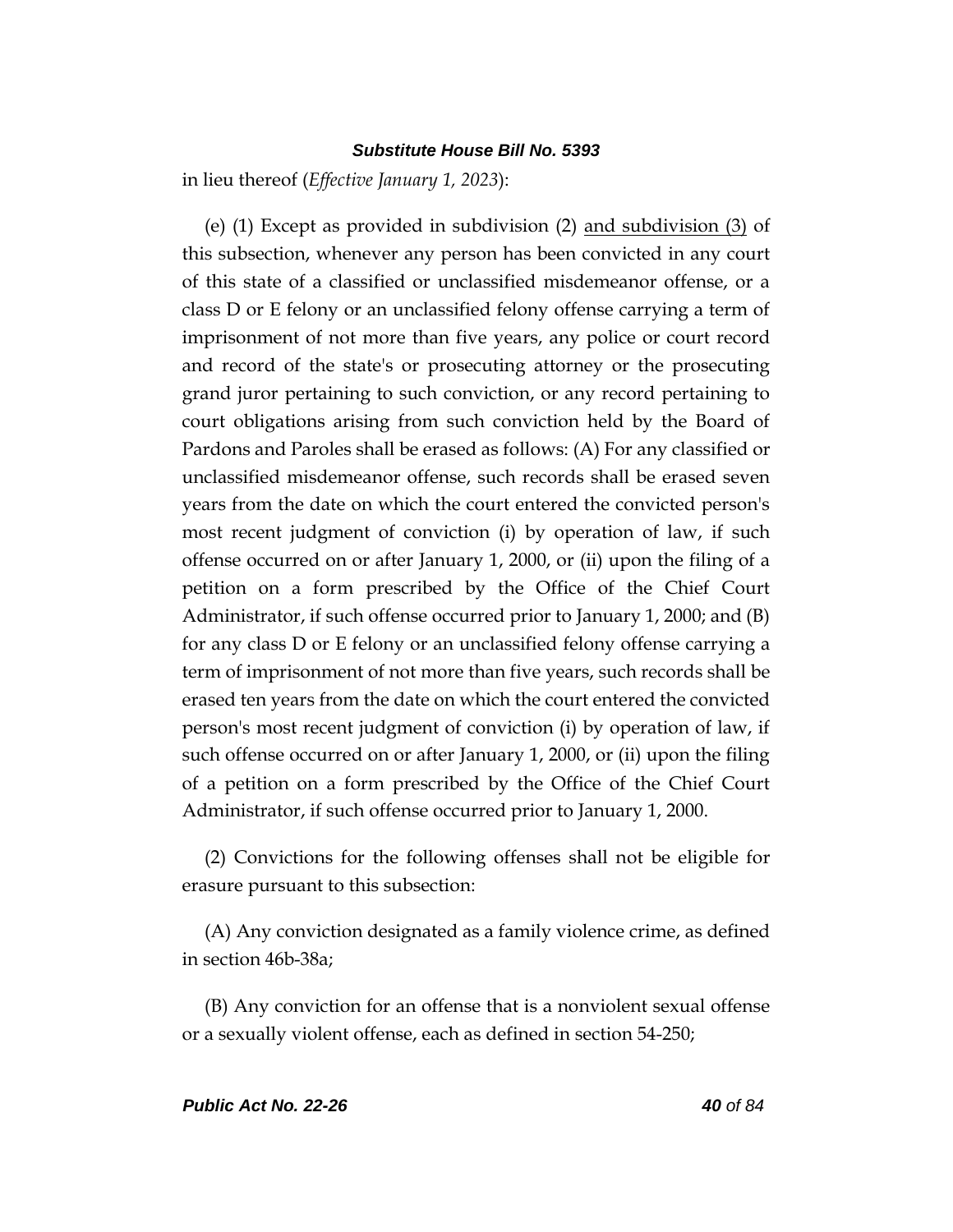(C) Any conviction for a class D felony offense that is a violation of section 53a-60a, 53a-60b, 53a-60c, 53a-64bb, 53a-72a, 53a-90a, 53a-103a, 53a-181c, 53a-191, 53a-196, 53a-196f, 53a-211, 53a-216, 53a-217a, 53a-322, 54-251, 54-252, 54-253 or 54-254 or subdivision (1) of subsection (a) of section 53a-189a; or

(D) Any conviction for a class A misdemeanor offense that is a violation of section 53a-61a, 53a-64cc or 53a-323. **[**; or**]**

**[**(E) Any conviction for an offense for which the defendant has not served or completed serving the sentence imposed for such offense, including any period of incarceration, special parole, parole or probation, unless and until the applicable time period prescribed in subdivision (1) of this subsection has elapsed and the defendant has completed serving such sentence.**]**

(3) The provisions of subdivision (1) of this subsection shall not apply to any conviction for any offense until the defendant has completed serving the sentence imposed for any offense or offenses for which the defendant has been convicted.

**[**(3)**]** (4) If a person has been convicted of a violation of subsection (c) of section 21a-279 prior to October 1, 2015, such conviction shall not be considered as a most recent offense when evaluating whether a sufficient period of time has elapsed for an offense to qualify for erasure pursuant to this subsection.

**[**(4)**]** (5) Nothing in this subsection shall limit any other procedure for erasure of criminal history record information, as defined in section 54- 142g, or prohibit a person from participating in any such procedure, even if such person's criminal history record information has been erased pursuant to this section.

**[**(5)**]** (6) Nothing in this subsection shall be construed to require the Department of Motor Vehicles to erase criminal history record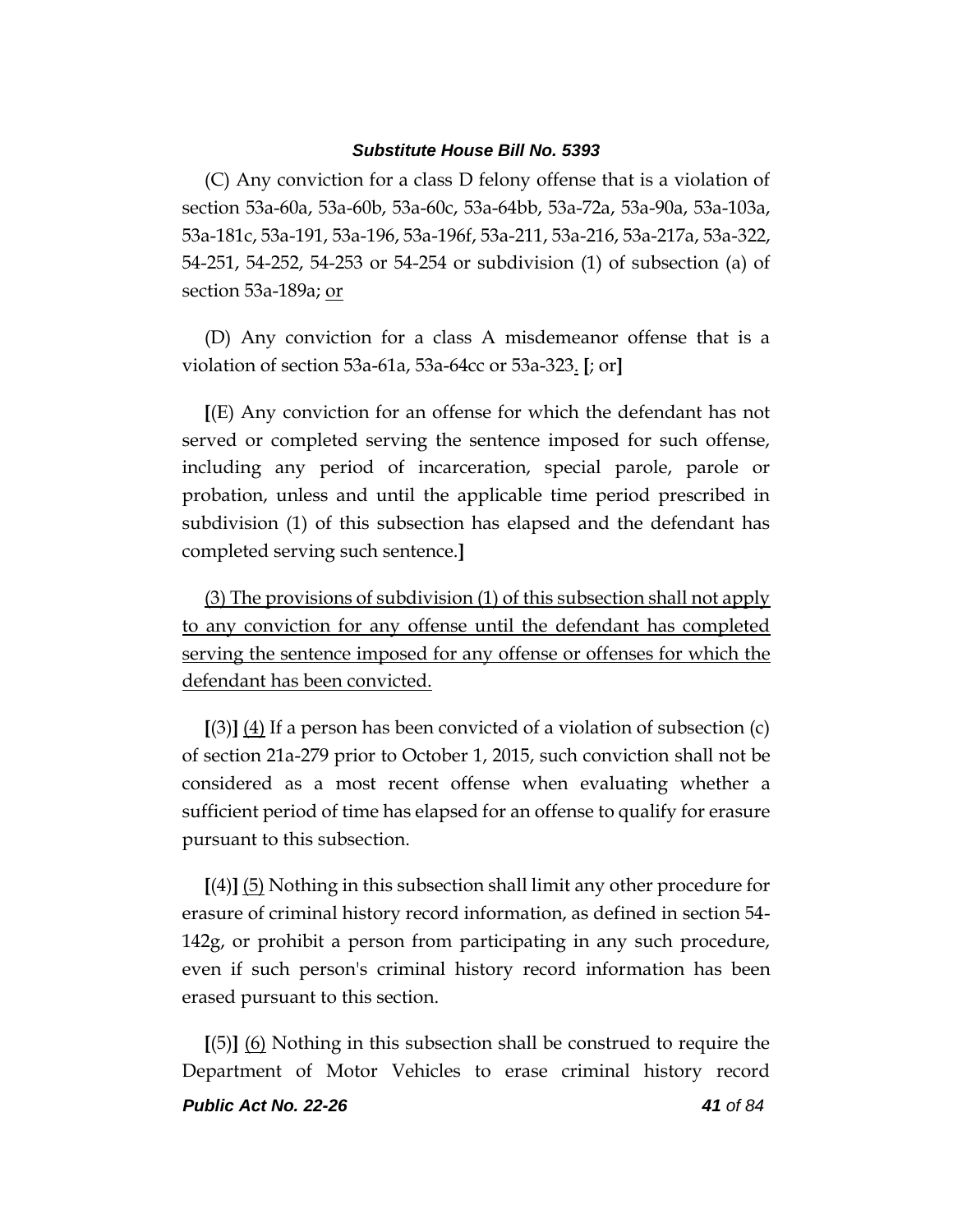information on an operator's driving record. When applicable, the Department of Motor Vehicles shall make such criminal history record information available through the Commercial Driver's License Information System.

Sec. 35. Section 54-142c of the general statutes is repealed and the following is substituted in lieu thereof (*Effective January 1, 2023*):

(a) The clerk of the court or any person charged with retention and control of erased records by the Chief Court Administrator or any criminal justice agency having information contained in such erased records shall not disclose to anyone the existence of such erased records or information pertaining to any charge erased under any provision of this part, except as otherwise provided in this chapter.

(b) Notwithstanding any **[**other provisions**]** provision of this chapter, **[**within two years from the date of disposition of any case**]** not later than two years from the date on which the records of any case are erased, the clerk of the court or any person charged with retention and control of erased records by the Chief Court Administrator or any criminal justice agency having information contained in such erased records may disclose to the victim of a crime or the victim's legal representative the fact that the case was dismissed. If such disclosure contains information from erased records, the identity of the defendant or defendants shall not be released, except that any information contained in such records, including the identity of the person charged may be released to the victim of the crime or the victim's representative upon written application by such victim or representative to the court stating (1) that a civil action has been commenced for loss or damage resulting from such act, **[**or**]** (2) the intent to bring a civil action for such loss or damage, (3) that a civil action has been commenced pursuant to section 53a-28a for enforcement of an order of financial restitution, or (4) the intent to bring a civil action pursuant to section 53a-28a for an order of financial restitution. Any person who obtains criminal history record information

*Public Act No. 22-26 42 of 84*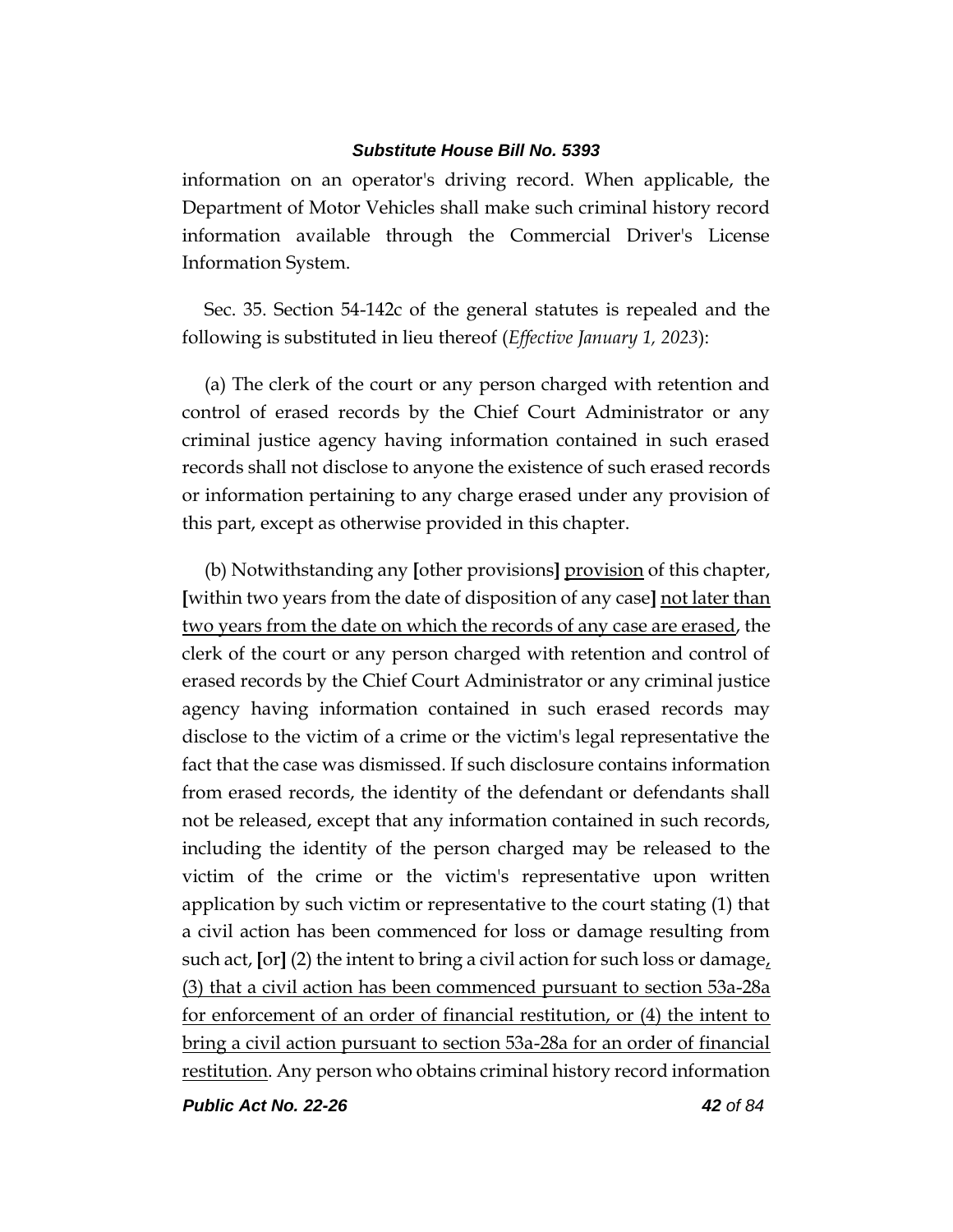by falsely representing to be the victim of a crime or the victim's representative shall be guilty of a class D felony.

Sec. 36. Section 54-142d of the 2022 supplement to the general statutes, as amended by section 4 of public act 21-32, is repealed and the following is substituted in lieu thereof (*Effective January 1, 2023*):

Whenever any person has been convicted of an offense in any court in this state and such offense has been decriminalized subsequent to the date of such conviction, such person may file a petition with the superior court at the location in which such conviction was effected, or with the superior court at the location having custody of the records of such conviction if such conviction was in the Court of Common Pleas, Circuit Court, municipal court or by a trial justice, in the Superior Court where venue would currently exist for criminal prosecution, for an order of erasure, and the Superior Court shall immediately direct all police and court records and records of the state's or prosecuting attorney pertaining to such offense to be **[**physically destroyed**]** erased. The provisions of this section shall not apply to any police or court records, or the records of any state's attorney, with respect to any information containing more than one count, unless and until all counts in the information are entitled to erasure, except that electronic records or portions of electronic records released to the public that reference a charge that would otherwise be entitled to erasure under this section shall be erased in accordance with the provisions of this section.

Sec. 37. Section 54-142e of the 2022 supplement to the general statutes, as amended by section 6 of public act 21-32 and section 10 of public act 21-1 of the June special session, is repealed and the following is substituted in lieu thereof (*Effective January 1, 2023*):

(a) Notwithstanding the provisions of subsection (g) of section 54- 142a, as amended by this act, and section 54-142c, as amended by this act, with respect to any person, including, but not limited to, a consumer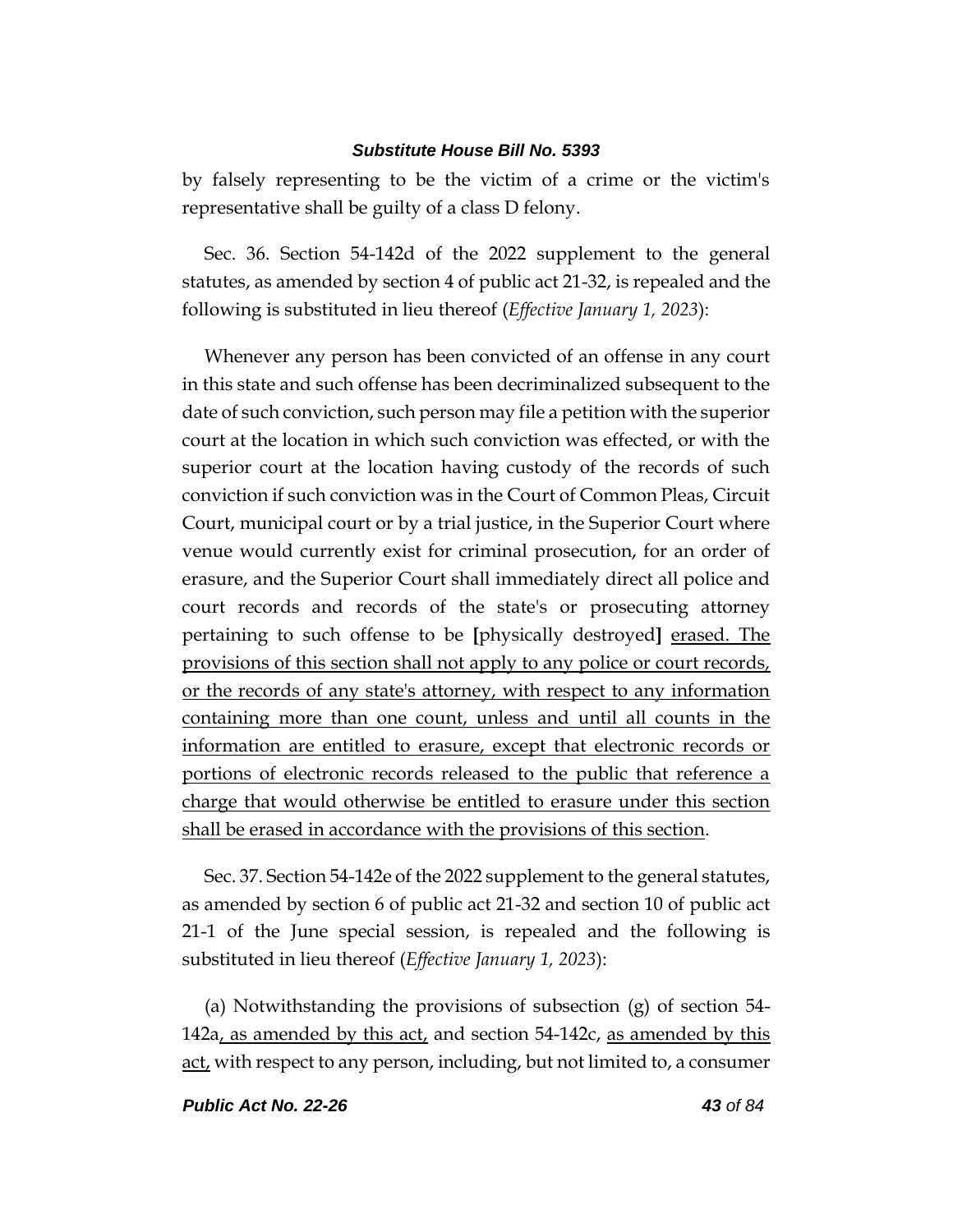reporting agency as defined in subsection (i) of section 31-51i, or a background screening provider or similar data-based service or company, that purchases criminal matters of public record, as defined in said subsection (i), from the Judicial Department or any criminal justice agency pursuant to subsection (b) of section 54-142g, as amended by this act, the department or such criminal justice agency shall make available to such person information concerning such criminal matters of public record that have been erased pursuant to section 54-142a, as amended by this act. Such information may include docket numbers or other information that permits the person to identify and permanently delete records that have been erased pursuant to section 54-142a, as amended by this act.

(b) Each person, including, but not limited to, a consumer reporting agency or background screening provider or similar data-based service or company, that has purchased records of criminal matters of public record from the Judicial Department or any criminal justice agency shall, prior to disclosing such records, (1) purchase from the Judicial Department or such criminal justice agency, on a monthly basis or on such other schedule as the Judicial Department or such criminal justice agency may establish, any updated criminal matters of public record or information available for the purpose of complying with this section, and (2) update its records of criminal matters of public record to permanently delete such erased records not later than thirty calendar days after receipt of information on the erasure of criminal records pursuant to section 54-142a, as amended by this act. Such person shall not further disclose such erased records.

Sec. 38. Section 54-33p of the 2022 supplement to the general statutes is repealed and the following is substituted in lieu thereof (*Effective from passage*):

(a) Except as provided in subsection (c) of this section, the existence of any of the following circumstances shall not constitute in part or in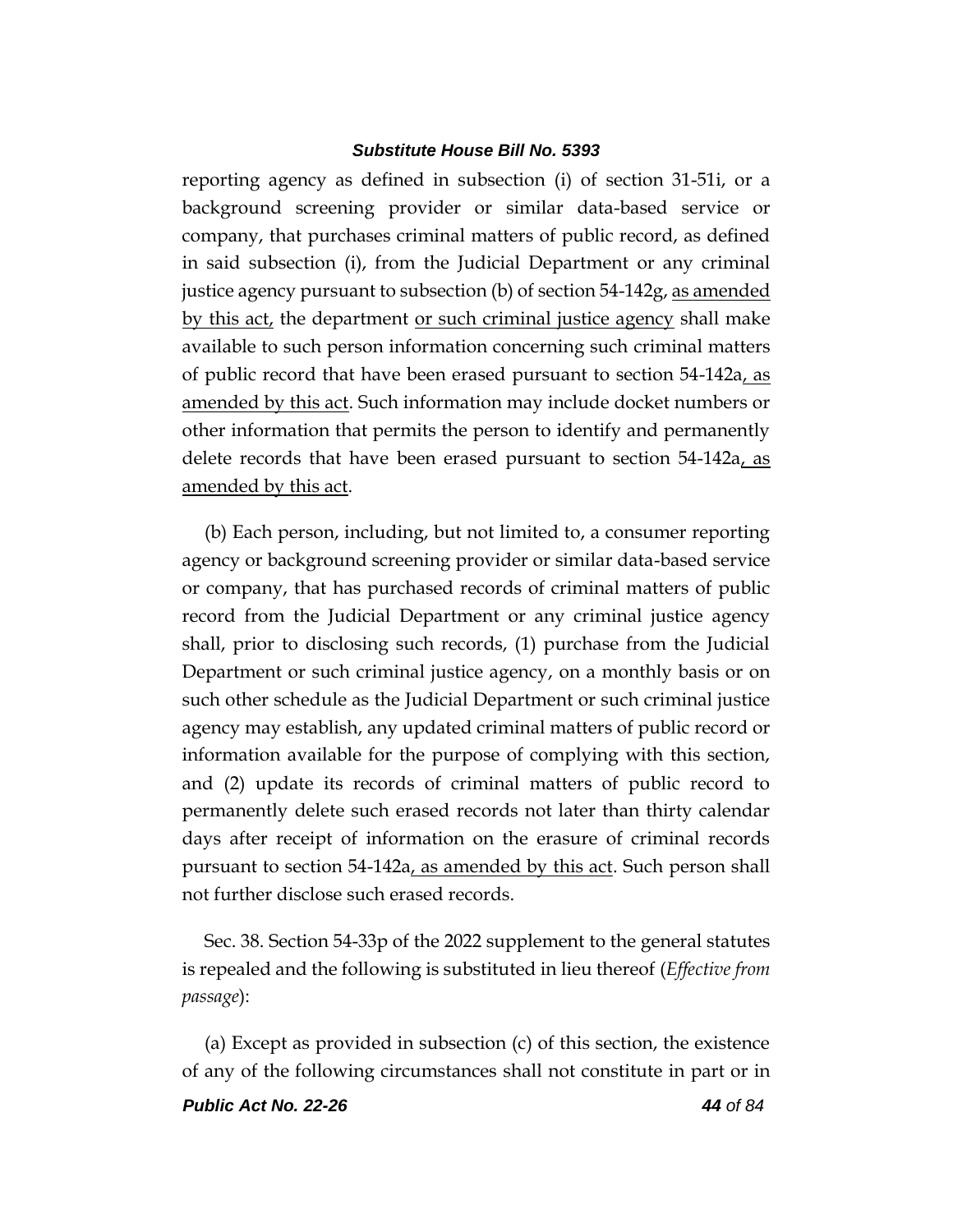whole probable cause or reasonable suspicion and shall not be used as a basis to support any stop or search of a person or motor vehicle:

(1) The odor of cannabis or burnt cannabis;

(2) The possession of or the suspicion of possession of cannabis without evidence that the quantity of cannabis is or suspected to be in excess of five ounces of cannabis plant material, as defined in section 21a-279a, or an equivalent amount of cannabis products or a combination of cannabis and cannabis products, as provided in subsection (i) of section 21a-279a; or

(3) The presence of cash or currency in proximity to cannabis without evidence that such cash or currency exceeds five hundred dollars.

(b) Any evidence discovered as a result of any stop or search conducted in violation of this section shall not be admissible in evidence in any trial, hearing or other proceeding in a court of this state.

(c) A law enforcement official may conduct a test for impairment based on the odor of cannabis or burnt cannabis if such official reasonably suspects the operator or a passenger of a motor vehicle of violating section 14-227, 14-227a, 14-227m or 14-227n.

(d) The provisions of this section shall not apply to a probation officer supervising a probationer who, as a condition of probation, is prohibited from using or possessing cannabis.

Sec. 39. Subdivision (4) of subsection (d) of section 54-56q of the 2022 supplement to the general statutes is repealed and the following is substituted in lieu thereof (*Effective October 1, 2022*):

(4) The division may allow any person placed in the program whose employment, residence or education makes it unreasonable to participate in any component of the program ordered by the court in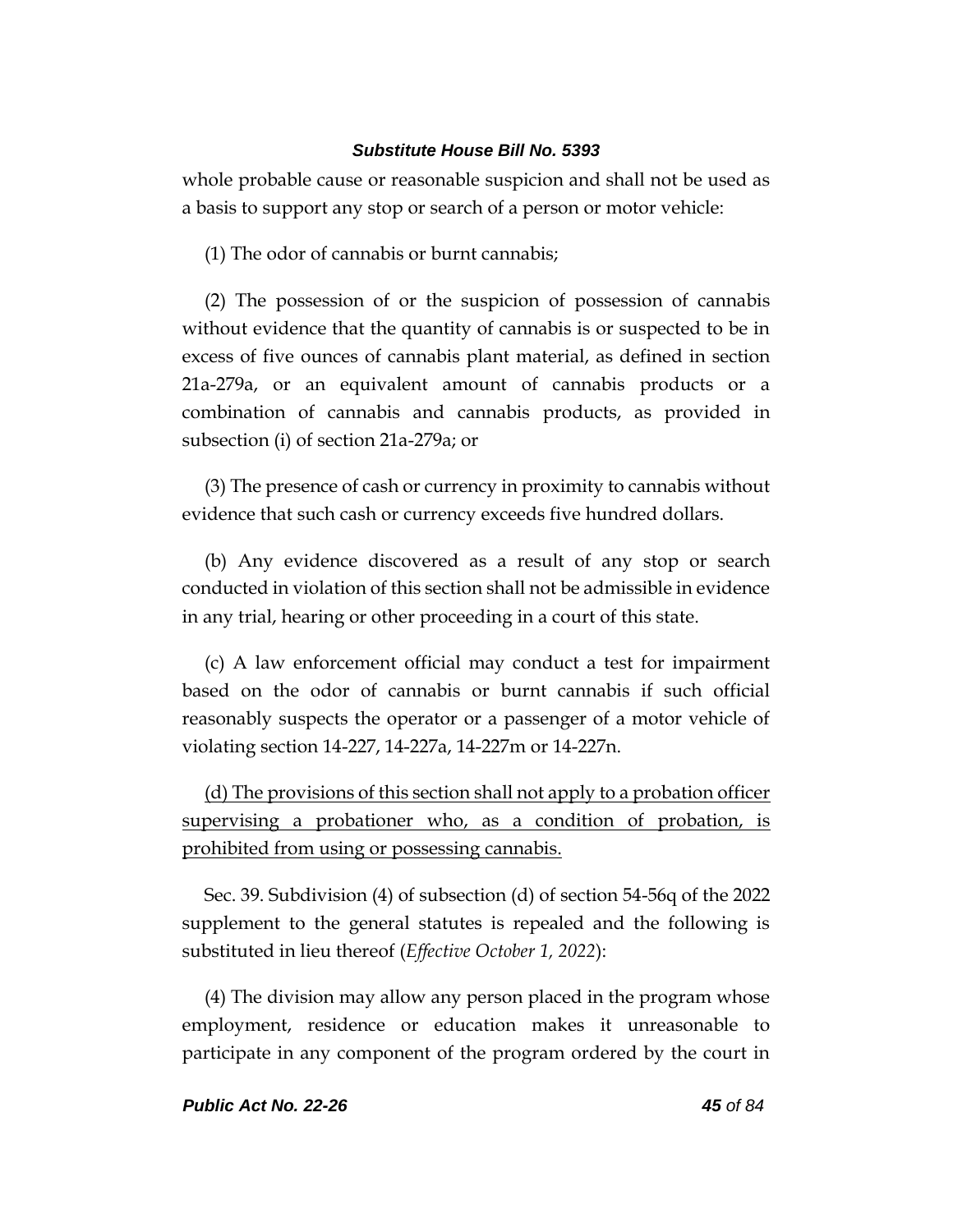this state to participate in the applicable program components in another state if:

(A) The out-of-state component provider has standards substantially similar to, or higher than, those of this state;

(B) For any substance use treatment component, the out-of-state substance use treatment provider is licensed by the state in which treatment will be provided; and

(C) The person allowed to participate in any of the components of the program in another state pays the applicable program fee and participation costs **[**provided in this section**]** required by the applicable out-of-state component provider.

Sec. 40. Subsection (e) of section 54-56q of the 2022 supplement to the general statutes is repealed and the following is substituted in lieu thereof (*Effective October 1, 2022*):

(e) (1) At the time that the Court Support Services Division directs any person to attend any component of the program, such person shall (A) if directed to attend the drug education component, pay to the court a nonrefundable program fee of four hundred dollars, or (B) if directed to attend the substance use treatment component, pay to the court a nonrefundable program fee of one hundred dollars and pay to the treatment provider any costs associated with such treatment unless the division allows such person to participate in the applicable program component in another state pursuant to subdivision (4) of subsection (d) of this section, in which case such person shall pay the program fee and participation costs required by the out-of-state program component provider. All program fees shall be credited to the pretrial account established under section 54-56k.

(2) (A) No person may be excluded from any component of the program because such person is indigent and unable to pay the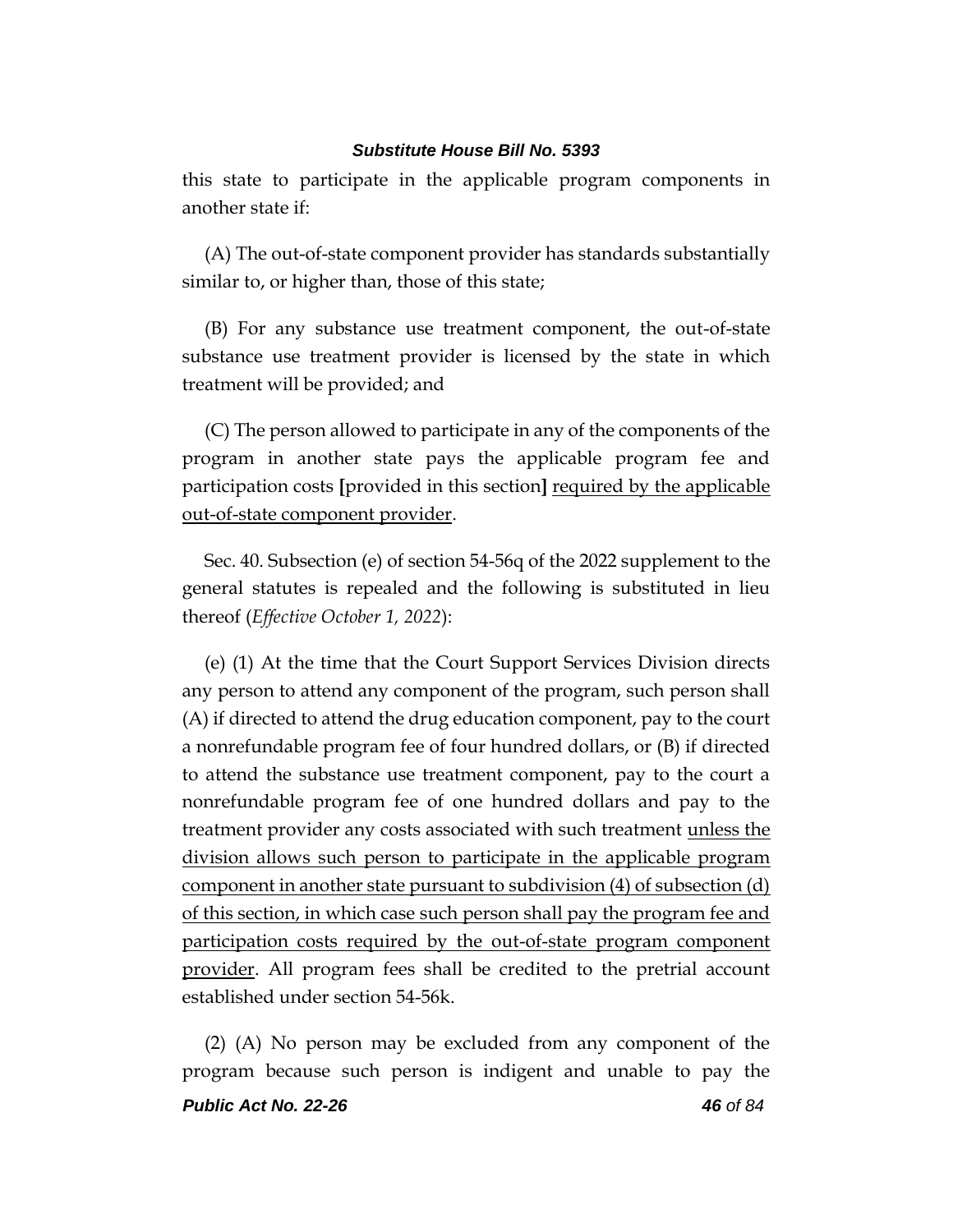associated fee or costs, provided (i) such person files with the court an affidavit of indigency and the court enters a finding of such indigency, or (ii) such person has been determined indigent and eligible for representation by a public defender who has been appointed on behalf of such person pursuant to section 51-296. The court shall not require a person to perform community service in lieu of payment of any fee or cost, if such fee or cost is waived.

(B) If the court finds that a person is indigent and unable to pay for the program application or the evaluation fee for the program, the court may waive all or any portion of these fees.

(C) If the court finds that a person is indigent and unable to pay for the drug education component of the program, the court may waive all or any portion of the program fee for that component, provided that such person participates in such drug education services offered by a provider located in this state.

(D) If the court finds that a person is indigent and unable to pay for the substance use treatment component of the program, the court may waive all or any portion of the program fee for that component and the costs of such treatment, provided that such person participates in such treatment at a substance use treatment provider licensed by and located in this state. Any costs waived under this subparagraph shall be paid by the Department of Mental Health and Addiction Services.

(E) Notwithstanding any provision of this section, **[**in no event shall**]** the court shall not waive any fee or cost required by any out-of-state program component provider, and the Department of Mental Health and Addiction Services shall not pay any costs associated with education or substance use treatment provided outside of this state.

Sec. 41. Subdivision (3) of subsection (e) of section 54-56r of the 2022 supplement to the general statutes is repealed and the following is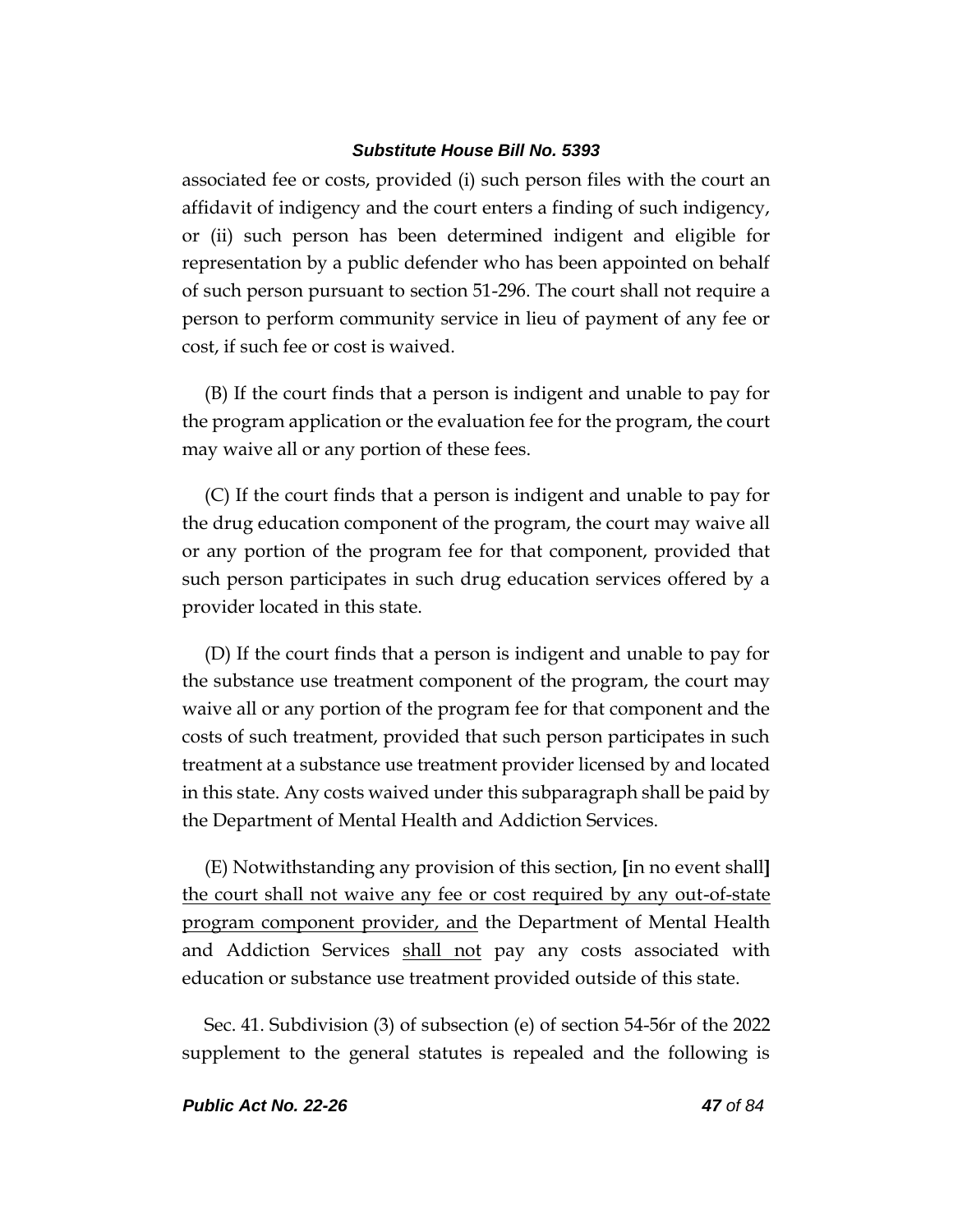substituted in lieu thereof (*Effective October 1, 2022*):

(3) The division may allow any person placed in the program whose employment, residence, or education makes it unreasonable to participate in any component of the program ordered by the court in this state to participate in the applicable program components in another state if:

(A) The out-of-state component provider has standards substantially similar to, or higher than, those of this state;

(B) For any substance use treatment component, the out-of-state substance use treatment provider is licensed by the state in which treatment will be provided; and

(C) The person allowed to participate in any components of the program in another state pays the applicable program fee and participation costs **[**provided in this section**]** required by the applicable out-of-state program component provider.

Sec. 42. Subsection (f) of section 54-56r of the 2022 supplement to the general statutes is repealed and the following is substituted in lieu thereof (*Effective October 1, 2022*):

(f) (1) At the time that the Court Support Services Division directs any person to attend any component of the program, such person shall (A) if directed to attend the alcohol education component, pay to the court a nonrefundable program fee of four hundred dollars, or (B) if directed to attend the substance use treatment component, pay to the court a nonrefundable program fee of one hundred dollars and pay to the treatment provider any costs associated with such treatment, unless the division allows such person to participate in the applicable program component in another state pursuant to subdivision (3) of subsection (e) of this section, in which case such person shall pay the program fee and participation costs required by the out-of-state program component

*Public Act No. 22-26 48 of 84*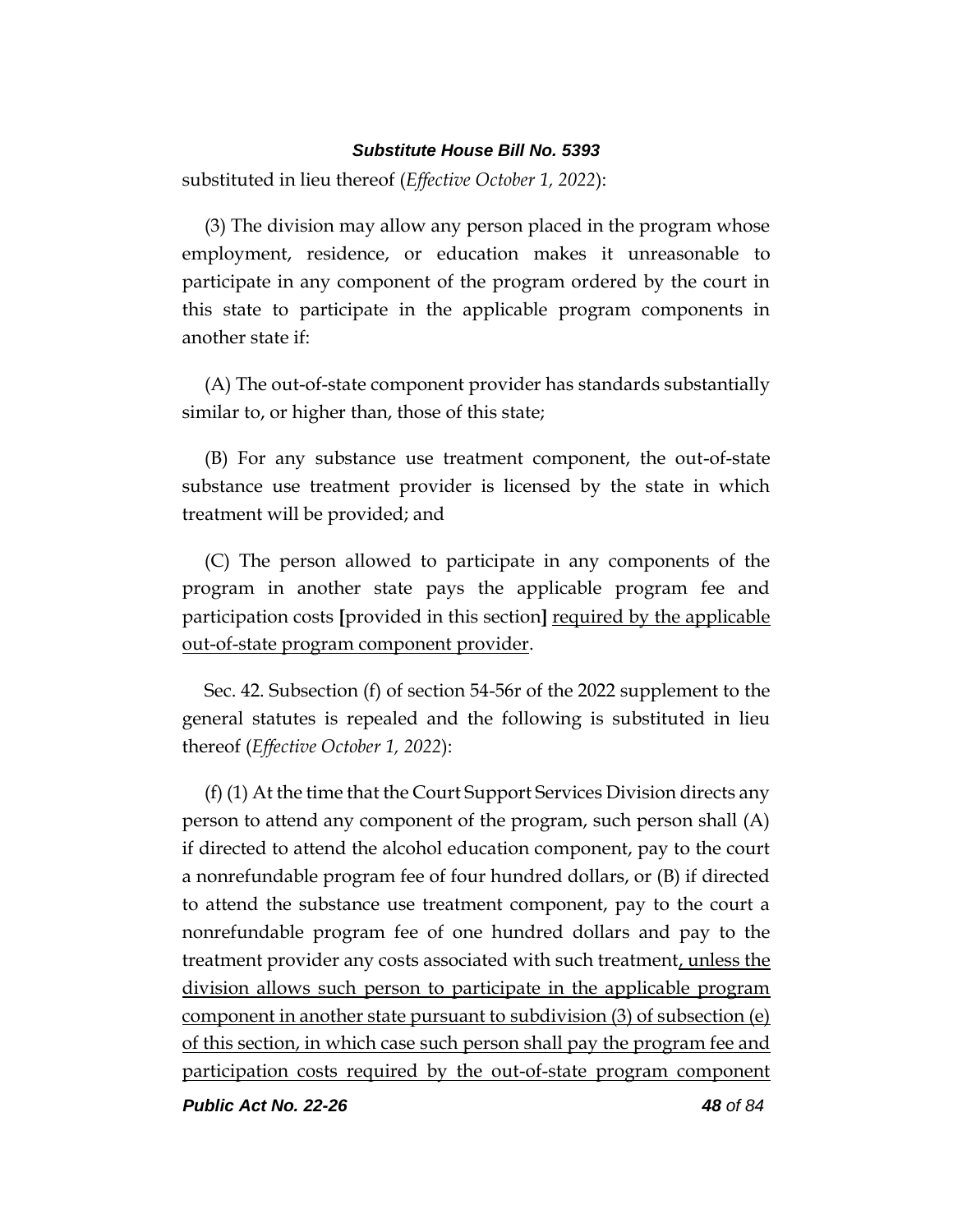provider. All program fees shall be credited to the pretrial account established under section 54-56k.

(2) Any person directed to attend the victim impact component shall, at the time such person attends the victim impact panel, pay the organization conducting the victim impact panel the participation fee required by such organization.

(3) (A) No person may be excluded from any component of the program because such person is indigent and unable to pay the associated fee or costs, provided (i) such person files with the court an affidavit of indigency and the court enters a finding of such indigency, or (ii) such person has been determined indigent and eligible for representation by a public defender who has been appointed on behalf of such person pursuant to section 51-296. The court shall not require a person to perform community service in lieu of payment of any fee or cost, if such fee or cost is waived.

(B) If the court finds that a person is indigent and unable to pay for the program application or evaluation fee for the program, the court may waive all or any portion of these fees.

(C) If the court finds that a person is indigent and unable to pay for the alcohol education component of the program, the court may waive all or any portion of the program fee for that component, provided that such person participates in alcohol education services offered by a provider located in this state.

(D) If the court finds that a person is indigent and unable to pay for the substance use treatment component of the program, the court may waive all or any portion of the program fee for that component and the costs of such treatment, provided that such person participates in such treatment at a substance use treatment provider licensed by and located in this state. Any costs waived under this subparagraph shall be paid by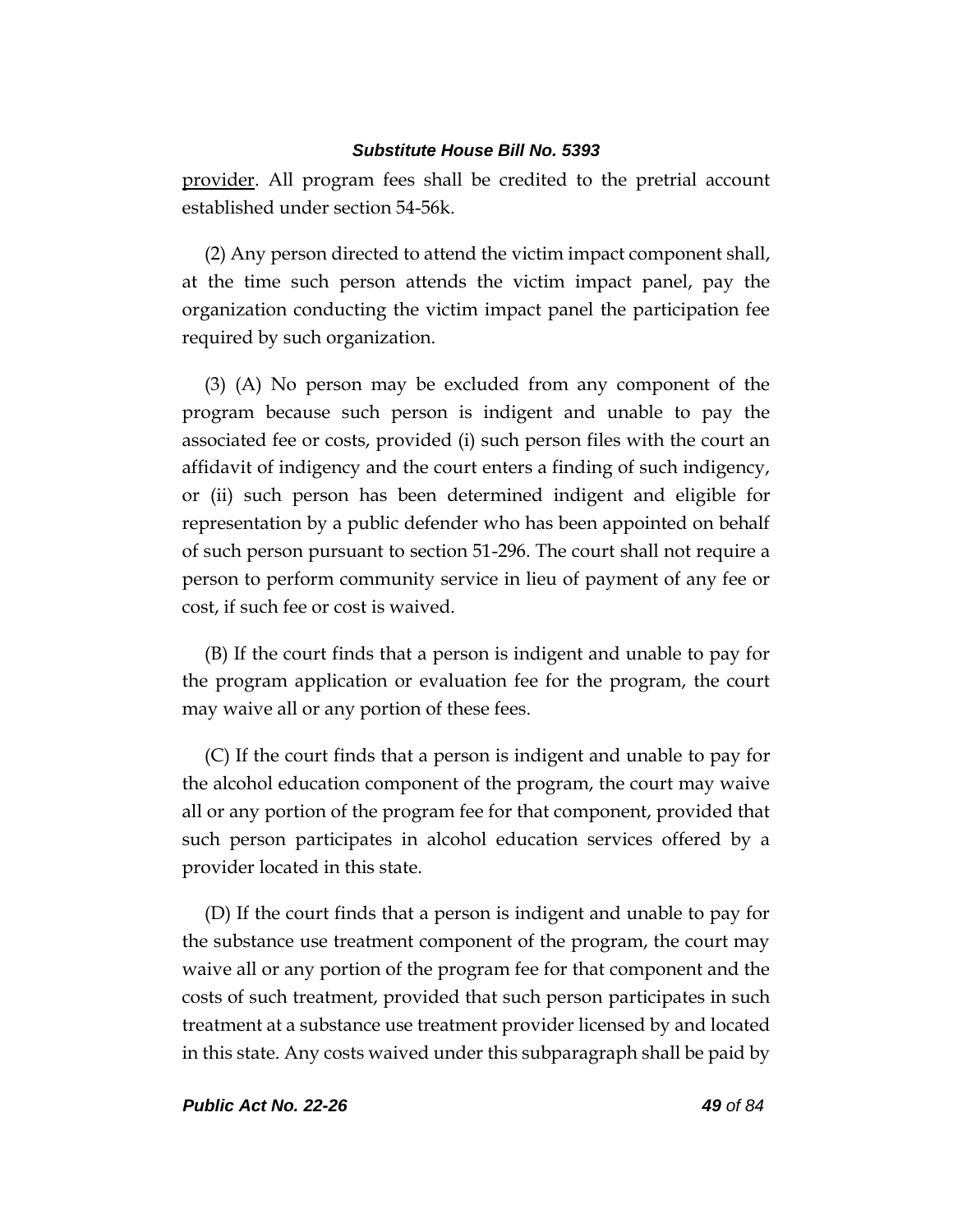the Department of Mental Health and Addiction Services.

(E) Notwithstanding any provision of this section, **[**in no event shall**]** the court shall not waive any fee or cost required by any out-of-state program component provider, and the Department of Mental Health and Addiction Services shall not pay any fees or costs associated with education or substance use treatment provided outside of this state.

Sec. 43. Section 52-99 of the general statutes is repealed and the following is substituted in lieu thereof (*Effective October 1, 2022*):

Any allegation or denial made without reasonable cause and found untrue shall subject the party pleading the same to the payment of such reasonable expenses, to be taxed by the court, as may have been necessarily incurred by the other party by reason of such untrue pleading; provided no expenses for counsel fees shall be taxed exceeding **[**ten**]** five hundred dollars for any one offense.

Sec. 44. (NEW) (*Effective July 1, 2023, and applicable to any request for discovery in an action pending on or filed on or after said date*) Sections 44 to 49, inclusive, of this act, may be cited as the "Connecticut Interstate Depositions and Discovery Act".

Sec. 45. (NEW) (*Effective July 1, 2023, and applicable to any request for discovery in an action pending on or filed on or after said date*) As used in this section and sections 46 to 49, inclusive, of this act:

(1) "Foreign jurisdiction" means a state other than the state of Connecticut;

(2) "Foreign subpoena" means a subpoena in a civil or probate action issued under authority of a court of record of a foreign jurisdiction;

(3) "Person" means an individual, corporation, business trust, estate, trust, partnership, limited liability company, association, joint venture,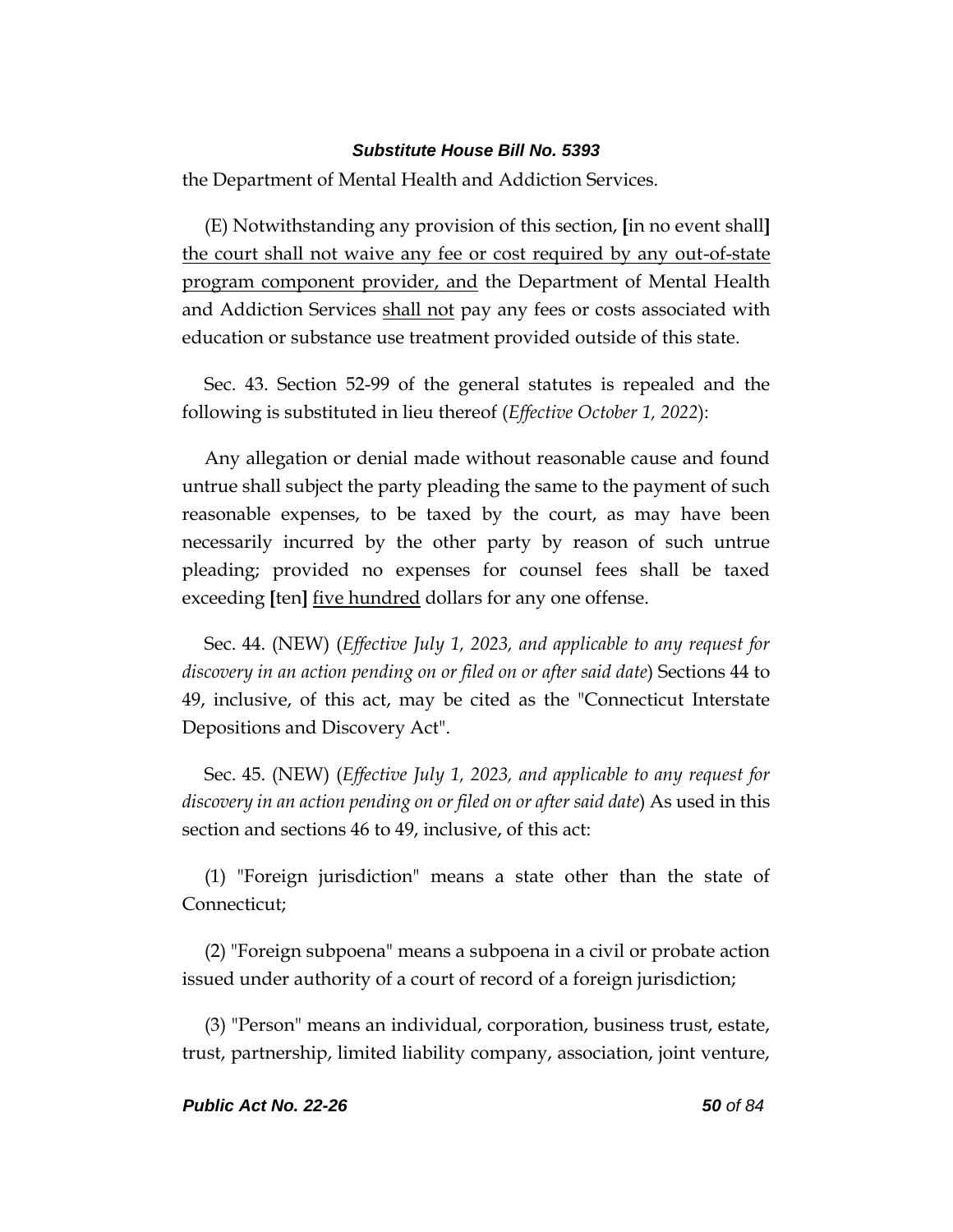public corporation, government or governmental subdivision, agency or instrumentality or any other legal or commercial entity;

(4) "State" means a state of the United States, the District of Columbia, Puerto Rico, the United States Virgin Islands or any territory or insular possession subject to the jurisdiction of the United States; and

(5) "Subpoena" means a document, however denominated, issued under authority of a court of record requiring a person to: (A) Attend and give testimony at a deposition; (B) produce and permit inspection and copying of designated books, documents, records, electronically stored information or tangible things in the possession, custody or control of the person; or (C) permit inspection of premises under the control of the person.

Sec. 46. (NEW) (*Effective July 1, 2023, and applicable to any request for discovery in an action pending on or filed on or after said date*) (a) (1) To request issuance of a subpoena under this section, a party shall submit to a clerk of the Superior Court in the judicial district in which discovery is sought to be conducted in this state, or a clerk of the Probate Court in the probate district in which discovery is sought to be conducted in this state, as the case may be, the following: (A) The original or a true copy of a foreign subpoena, (B) the form prescribed under subdivision (2) of this subsection, and (C) with respect to any action in the Superior Court, the fee prescribed for issuance of a foreign subpoena pursuant to section 52-259 of the general statutes, as amended by this act, or, with respect to any action in the Probate Court, the fee prescribed in section 45a-106a of the general statutes, as amended by this act. A request for the issuance of a subpoena under any provision of this section, or sections 47 to 49, inclusive, of this act, does not constitute an appearance in any court of this state.

(2) The Office of the Chief Court Administrator, with respect to any action in the Superior Court, and the Office of the Probate Court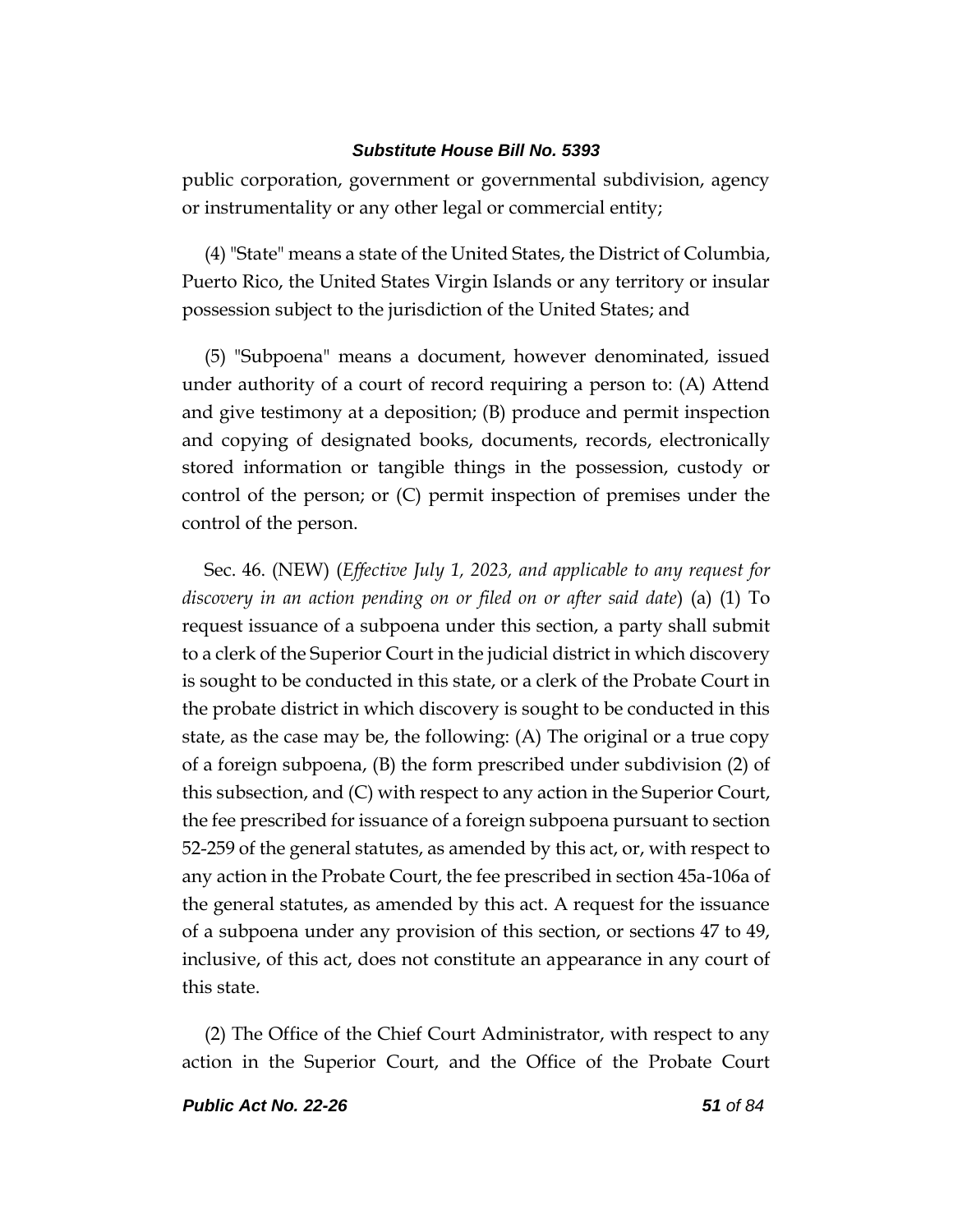Administrator, with respect to any action in the Probate Court, shall prescribe the form which is required to be submitted pursuant to subdivision (1) of this subsection.

(b) When a party submits a foreign subpoena to a clerk of the Superior Court or a clerk of the Probate Court that complies with the requirements of subdivision (1) of subsection (a) of this section, such clerk shall, in accordance with the respective court's procedure, promptly issue a subpoena for service upon the person to which the foreign subpoena is directed.

(c) A subpoena issued under subsection (b) of this section shall:

(1) Incorporate the terms used in the foreign subpoena;

(2) Contain or be accompanied by an affidavit of the party stating the names, addresses and telephone numbers of all counsel of record in the proceeding to which the subpoena relates and of any party not represented by counsel; and

(3) Include the case caption and docket number of the matter pending in the foreign jurisdiction and shall identify the name and address of the Superior Court, or the Probate Court, as the case may be, issuing the subpoena.

(d) A subpoena issued by a clerk of the Superior Court shall be on a form prescribed by the Office of the Chief Court Administrator. A subpoena issued by a clerk of the Probate Court shall be on a form prescribed by the Office of the Probate Court Administrator.

Sec. 47. (NEW) (*Effective July 1, 2023, and applicable to any request for discovery in an action pending on or filed on or after said date*) (a) Any subpoena issued under section 46 of this act by a clerk of a court in this state shall be served in accordance with section 52-148e of the general statutes.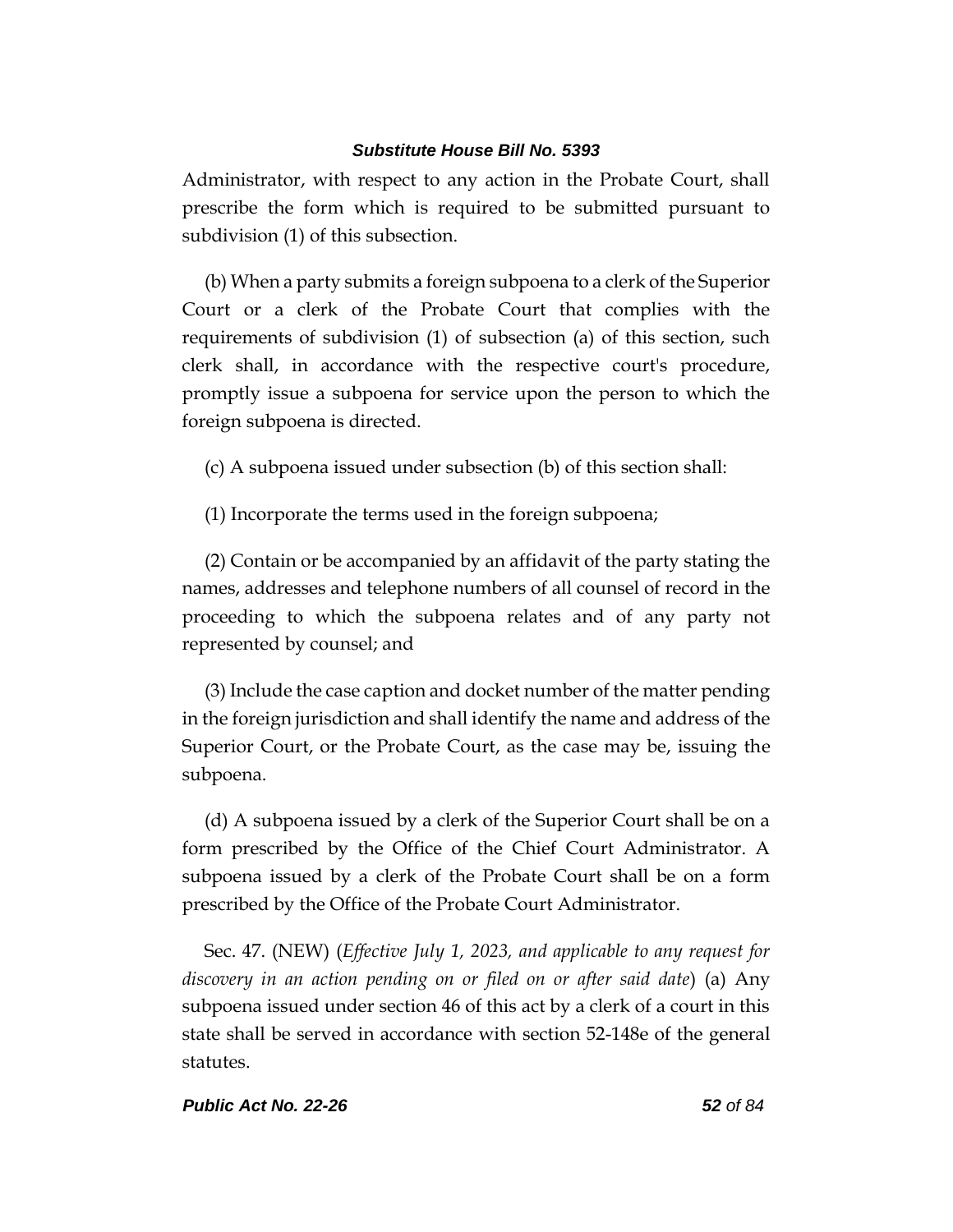(b) The provisions of sections 52-148a to 52-152, inclusive, of the general statutes and sections 52-156 to 52-157, inclusive, of the general statutes shall apply to a subpoena issued under section 46 of this act.

Sec. 48. (NEW) (*Effective July 1, 2023, and applicable to any request for discovery in an action pending on or filed on or after said date*) An application to the court for a protective order related to a matter under sections 44 to 47, inclusive, of this act, or to enforce, quash or modify a subpoena issued by a clerk of a court under section 46 of this act, shall comply with the rules of court of this state and the general statutes and shall be submitted to the Superior Court in the judicial district or the Probate Court in the probate district, as the case may be, in which discovery is sought.

Sec. 49. (NEW) (*Effective July 1, 2023, and applicable to any request for discovery in an action pending on or filed on or after said date*) In applying and construing the provisions of sections 44 to 49, inclusive, of this act, consideration shall be given to the need to promote uniformity of the law with respect to its subject matter among the states that enact such uniform provisions.

Sec. 50. Section 52-148c of the general statutes is repealed and the following is substituted in lieu thereof (*Effective July 1, 2023*):

(a) Within this state, depositions shall be taken before a judge or clerk of any court, justice of the peace, notary public or commissioner of the Superior Court.

(b) In any other state or country, except a state, as defined in section 45 of this act, that has enacted laws substantially similar to sections 44 to 49, inclusive, of this act, depositions for use in a civil action or probate proceeding within this state shall be taken before a notary public, a commissioner appointed by the Governor of this state, any magistrate having power to administer oaths or a person commissioned by the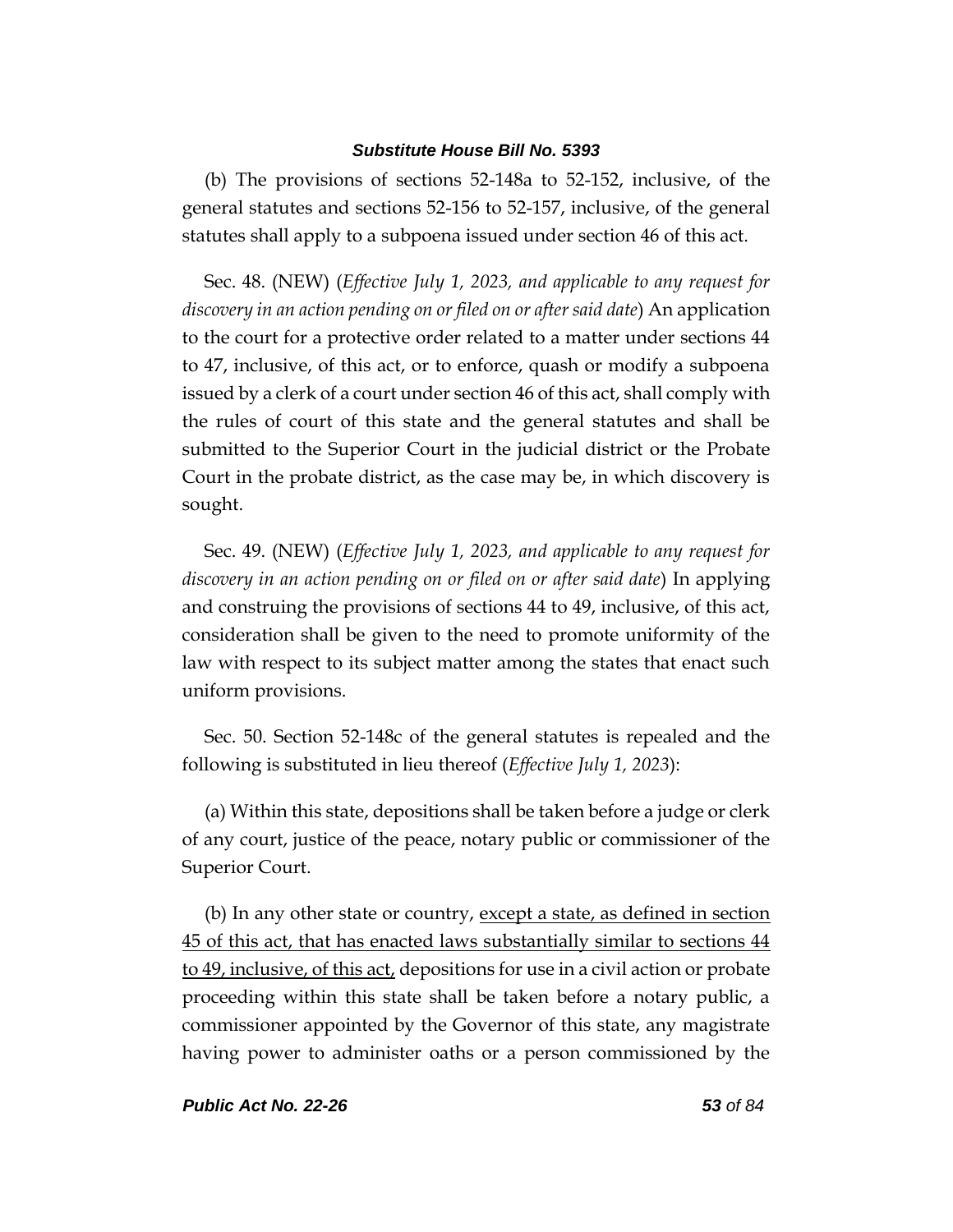court before which such action or proceeding is pending, or when such court is not in session, by any judge thereof. Any person so commissioned shall have the power by virtue of his commission to administer any necessary oath and to take testimony. Additionally, if a deposition is to be taken out of the United States, it may be taken before any foreign minister, secretary of a legation, consul or vice-consul, appointed by the United States or any person by him appointed for the purpose and having authority under the laws of the country where the deposition is to be taken; and the official character of any such person may be proved by a certificate from the Secretary of State of the United States.

Sec. 51. Section 52-259 of the general statutes is repealed and the following is substituted in lieu thereof (*Effective July 1, 2023*):

(a) There shall be paid to the clerks for entering each appeal or writ of error to the Supreme Court, or entering each appeal to the Appellate Court, as the case may be, two hundred fifty dollars, and for each civil cause in the Superior Court, three hundred sixty dollars, except (1) two hundred thirty dollars for entering each case in the Superior Court in which the sole claim for relief is damages and the amount, legal interest or property in demand is less than two thousand five hundred dollars; (2) one hundred seventy-five dollars for summary process and landlord and tenant actions; (3) there shall be no entry fee for making an application to the Superior Court for relief under section 46b-15, as amended by this act, or 46b-16a, or for making an application to modify or extend an order issued pursuant to section 46b-15, as amended by this act, or 46b-16a; **[**and**]** (4) there shall be no entry fee for a civil action brought under section 53a-28a; and (5) there shall be no entry fee for a petition brought under subsection (f) of section 42a-9-518 and section 47-31a. If the amount, legal interest or property in demand by the plaintiff is alleged to be less than two thousand five hundred dollars, a new entry fee of seventy-five dollars shall be charged if the plaintiff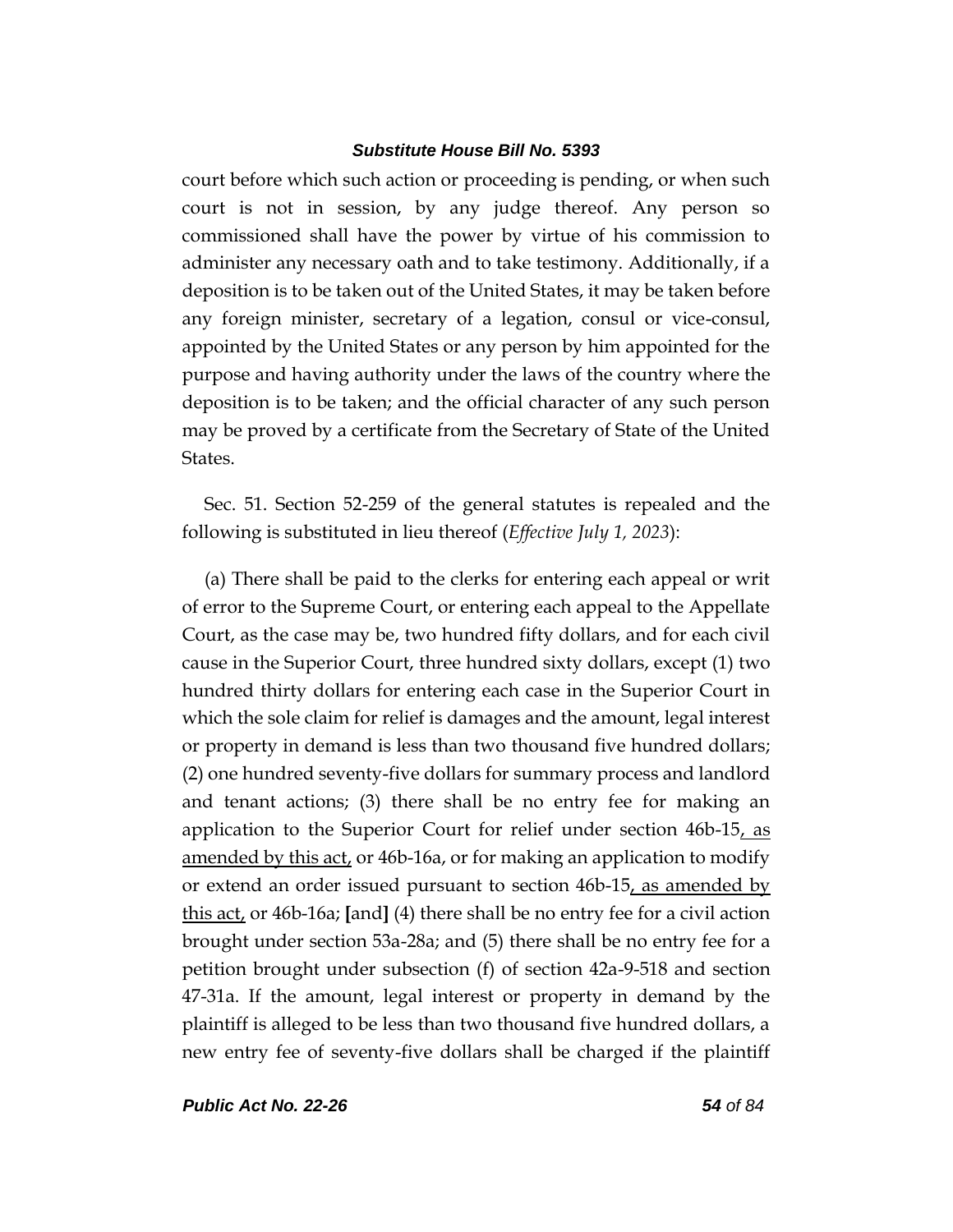amends his or her complaint to state that such demand is not less than two thousand five hundred dollars.

(b) The fee for the entry of a small claims case and for filing a counterclaim in a small claims case shall be ninety-five dollars. If a motion is filed to transfer a small claims case to the regular docket, the moving party shall pay a fee of one hundred twenty-five dollars.

(c) There shall be paid to the clerk of the Superior Court by any party who requests that a matter be designated as a complex litigation case the sum of three hundred thirty-five dollars, to be paid at the time the request is filed.

(d) There shall be paid to the clerk of the Superior Court by any party who requests a finding of fact by a judge of such court to be used on appeal the sum of twenty-five dollars, to be paid at the time the request is filed.

(e) There shall be paid to the clerk of the Superior Court a fee of seventy-five dollars for a petition for certification to the Supreme Court and Appellate Court.

(f) There shall be paid to the clerk of the Superior Court for the appointment of a commissioner of the Superior Court, two dollars; for recording the commission and oath of a notary public or certifying under seal to the official character of any magistrate, ten dollars; for issuing a certificate that an attorney is in good standing, ten dollars; for certifying under seal, two dollars; for exemplifying, twenty dollars; for making all necessary records and certificates of naturalization, the fees allowed under the provisions of the United States statutes for such services; and for making copies, one dollar per page. Any fee set forth in this subsection shall be payable in accordance with subsection **[**(m)**]** (n) of this section.

*Public Act No. 22-26 55 of 84* (g) There shall be paid to the clerk of the Superior Court for a copy of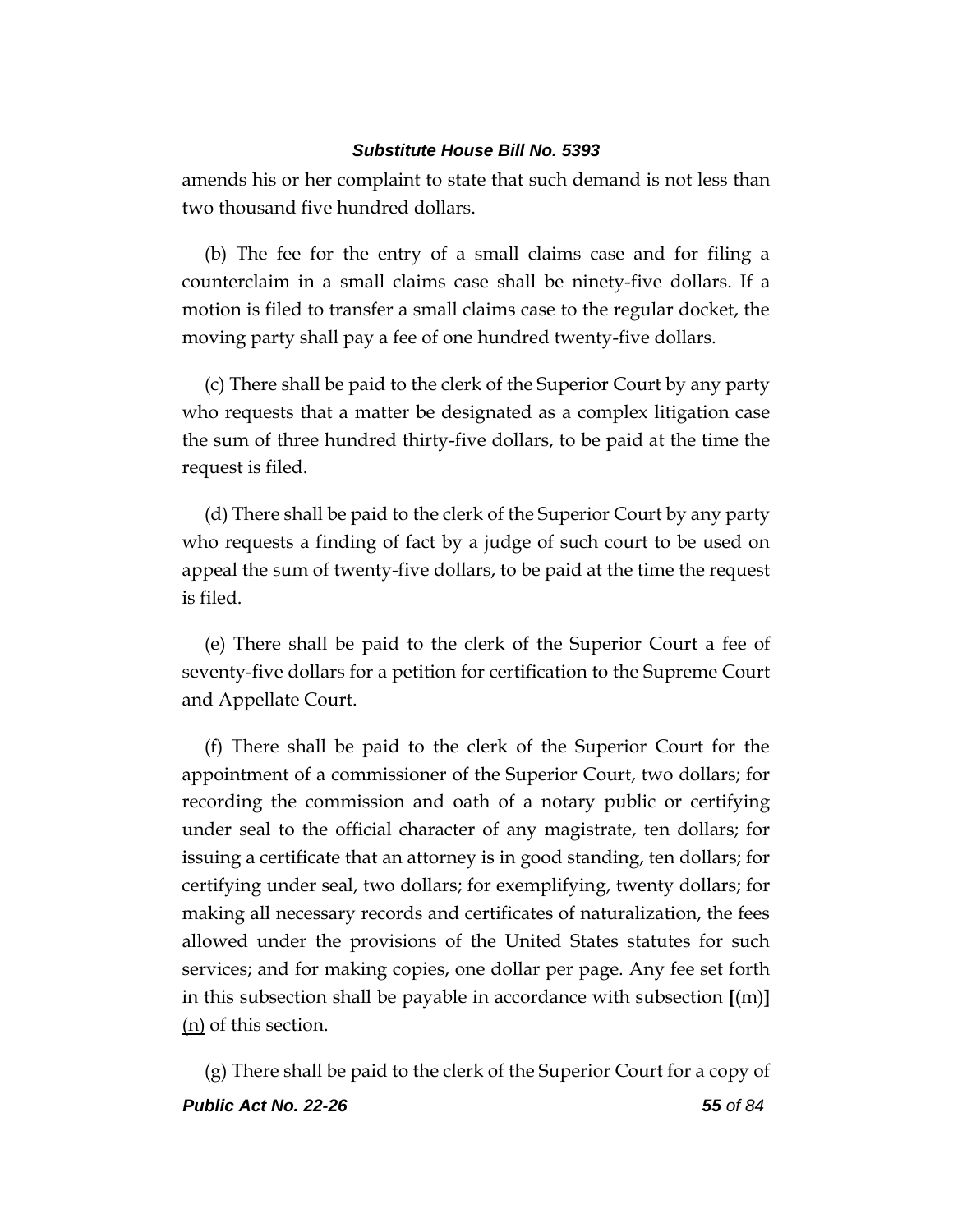a judgment file a fee of twenty-five dollars, inclusive of the fees for certification and copying, for a certified copy and a fee of fifteen dollars, inclusive of the fee for copying, for a copy which is not certified; and for a copy of a certificate of judgment in a foreclosure action, as provided by the rules of practice and procedure, twenty-five dollars, inclusive of the fees for certification and copying. Any fee set forth in this subsection shall be payable in accordance with subsection **[**(m)**]** (n) of this section.

(h) There shall be paid to the clerk of the Superior Court a fee of one hundred eighty dollars at the time any application for a prejudgment remedy is filed.

(i) There shall be paid to the clerk of the Superior Court a fee of six hundred twenty dollars at the time any motion to be admitted as attorney pro hac vice is filed.

(j) There shall be paid to the clerk of the Superior Court a fee of two hundred five dollars at the time any counterclaim, cross complaint, apportionment complaint or third party complaint is filed.

(k) There shall be paid to the clerk of the Superior Court a fee of three hundred fifty dollars at the time any application for a dissolution of lien upon the substitution of a bond with surety is filed pursuant to subsection (a) of section 49-37, subsection (b) of section 49-55a, subsection (a) of section 49-61, subsection (a) of section 49-92b or subsection (b) of section 49-92h.

(l) There shall be paid to the clerk of the Superior Court a fee of one hundred dollars at the time of the request for the issuance of a foreign subpoena pursuant to section 46 of this act.

**[**(l)**]** (m) A fee of twenty dollars for any check issued to the court in payment of any fee which is returned as uncollectible by the bank on which it is drawn may be imposed.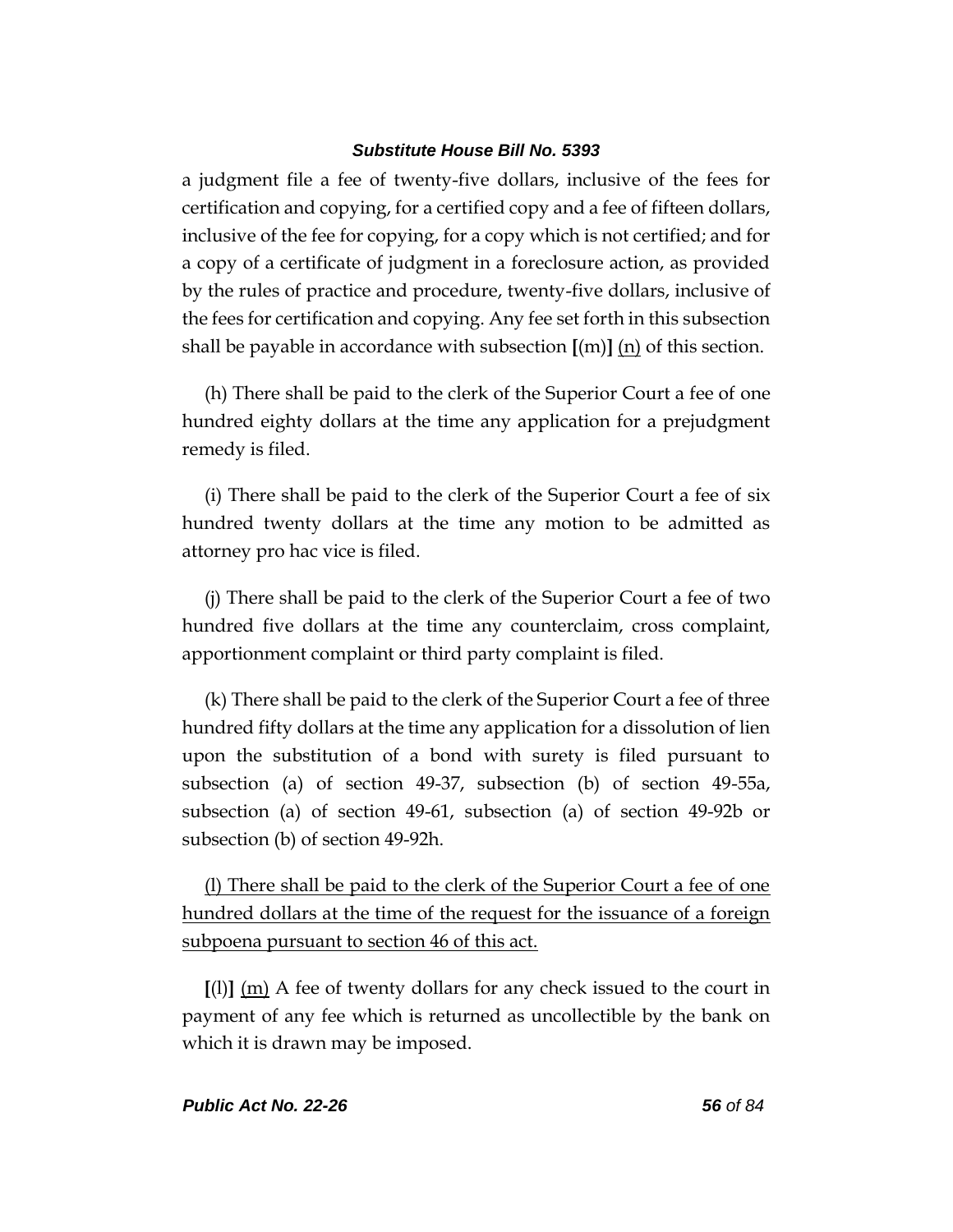**[**(m)**]** (n) Any recording or copying performed under subsection (f) or (g) of this section may be done by photograph, microfilm, as defined in section 51-36, computerized image or other process which accurately reproduces or forms a durable medium for so reproducing the original. The fees required under subsections (f) and (g) of this section for recording and copying shall be payable regardless of the method by which the recording and copying is done.

**[**(n)**]** (o) The tax imposed under chapter 219 shall not be imposed upon any fee charged under the provisions of this section.

Sec. 52. Section 45a-106a of the general statutes is repealed and the following is substituted in lieu thereof (*Effective July 1, 2023*):

(a) The fees set forth in this section apply to each filing made in a Probate Court in any matter other than a decedent's estate.

(b) The fee to file each of the following motions, petitions or applications in a Probate Court is two hundred fifty dollars:

(1) With respect to a minor child: (A) Appoint a temporary guardian, temporary custodian, guardian, coguardian, permanent guardian or statutory parent, (B) remove a guardian, including the appointment of another guardian, (C) reinstate a parent as guardian, (D) terminate parental rights, including the appointment of a guardian or statutory parent, (E) grant visitation, (F) make findings regarding special immigrant juvenile status, (G) approve placement of a child for adoption outside this state, (H) approve an adoption, (I) validate a foreign adoption, (J) review, modify or enforce a cooperative postadoption agreement, (K) review an order concerning contact between an adopted child and his or her siblings, (L) resolve a dispute concerning a standby guardian, (M) approve a plan for voluntary services provided by the Department of Children and Families, (N) determine whether the termination of voluntary services provided by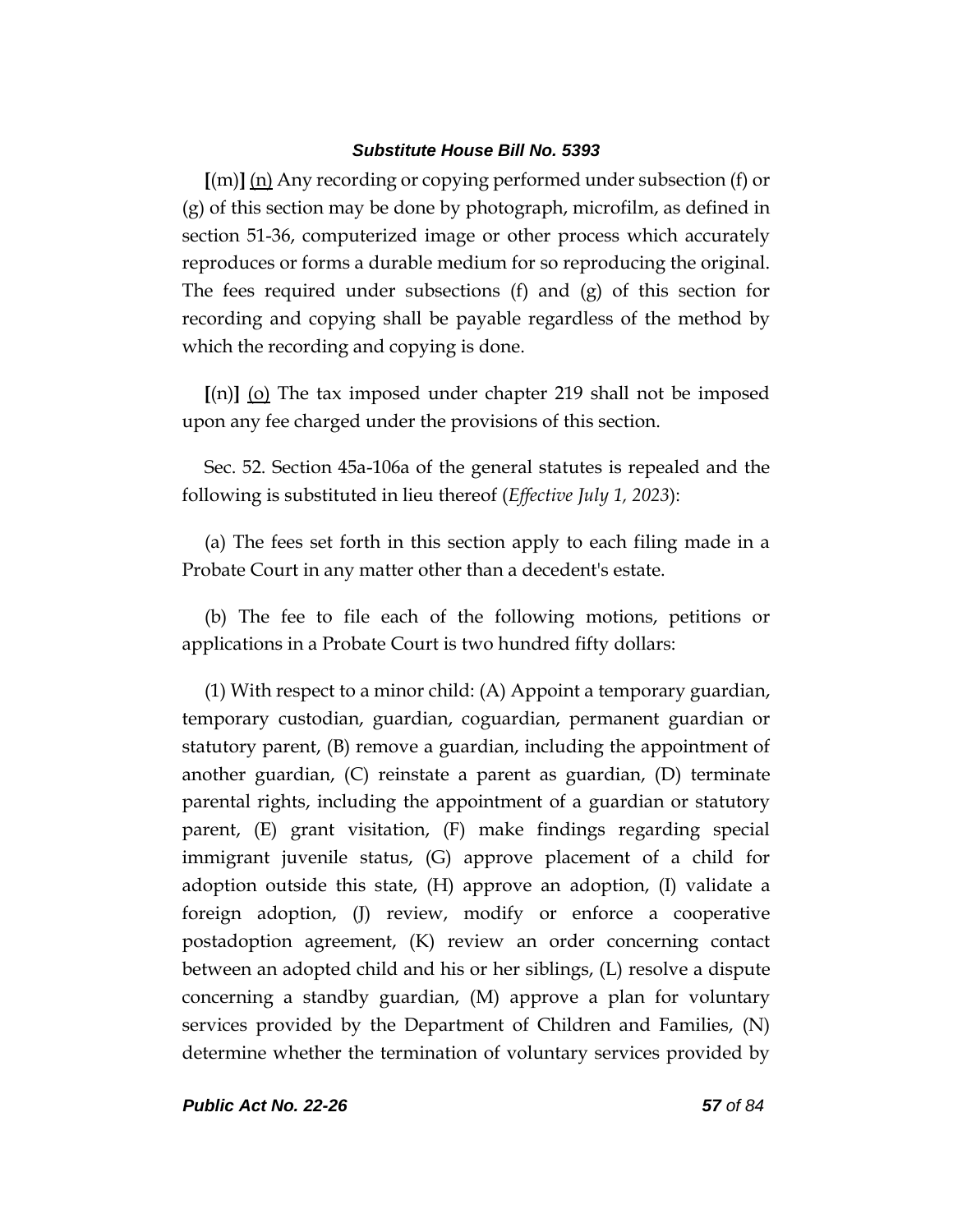the Department of Children and Families is in accordance with applicable regulations, (O) conduct an in-court review to modify an order,  $(P)$  grant emancipation,  $(Q)$  grant approval to marry,  $(R)$  transfer funds to a custodian under sections 45a-557 to 45a-560b, inclusive, (S) appoint a successor custodian under section 45a-559c, (T) resolve a dispute concerning custodianship under sections 45a-557 to 45a-560b, inclusive, and (U) grant authority to purchase real estate;

(2) Determine parentage;

(3) Validate a genetic surrogacy agreement;

(4) Determine the age and date of birth of an adopted person born outside the United States;

(5) With respect to adoption records: (A) Appoint a guardian ad litem for a biological relative who cannot be located or appears to be incompetent, (B) appeal the refusal of an agency to release information, (C) release medical information when required for treatment, and (D) grant access to an original birth certificate;

(6) Approve an adult adoption;

(7) With respect to a conservatorship: (A) Appoint a temporary conservator, conservator or special limited conservator, (B) change residence, terminate a tenancy or lease, sell or dispose household furnishings, or place in a long-term care facility, (C) determine competency to vote,  $(D)$  approve a support allowance for a spouse,  $(E)$ grant authority to elect the spousal share, (F) grant authority to purchase real estate, (G) give instructions regarding administration of a joint asset or liability, (H) distribute gifts, (I) grant authority to consent to involuntary medication, (J) determine whether informed consent has been given for voluntary admission to a hospital for psychiatric disabilities, (K) determine life-sustaining medical treatment, (L) transfer to or from another state, (M) modify the conservatorship in connection

*Public Act No. 22-26 58 of 84*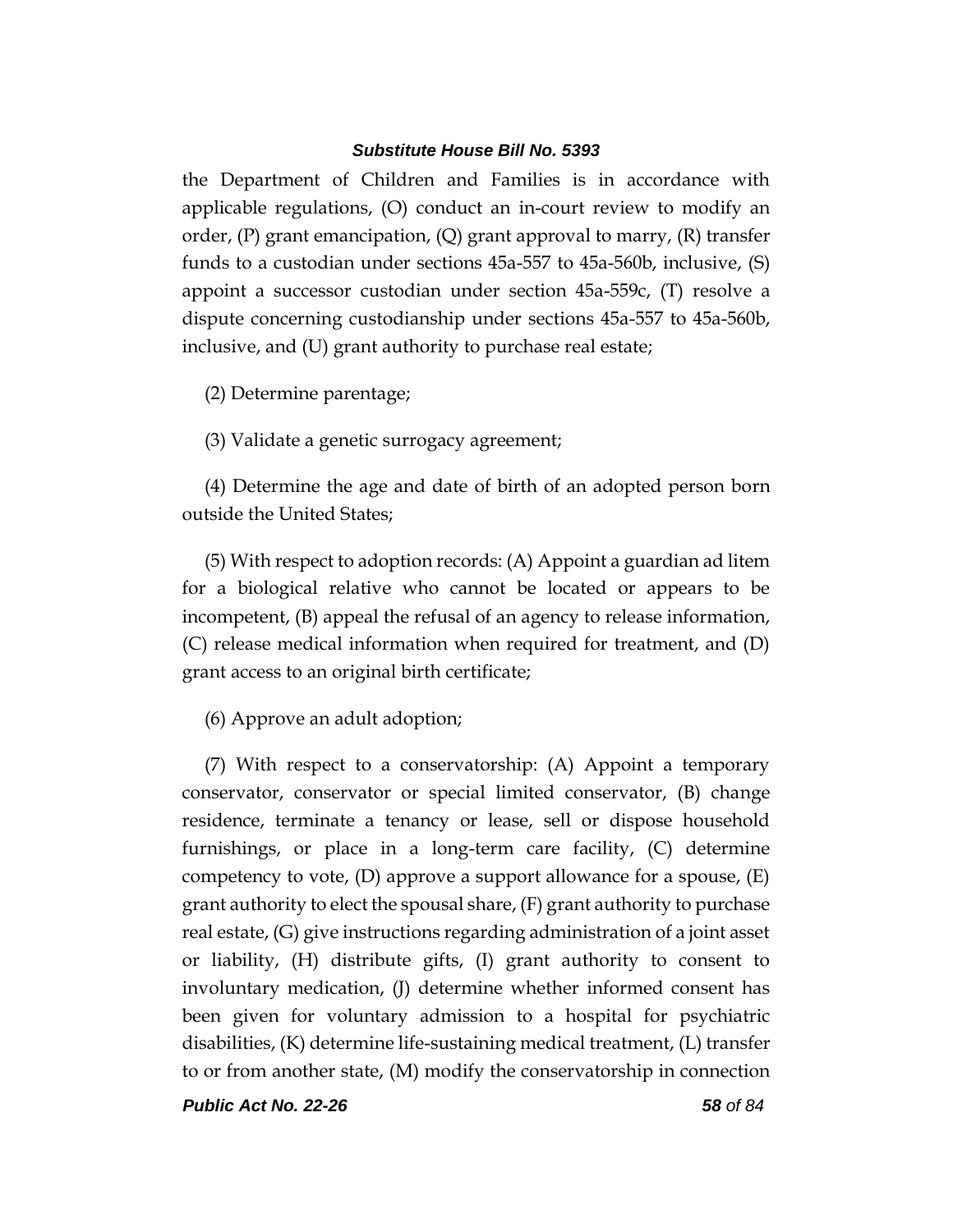with a periodic review, (N) excuse accounts under rules of procedure approved by the Supreme Court under section 45a-78, (O) terminate the conservatorship, and (P) grant a writ of habeas corpus;

(8) With respect to a power of attorney: (A) Compel an account by an agent,  $(B)$  review the conduct of an agent,  $(C)$  construe the power of attorney, and (D) mandate acceptance of the power of attorney;

(9) Resolve a dispute concerning advance directives or life-sustaining medical treatment when the individual does not have a conservator or guardian;

(10) With respect to an elderly person, as defined in section 17b-450: (A) Enjoin an individual from interfering with the provision of protective services to such elderly person, and (B) authorize the Commissioner of Social Services to enter the premises of such elderly person to determine whether such elderly person needs protective services;

(11) With respect to an adult with intellectual disability: (A) Appoint a temporary limited guardian, guardian or standby guardian, (B) grant visitation, (C) determine competency to vote, (D) modify the guardianship in connection with a periodic review, (E) determine lifesustaining medical treatment, (F) approve an involuntary placement, (G) review an involuntary placement, (H) authorize a guardian to manage the finances of such adult, and (I) grant a writ of habeas corpus;

(12) With respect to psychiatric disability: (A) Commit an individual for treatment, (B) issue a warrant for examination of an individual at a general hospital, (C) determine whether there is probable cause to continue an involuntary confinement, (D) review an involuntary confinement for possible release, (E) authorize shock therapy, (F) authorize medication for treatment of psychiatric disability, (G) review the status of an individual under the age of sixteen as a voluntary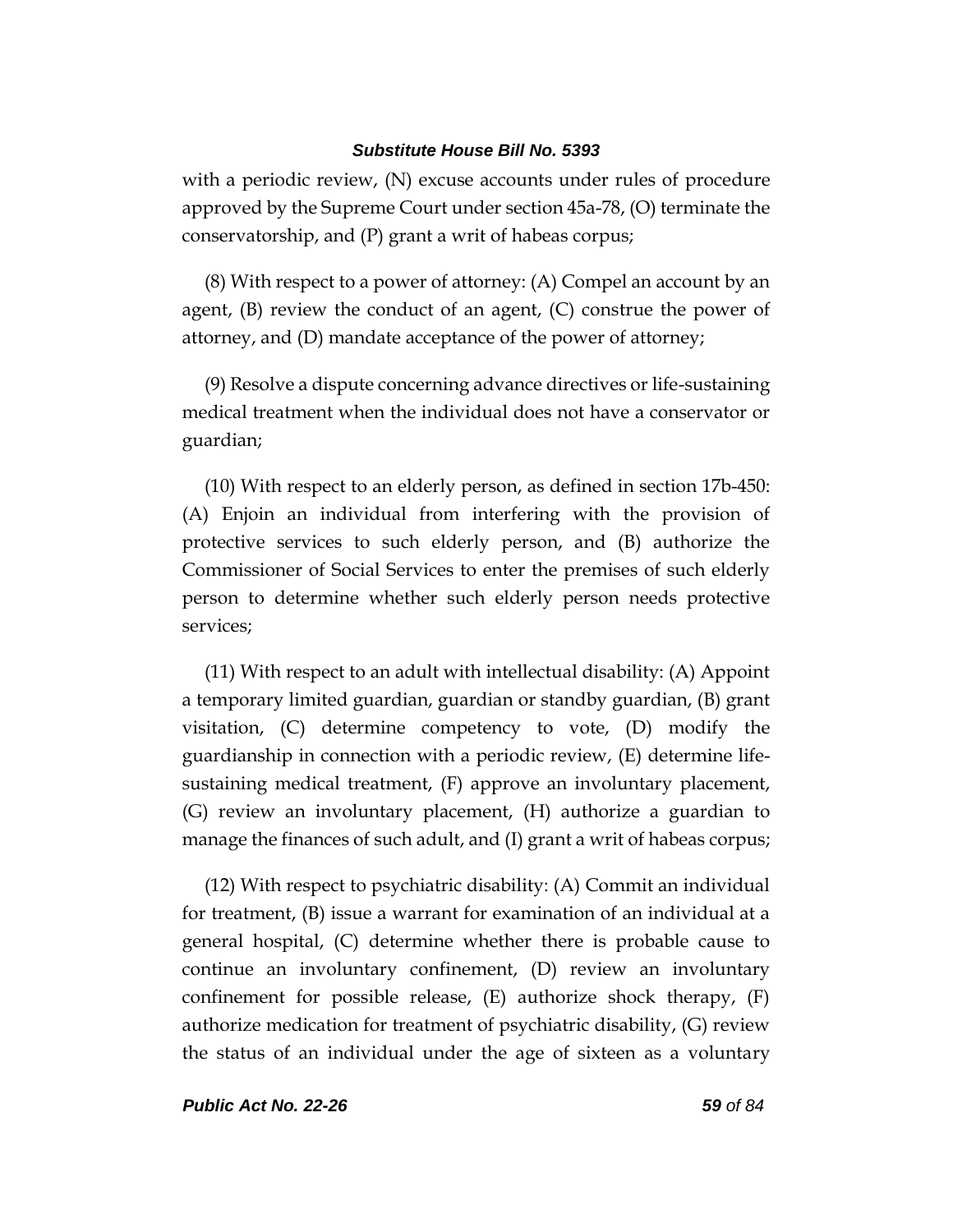patient, and (H) recommit an individual under the age of sixteen for further treatment;

(13) With respect to drug or alcohol dependency: (A) Commit an individual for treatment, (B) recommit an individual for further treatment, and (C) terminate an involuntary confinement;

(14) With respect to tuberculosis: (A) Commit an individual for treatment,  $(B)$  issue a warrant to enforce an examination order, and  $(C)$ terminate an involuntary confinement;

(15) Compel an account by the trustee of an inter vivos trust, custodian under sections 45a-557 to 45a-560b, inclusive, or treasurer of an ecclesiastical society or cemetery association;

(16) With respect to a testamentary or inter vivos trust: (A) Construe, validate, divide, combine, reform, modify or terminate the trust, (B) enforce the provisions of a pet trust, (C) excuse a final account under rules of procedure approved by the Supreme Court under section 45a-78, and (D) assume jurisdiction of an out-of-state trust;

(17) Authorize a fiduciary to establish a trust;

(18) Appoint a trustee for a missing person;

(19) Change a person's name;

(20) Issue an order to amend the birth certificate of an individual born in another state to reflect a gender change;

(21) Require the Department of Public Health to issue a delayed birth certificate;

(22) Compel the board of a cemetery association to disclose the minutes of the annual meeting;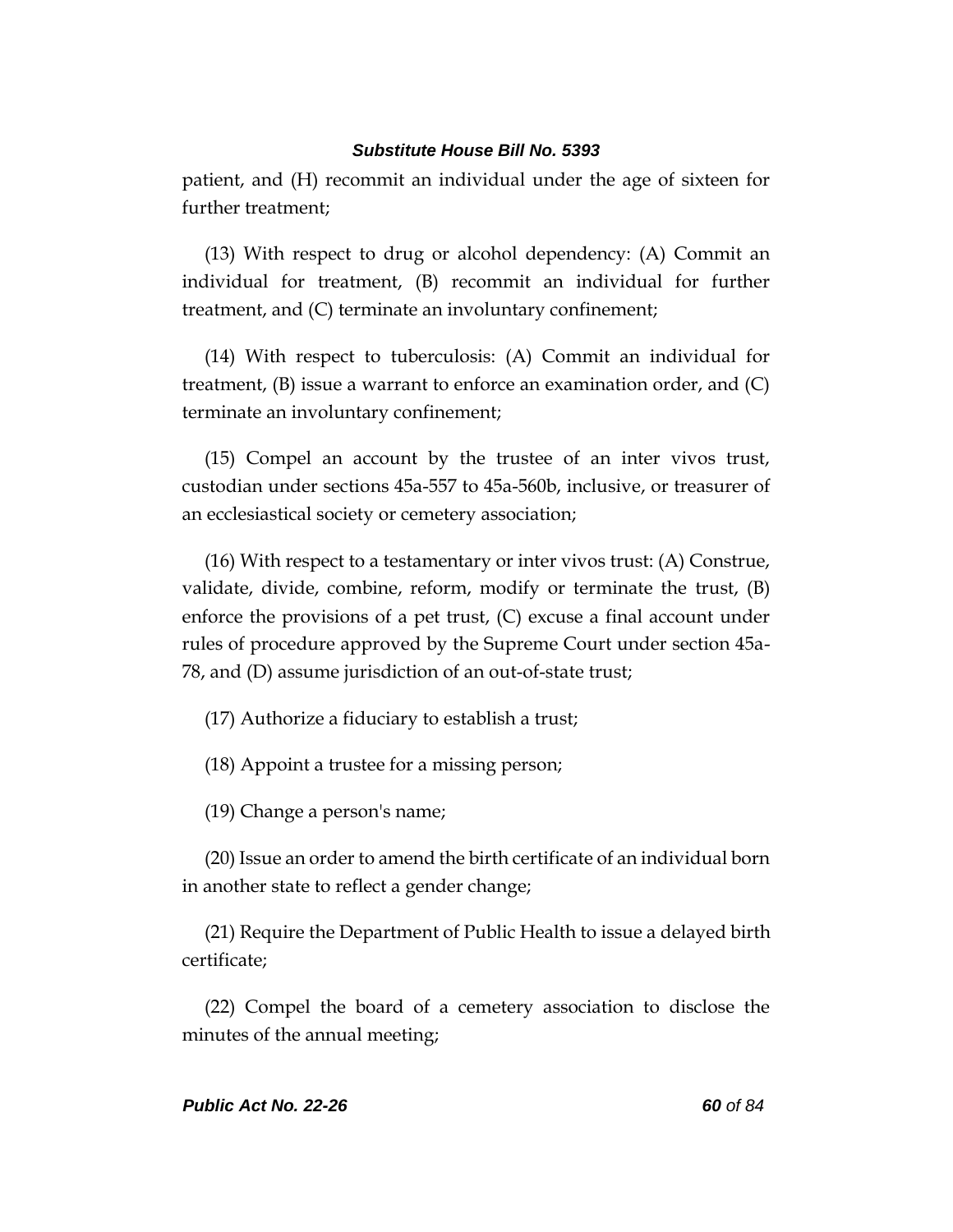(23) Issue an order to protect a grave marker;

(24) Restore rights to purchase, possess and transport firearms;

(25) Issue an order permitting sterilization of an individual;

(26) Approve the transfer of structured settlement payment rights; and

(27) With respect to any case in a Probate Court other than a decedent's estate: (A) Compel or approve an action by the fiduciary, (B) give instruction to the fiduciary, (C) authorize a fiduciary to compromise a claim, (D) list, sell or mortgage real property, (E) determine title to property, (F) resolve a dispute between cofiduciaries or among fiduciaries, (G) remove a fiduciary, (H) appoint a successor fiduciary or fill a vacancy in the office of fiduciary, (I) approve fiduciary or attorney's fees, (J) apply the doctrine of cy pres or approximation, (K) reconsider, modify or revoke an order, and (L) decide an action on a probate bond.

(c) The fee to file a petition for custody of the remains of a deceased person in a Probate Court is one hundred fifty dollars, except that the court shall waive the fee if the state is obligated to pay funeral and burial expenses under section 17b-84 or 17b-131.

(d) The fee for a fiduciary to request the release of funds from a restricted account in a Probate Court is one hundred fifty dollars, except that the court shall waive the fee if the court approves the request without notice and hearing in accordance with the rules of procedure adopted by the Supreme Court under section 45a-78.

(e) The fee to register a conservator of the person or conservator of the estate order from another state under section 45a-667r or 45a-667s, or to register both types of orders for the same person at the same time, is one hundred fifty dollars.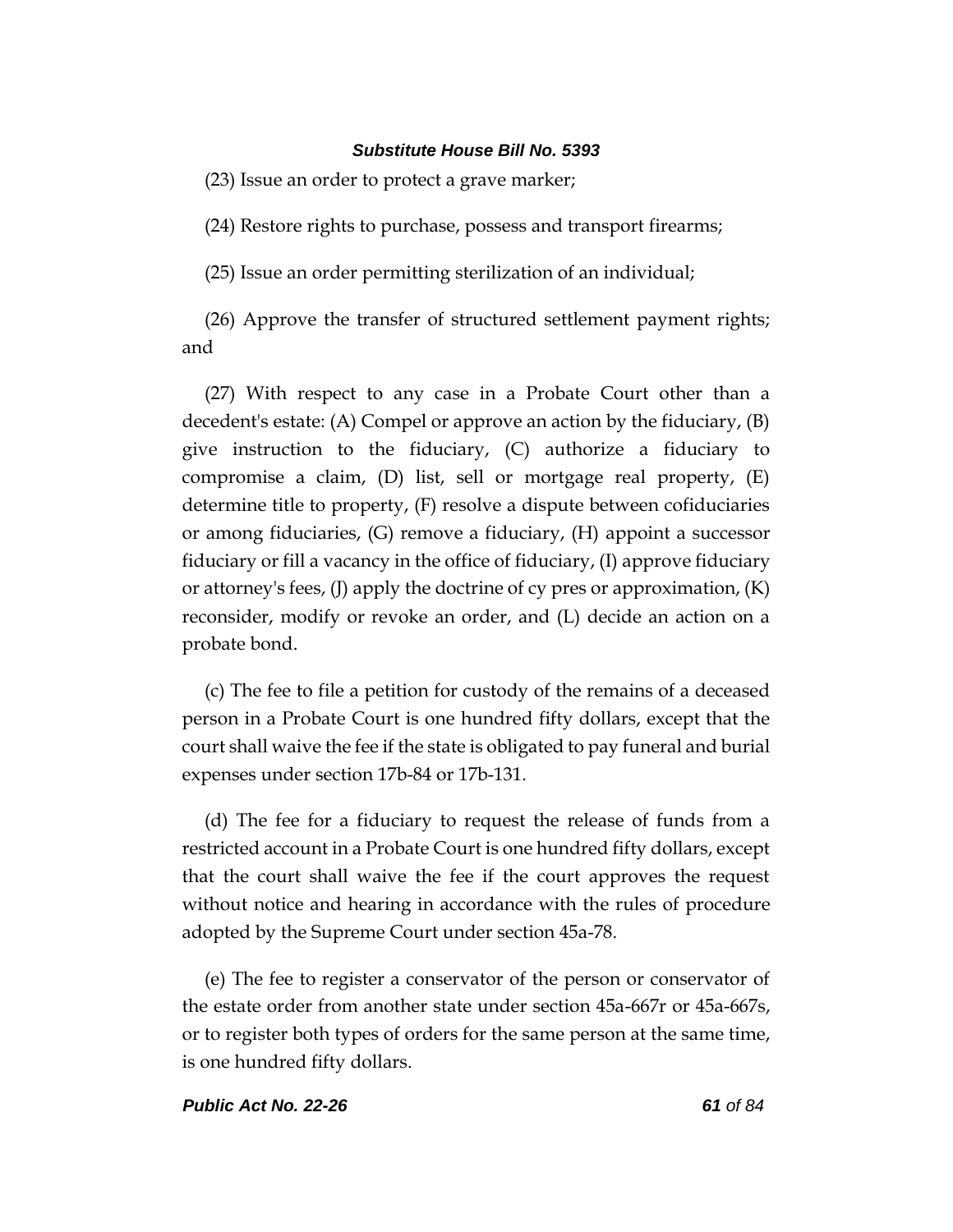(f) The fee for mediation conducted by a member of the panel established by the Probate Court Administrator is three hundred fifty dollars per day or part thereof.

(g) The fee to request a continuance in a Probate Court is fifty dollars, plus the actual expenses of rescheduling the hearing that are payable under section 45a-109, except that the court, for cause shown, may waive either the fifty-dollar fee or the actual expenses of rescheduling the hearing, or both. The fee shall be payable by the party who requests the continuance of a scheduled hearing or whose failure to appear necessitates the continuance.

(h) The fee to file a motion to permit an attorney who has not been admitted as an attorney under the provisions of section 51-80 to appear pro hac vice in a matter in the Probate Court is two hundred fifty dollars.

(i) The fee to file an affidavit concerning the possessions and personal effects of a deceased occupant under section 47a-11d is one hundred fifty dollars.

(j) The fee for the issuance of a foreign subpoena pursuant to section 46 of this act is one hundred dollars.

**[**(j)**]** (k) Except as provided in subsection (d) of section 45a-111, fees imposed under this section shall be paid at the time of filing.

**[**(k)**]** (l) If a statute or rule of procedure approved by the Supreme Court under section 45a-78 specifies filings that may be combined into a single motion, petition or application, the fee under this section for the combined filing is the amount equal to the largest of the individual filing fees applicable to the underlying motions, petitions or applications.

**[**(l)**]** (m) No fee shall be charged under this section if exempted or waived under section 45a-111 or any other provision of the general statutes.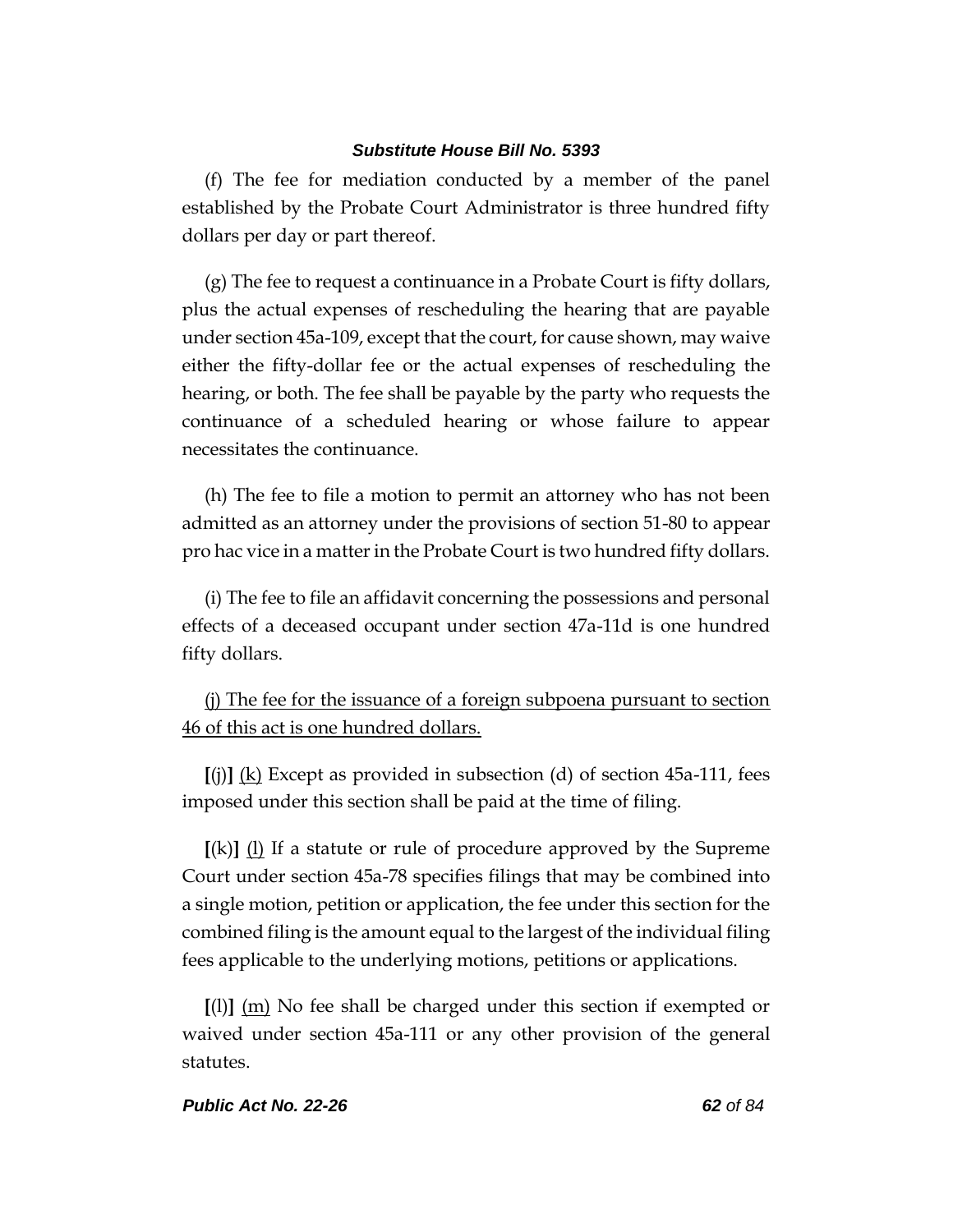Sec. 53. Section 52-261 of the general statutes is repealed and the following is substituted in lieu thereof (*Effective October 1, 2022*):

(a) Except as provided in subsection (b) of this section and section 52- 261a, as amended by this act, each officer or person who serves process, summons or attachments on behalf of: (1) An official of the state or any of its agencies, boards or commissions, or any municipal official acting in his or her official capacity, shall receive a fee of not more than **[**thirty**]** fifty dollars for each process served and an additional fee of **[**thirty**]** fifty dollars for the second and each subsequent service of such process, except that such officer or person shall receive an additional fee of **[**ten**]** twenty dollars for each subsequent service of such process at the same address or for notification of the office of the Attorney General in dissolution and postjudgment proceedings if a party or child is receiving public assistance; and (2) any person, except a person described in subdivision (1) of this subsection, shall receive a fee of not more than **[**forty**]** fifty dollars for each process served and an additional fee of **[**forty**]** fifty dollars for the second and each subsequent service of such process, except that such officer or person shall receive an additional fee of twenty dollars for each subsequent service of such process at the same address or for notification of the office of the Attorney General in dissolution and postjudgment proceedings if a party or child is receiving public assistance. Each such officer or person shall also receive the fee set by the Department of Administrative Services for state employees for each mile of travel, to be computed from the place where such officer or person received the process to the place of service, and thence in the case of civil process to the place of return. If more than one process is served on one person at one time by any such officer or person, the total cost of travel for the service shall be the same as for the service of one process only, except, if an officer or person is requested by the court or required by law to effectuate in-hand personal service, or for service pursuant to subsection (h) of section 46b-15, as amended by this act, such officer or person shall receive the fee set by

*Public Act No. 22-26 63 of 84*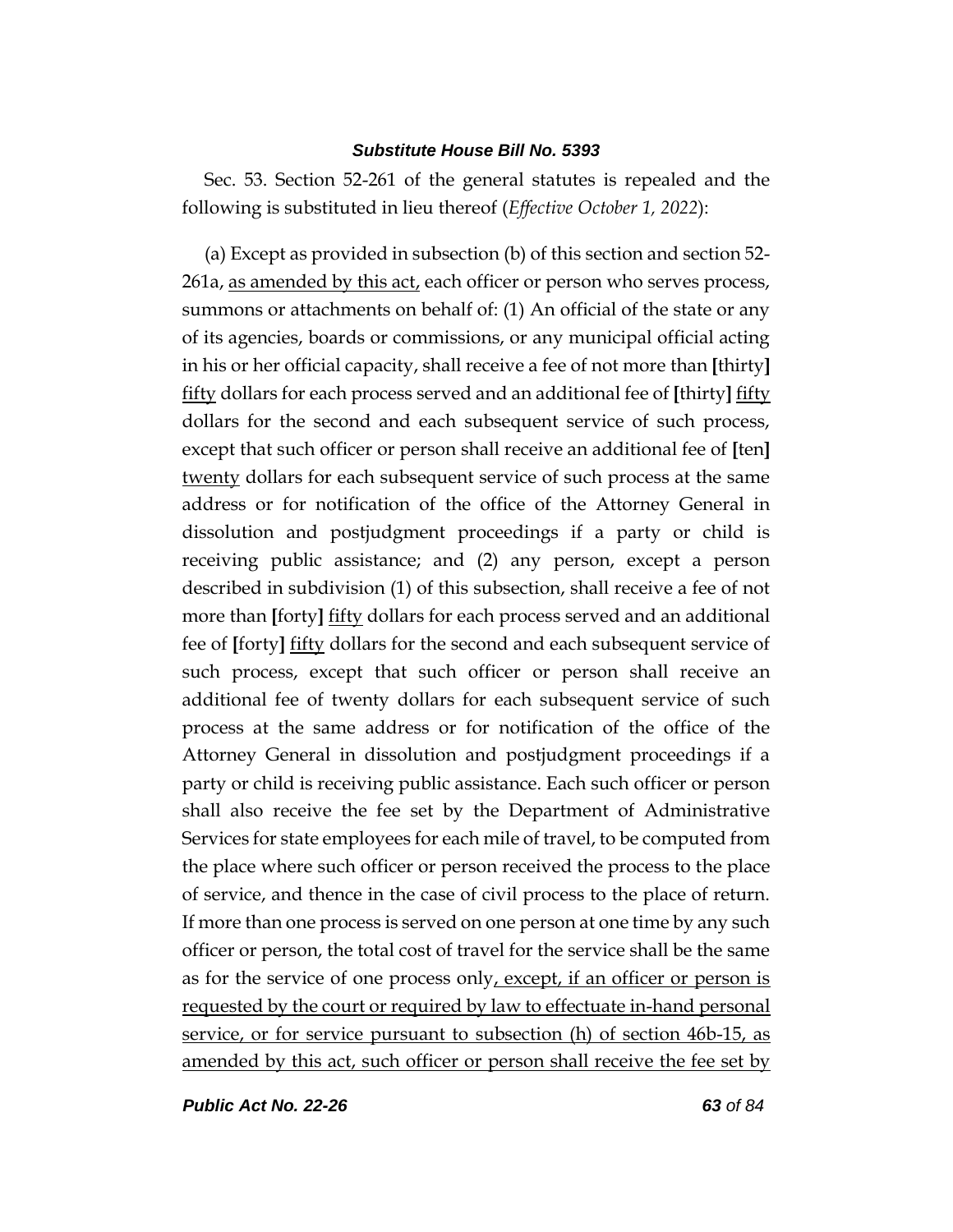the Department of Administrative Services for state employees for each mile of travel of each round trip traveled while attempting to effectuate in-hand personal service, to be computed from the place where the process was received to the place of attempted service, and if multiple trips to effectuate service are made, back to the place where process was received and then to the place of the subsequent attempt at service, and thence in the case of civil process to the place of return provided the officer or person shall state in the return of service that in-hand personal service was requested or required, or that in-hand service was made pursuant to subsection (h) of section 46b-15, as amended by this act, and that multiple trips were necessary to effectuate in-hand personal service. The officer or person requesting the receipt of such round trip travel shall make out a bill reciting the dates, times and results of each trip the officer or person traveled while attempting to effectuate in-hand personal service. The officer or person requesting the receipt of such fees for attempted round trip travel may only receive such fees from the Judicial Department when ordered by the court or by law to effectuate in-hand personal service and only when such in-hand personal service is effectuated, when in-hand personal service of process is made pursuant to subsection (h) of section 46b-15, as amended by this act, or subsection (d) of section 46b-16a, as amended by this act. Such payment from the Judicial Department of attempted round trip travel for in-hand service of process may be limited to three round trips, provided nothing in this section shall limit payment of a greater amount from the Judicial Department to an officer or person serving process. For service made pursuant to subsection (h) of section 46b-15, as amended by this act, and subsection (d) of section 46b-16a, as amended by this act, which was not effectuated in-hand, regardless of any attempts to effectuate service inhand, the mileage fee shall be from the place where the process was received to the place of service, and thence in the case of civil process to the place of return. Where the court allows an applicant additional time to make service under subsection (c) of section 46b-15, for purposes of calculating the mileage fee for multiple trips, such extra time will be

*Public Act No. 22-26 64 of 84*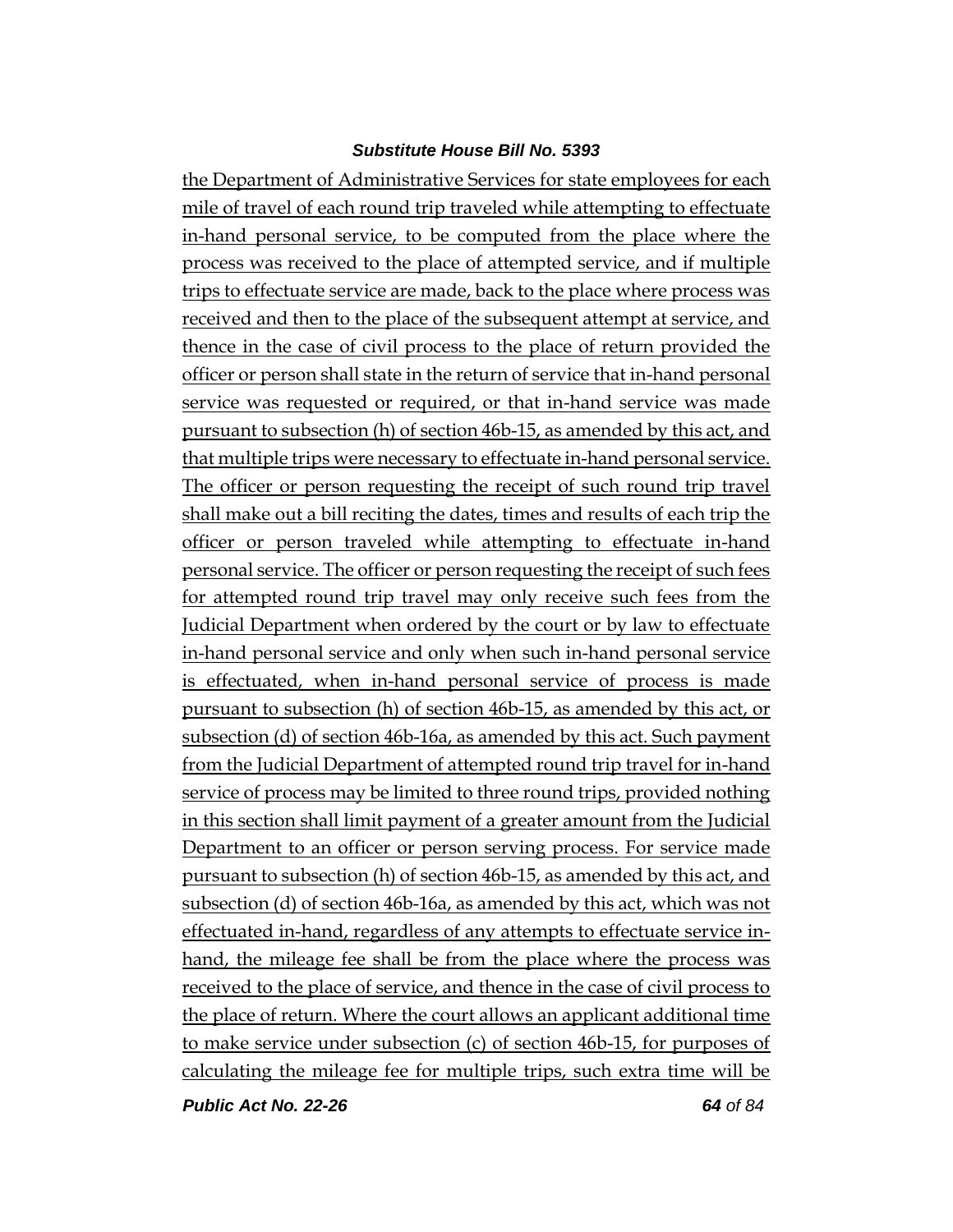considered a continuation of the original attempts at service. Each officer or person who serves process shall also receive the moneys actually paid for town clerk's fees on the service of process. Each officer or person who serves process shall also receive the moneys actually paid for fees for the disclosure or search of records of the Department of Motor Vehicles in connection with the service of process. Any officer or person required to summon jurors by personal service of a warrant to attend court shall receive for the first ten miles of travel while so engaged, such mileage to be computed from the place where such officer or person receives the process to the place of service, twenty-five cents for each mile, and for each additional mile, ten cents. For summoning any juror to attend court otherwise than by personal service of the warrant, such officer or person shall receive only the sum of fifty cents and actual disbursements necessarily expended by such officer or person in making service thereof as directed. Notwithstanding the provisions of this section, for summoning grand jurors, such officer or person shall receive only such officer's or person's actual expenses and such reasonable sum for services as are taxed by the court. The following fees shall be allowed and paid: (A) For taking bail or bail bond, one dollar; (B) for copies of writs and complaints, exclusive of endorsements, one dollar per page, not to exceed a total amount of nine hundred dollars in any particular matter; (C) for endorsements, **[**forty**]** fifty cents per page or fraction thereof; (D) for service of a warrant for the seizure of intoxicating liquors, or for posting and leaving notices after the seizure, or for the destruction or delivery of any such liquors under order of court, twenty dollars; (E) for the removal and custody of such liquors so seized, reasonable expenses, and twenty dollars; (F) for the levy of an execution, when the money is actually collected and paid over, or the debt or a portion of the debt is secured by the officer, fifteen per cent on the amount of the execution, provided the minimum fee for such execution shall be **[**thirty**]** fifty dollars; (G) on the levy of an execution on real property and on application for sale of personal property attached, to each appraiser, for each half day of actual service,

*Public Act No. 22-26 65 of 84*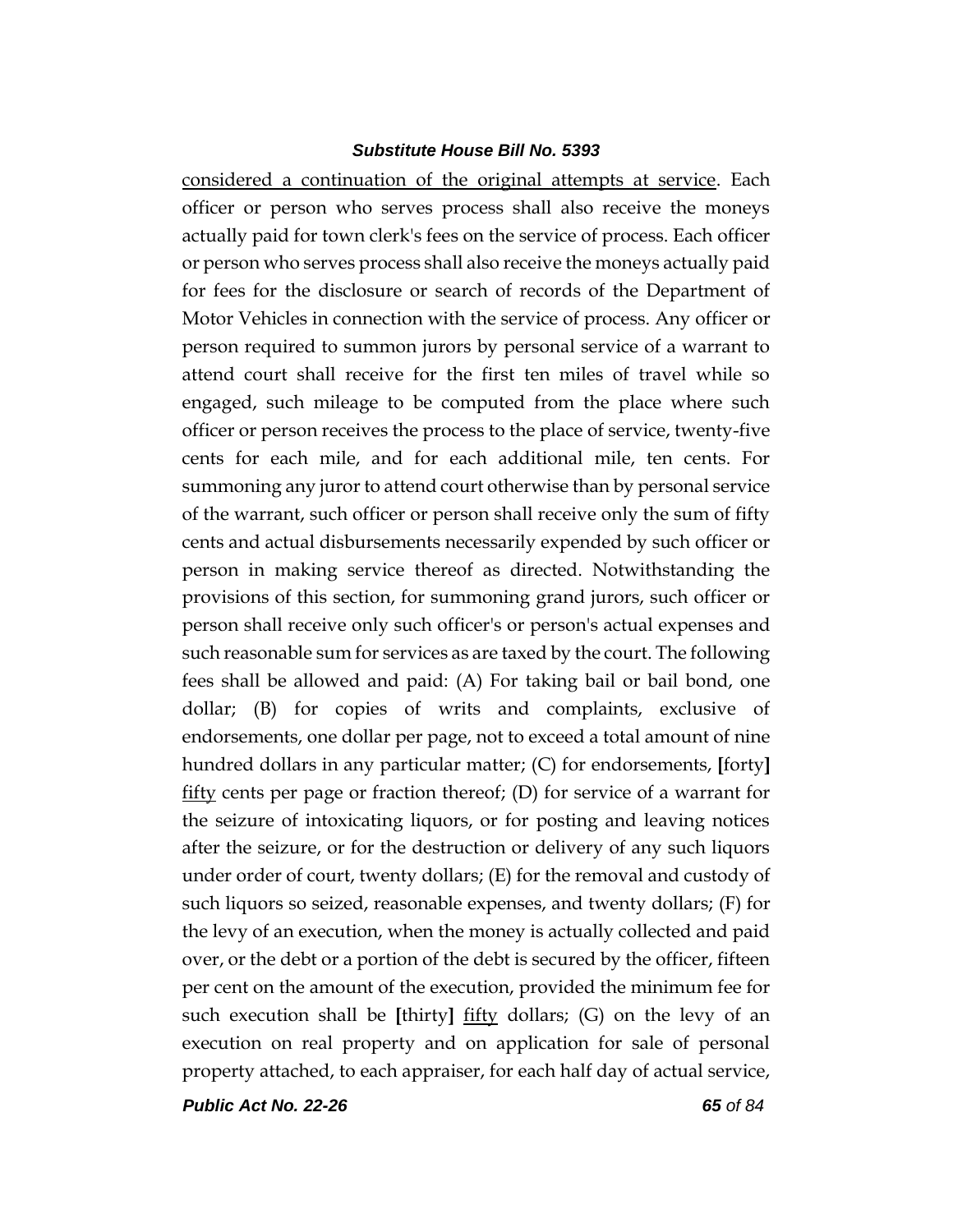reasonable and customary expenses; (H) for causing an execution levied on real property to be recorded, fees for travel, twenty dollars and costs; (I) for services on an application for the sale of personal property attached, or in selling mortgaged property foreclosed under a decree of court, the same fees as for similar services on executions; (J) for committing any person to a community correctional center, in civil actions, **[**twenty-one cents a mile for travel**]** the fee set by the Department of Administrative Services for state employees for each mile of travel, from the place of the court to the community correctional center; **[**, in lieu of all other expenses;**]** (K) for summoning and attending a jury for reassessing damages or benefits on a highway, three dollars a day; (L) for any recording for which the recording fee is not otherwise prescribed by law, **[**a reasonable fee**]** fifty dollars, costs and the fee set by the Department of Administrative Services for state employees for each mile of travel; and (M) for postage or international mailing costs incurred pursuant to a court order, actual expenses. The court shall tax as costs a reasonable amount for the care of property held by any officer under attachment or execution. The officer serving any attachment or execution may claim compensation for time and expenses of any person, in keeping, securing or removing property taken thereon, provided such officer shall make out a bill. The bill shall specify the labor done, and by whom, the time spent, the travel, the money paid, if any, and to whom and for what. The compensation for the services shall be reasonable and customary and the amount of expenses and shall be taxed by the court with the costs.

(b) Each officer or person shall receive the following fees: (1) For service and scheduling of an execution on a summary process judgment, **[**not more than fifty dollars**]** or a foreclosure ejectment, not more than one hundred dollars and the fee set by the Department of Administrative Services for state employees for each mile of travel; **[**and**]** (2) for removal under section 47a-42, as amended by this act, of a defendant or other occupant bound by a summary process judgment,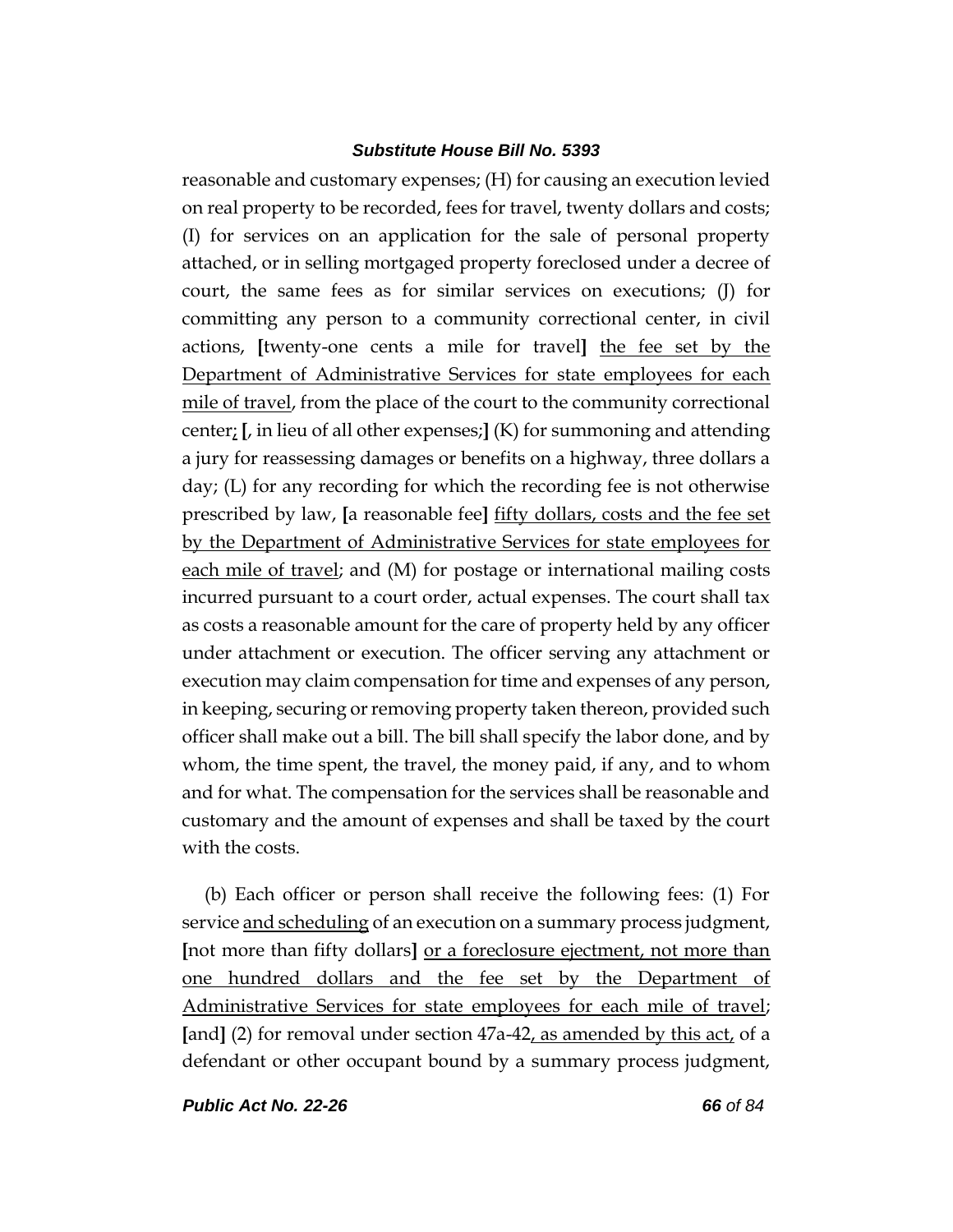and the possessions and personal effects of such defendant or other occupant, not more than one hundred dollars per hour and the fee set by the Department of Administrative Services for state employees for each mile of travel; (3) for removal and taking of an inventory of possessions and personal effects of a defendant or other occupant bound by a summary process judgment under section 47a-42a, not more than one hundred dollars per hour and the fee set by the Department of Administrative Services for state employees for each mile of travel; (4) for removal under section 49-22 of a defendant or other occupant bound by a foreclosure judgment, and the possessions and personal effects of such defendant or other occupant, not more than one hundred dollars per hour and the fee set by the Department of Administrative Services for state employees for each mile of travel; and (5) for any execution or ejectment, the officer or person serving such execution or ejectment may claim compensation for time and expenses of any mover, locksmith or any other individual, in keeping, securing or removing property and the transportation incidental to such execution of ejectment, provided such officer or person shall make out a bill. The bill shall specify the labor done, and by whom, the time spent, the travel, the money paid, if any, and to whom and for what.

Sec. 54. Section 52-261a of the general statutes is repealed and the following is substituted in lieu thereof (*Effective October 1, 2022*):

(a) Any process served by any officer or person for the Judicial Department or Division of Criminal Justice shall be served in accordance with the following schedule of fees:

(1) Except as provided in subdivision (3) of this subsection, each officer or person who serves process shall receive a fee of not more than **[**thirty**]** fifty dollars for the service of such process on a person and an additional fee of **[**ten**]** fifty dollars for the service of such process on each additional person, except that such officer or person shall receive an additional fee of twenty dollars for each subsequent service of such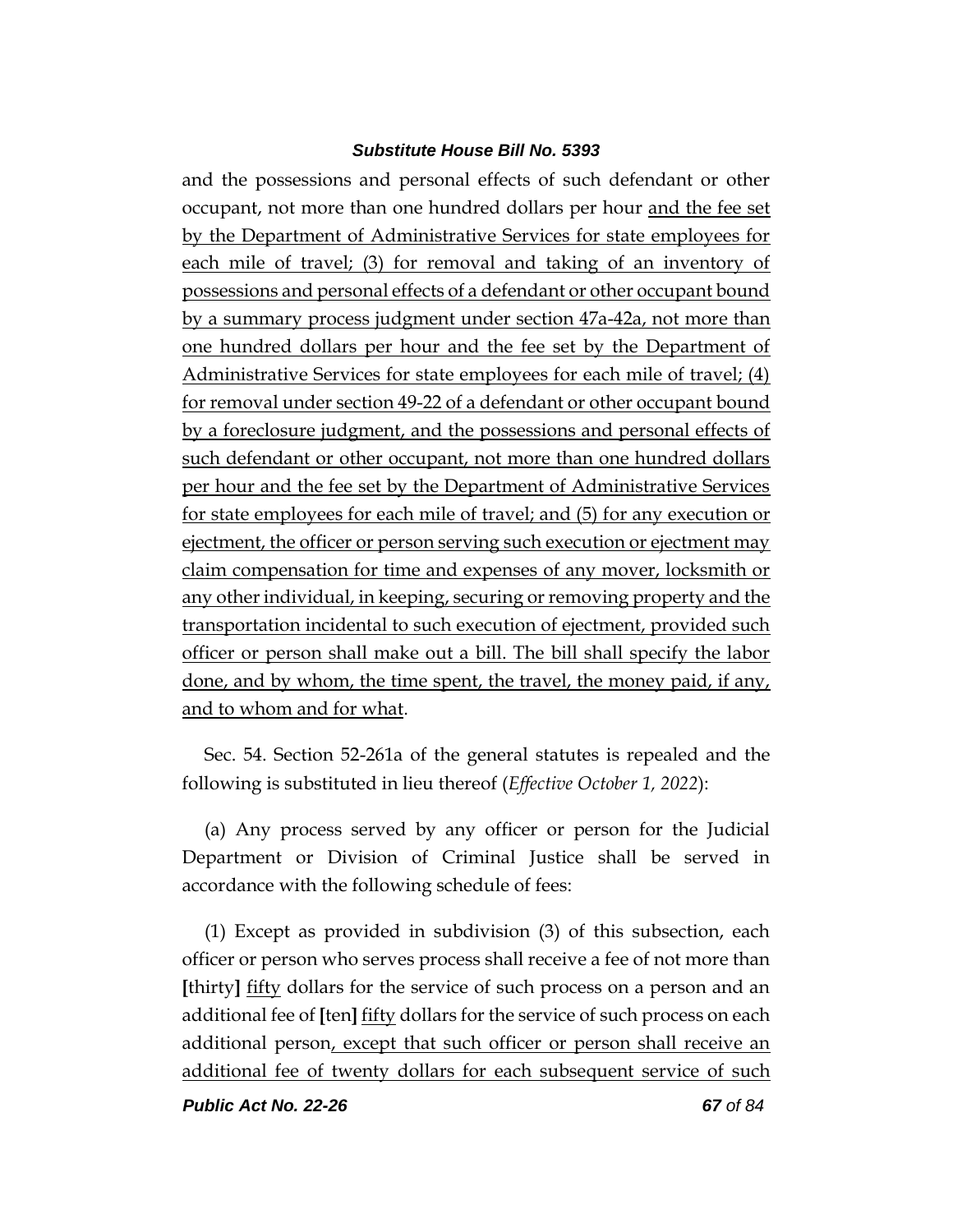### process at the same address.

(2) Except as provided in subdivision (3) of this subsection, in addition to the fee set forth in subdivision (1) of this subsection, each officer or person who serves process shall receive, for each mile of travel, the same amount per mile as provided for state employees pursuant to section 5-141c, to be computed from the place where such officer or person received the process to the place of service, and thence in the case of civil process to the place of return, provided, if more than one process is served on one person at one time by any such officer or person, the total cost of travel for such service shall be the same as for the service of one process only, except that in the case in which an officer or person is requested or required to effectuate in-hand personal service, such officer shall also receive the fee set by the Department of Administrative Services for state employees for each mile of travel for each round trip traveled while attempting to effectuate in-hand personal service, to be computed from the place where the process was received to the place of attempted service, and if multiple trips to effectuate service are made, back to the place where process was received and then to the place of the subsequent attempt at service, and thence in the case of civil process to the place of return, provided the officer or person shall state in the return of service that in-hand personal service was requested or required and that multiple trips were necessary to effectuate in-hand personal service. The officer or person requesting the receipt of such round trip travel shall make out a bill reciting the dates, times and results of each trip the officer or person traveled while attempting to effectuate in-hand personal service. The officer or person requesting the receipt of such attempted round trip travel shall receive such travel fees for attempted service only when in-hand personal service of process is effectuated. Such travel fees paid may be limited to three round trips, provided nothing in this section shall limit payment of a greater amount to an officer or person serving process.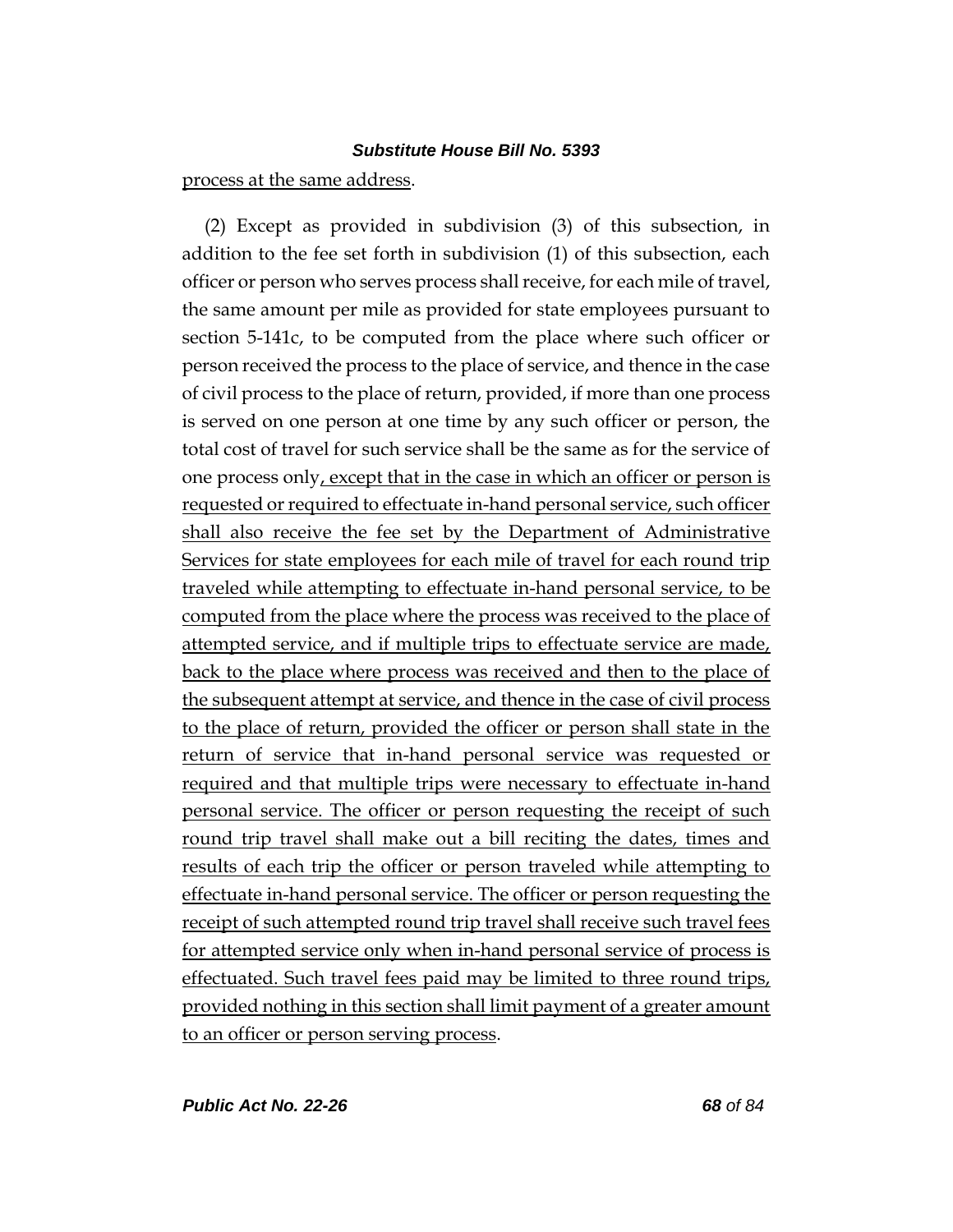(3) Each officer or person who serves process to enforce the obligation of an attorney pursuant to subdivision (2) of subsection (a) of section 51- 81d shall receive **[**twenty cents for each mile of travel**]** the fee set by the Department of Administrative Services for state employees for each mile of travel, to be computed from the place where such officer or person received the process to the place of service, and thence to the place of return. If more than one process is served on one person at one time by any such officer or person, the total cost of travel for the service shall be the same as for the service of one process only.

(4) Each officer or person who serves process shall also receive the moneys actually paid for town clerk's fees on the service of process.

(5) Each officer or person who serves process shall also receive the moneys actually paid for fees for the disclosure or search of records of the Department of Motor Vehicles in connection with the service of process.

(6) Any officer or person required to summon jurors by personal service of a warrant to attend court shall receive for the first ten miles of travel while so engaged, such mileage to be computed from the place where such officer or person receives the process to the place of service, twenty-five cents for each mile, and for each additional mile, ten cents.

(7) For summoning any juror to attend court otherwise than by personal service of the warrant, such officer or person shall receive only the sum of fifty cents and actual disbursements necessarily expended by such officer or person in making service thereof as directed.

(b) Notwithstanding the provisions of this section, for summoning grand jurors, such officer or person shall receive only such officer's or person's actual expenses and such reasonable sum for services as are taxed by the court.

*Public Act No. 22-26 69 of 84* (c) The following fees shall be allowed and paid: (1) For taking bail or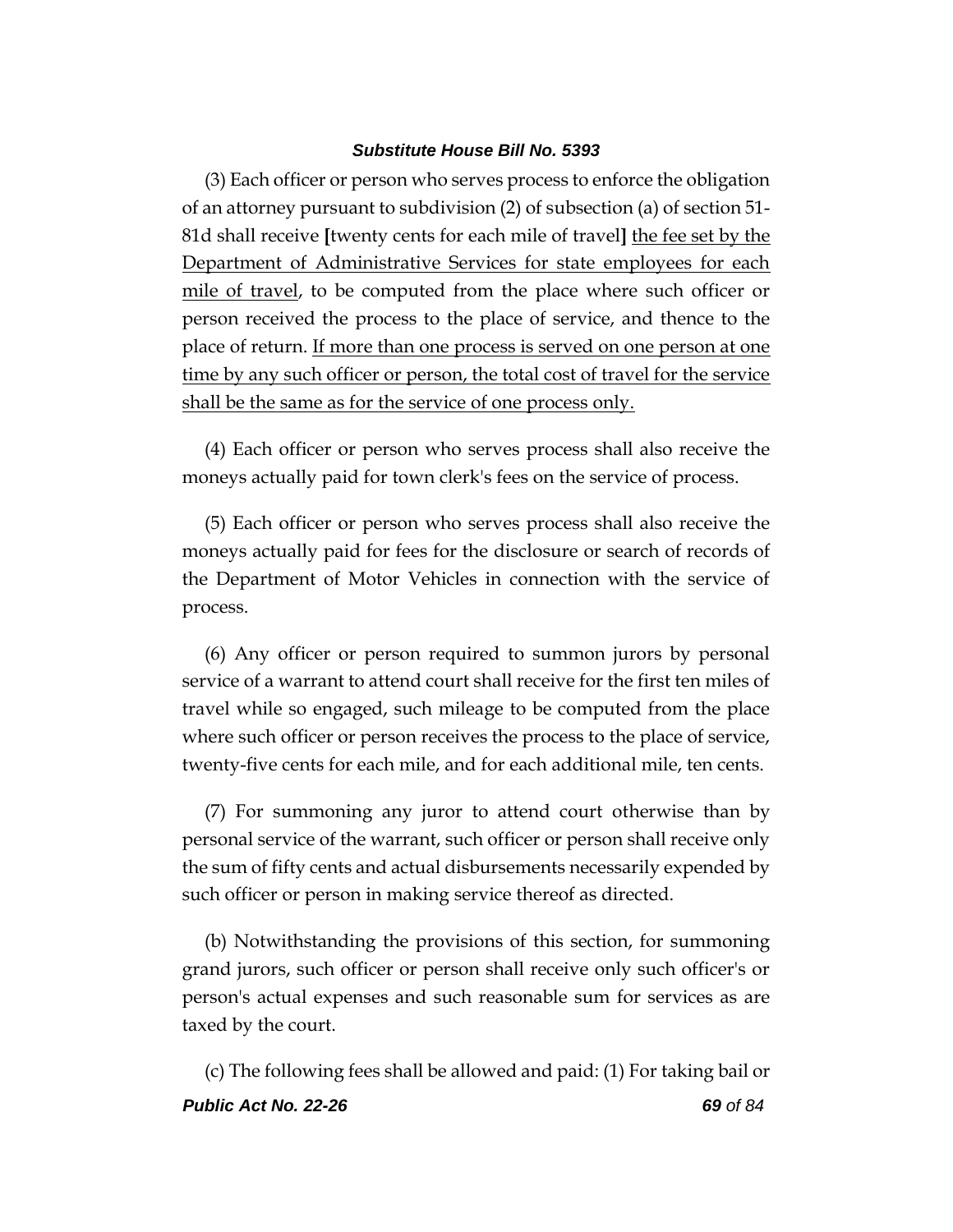bail bond, one dollar; (2) for copies of writs and complaints, exclusive of endorsements, **[**sixty cents**]** one dollar per page; (3) for endorsements, **[**forty**]** fifty cents per page or fraction thereof; (4) for service of a warrant for the seizure of intoxicating liquors, or for posting and leaving notices after the seizure, or for the destruction or delivery of any such liquors under order of court, one dollar; (5) for the removal and custody of such liquors so seized, reasonable expenses and one dollar; (6) for levying an execution, when the money is actually collected and paid over, or the debt secured by the officer to the acceptance of the creditor, **[**three**]** fifteen per cent on the amount of the execution; (7) on the levy of an execution on real property and on application for sale of personal property attached, to each appraiser, for each half day of actual service, two dollars, to surveyors when necessarily employed, four dollars per day and to each chain bearer necessarily employed, two dollars per day, which sums, with those paid to the town clerk, shall be, by the officer levying the execution, endorsed thereon, together with such officer's own fees; (8) for causing an execution levied on real property to be recorded, fees for travel and fifty **[**cents**]** dollars; (9) for services on an application for the sale of personal property attached, or in selling mortgaged property foreclosed under a decree of court, the same fees as for similar services on executions; (10) for committing any person to a community correctional center, in civil actions, **[**twenty cents a mile for travel**]** the fee set by the Department of Administrative Services for state employees for each mile of travel, from the place of the court to the community correctional center, in lieu of all other expenses; **[**and**]** (11) for summoning and attending a jury for reassessing damages or benefits on a highway, three dollars a day; and (12) for any recording for which the recording fee is not otherwise prescribed by law, fifty dollars, costs and the fee set by the Department of Administrative Services for state employees for each mile of travel.

(d) The court shall tax as costs a reasonable amount for the care of property held by any officer under attachment or execution. The officer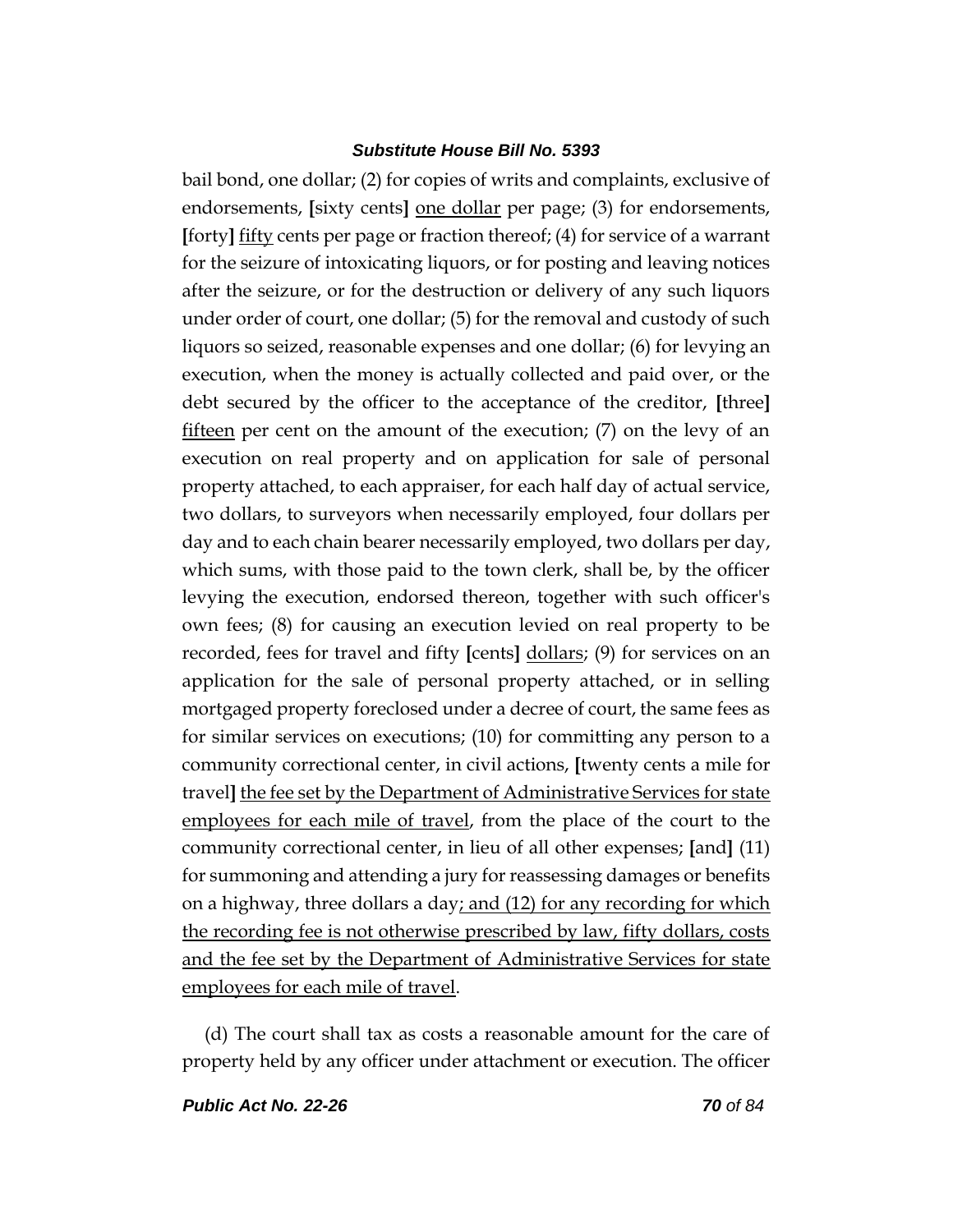serving any attachment or execution may claim compensation for time and expenses of any person, in keeping, securing or removing property taken thereon, provided such officer shall make out a bill. The bill shall specify the labor done and by whom, the time spent, the travel, the money paid, if any, and to whom and for what. The compensation for the services shall be fixed on the basis of two dollars per hour and the amount of expenses and shall be taxed by the court with the costs.

(e) The following fees shall be allowed and paid, except to state employees in the classified service: (1) For each arrest in criminal cases, one dollar and fifty cents; (2) for any necessary assistants in making criminal arrests, a reasonable sum, the necessity of such assistance to be proved by the oath of the officer; (3) for travel with a prisoner to court or to a community correctional center, forty cents a mile, provided (A) if more than one prisoner is transported at the same time, the total cost of travel shall be forty cents per mile for each prisoner transported up to a maximum of two dollars per mile, regardless of the number of prisoners transported, and (B) if a prisoner is transported for commitment on more than one mittimus, the total cost of travel shall be the same as for the transportation of one prisoner committed on one mittimus only; (4) for holding a prisoner in custody upon criminal process for each twelve hours or fraction thereof, to be taxed as expenses in the case, one dollar; (5) for holding a prisoner in custody by order of court, one dollar a day; (6) for keepers, for every twelve hours, in lieu of all other expenses, except in special cases to be approved by the court, five dollars; (7) for executing a mittimus of commitment to the Connecticut Correctional Institution, Somers, for each prisoner, one dollar and fifty cents; (8) for transporting any prisoner from a community correctional center to the Connecticut Correctional Institution, Somers, or for transporting any person under commitment from a community correctional center to the John R. Manson Youth Institution, Cheshire, twenty-five cents a mile, to be taxed as expenses, provided, if more than one prisoner or person is transported, the total

*Public Act No. 22-26 71 of 84*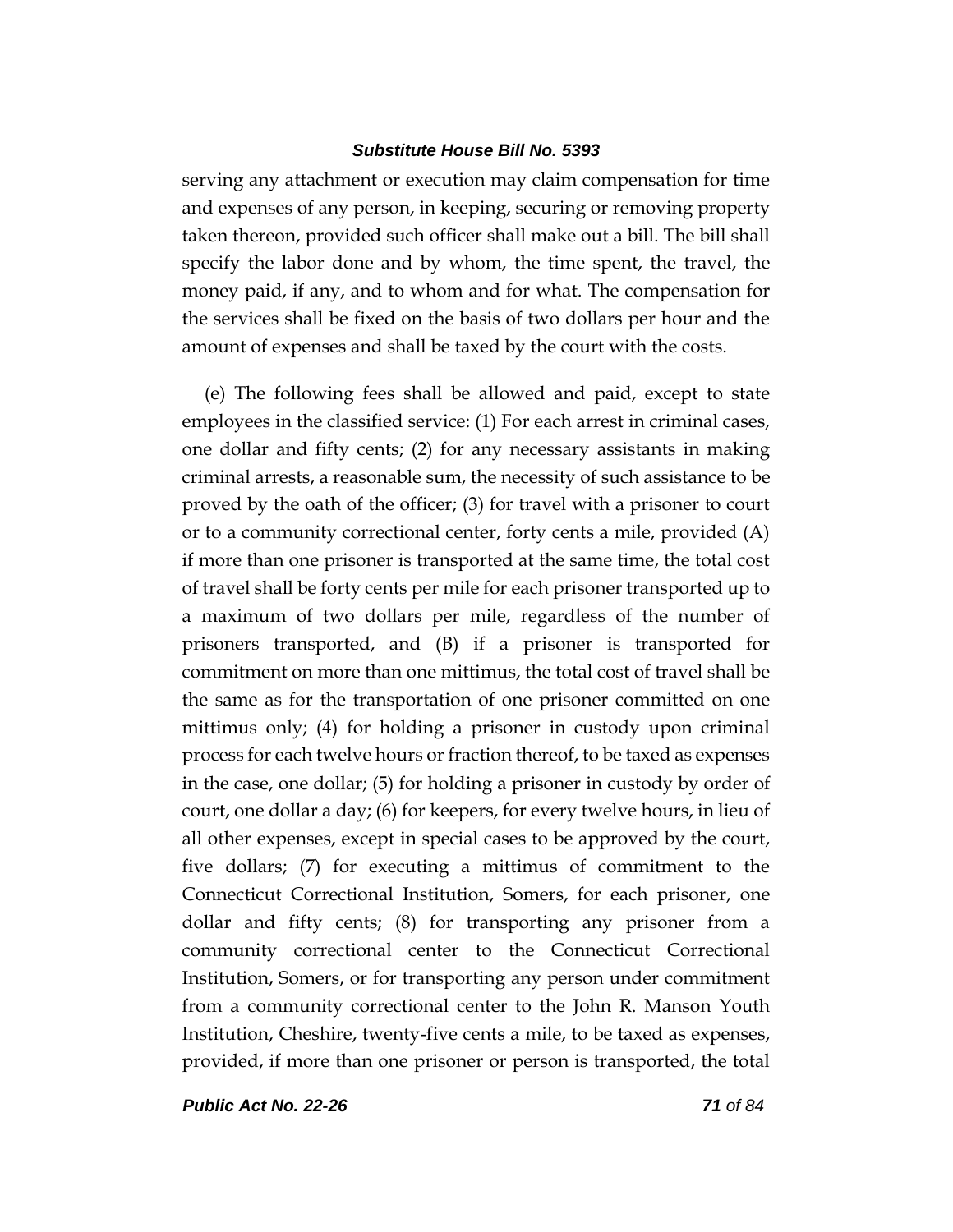cost of travel shall be twenty-five cents per mile for each prisoner or person transported up to a maximum of one dollar per mile, regardless of the number of prisoners or persons transported; (9) for taking samples to a state chemist by order of court, two dollars, and for each mile of travel in going and returning, ten cents; and (10) for producing any prisoner, held by criminal process, in court or before a judge under habeas corpus proceedings, twenty-five cents a mile travel and two dollars and fifty cents a day for attendance, to be taxed and allowed by the court or judge.

Sec. 55. Subsection (d) of section 52-356a of the general statutes is repealed and the following is substituted in lieu thereof (*Effective October 1, 2022*):

(d) All amounts received from the sale, and all other money received, shall be distributed subject to the supervision of the court according to the following priorities: (1) To all reasonable and necessary costs of sale; (2) to other legal costs of levy including the levying officer's fees of **[**five**]** fifteen per cent of the amount realized; (3) to payment of the judgment creditor pursuant to the judgment under which the sale was held or the money received; (4) to payment of any subordinate secured parties or lienors who make a written demand to the levying officer prior to the sale, according to their respective interests, and to any other judgment creditors presenting an execution to the levying officer, in the order of presentation; and (5) to payment to the judgment debtor.

Sec. 56. Subsection (c) of section 47a-42 of the general statutes is repealed and the following is substituted in lieu thereof (*Effective October 1, 2022*):

(c) Whenever the possessions and personal effects of a defendant are removed by a state marshal under this section, such possessions and effects shall be delivered by such marshal to the designated place of storage. The plaintiff shall pay the state marshal for such removal in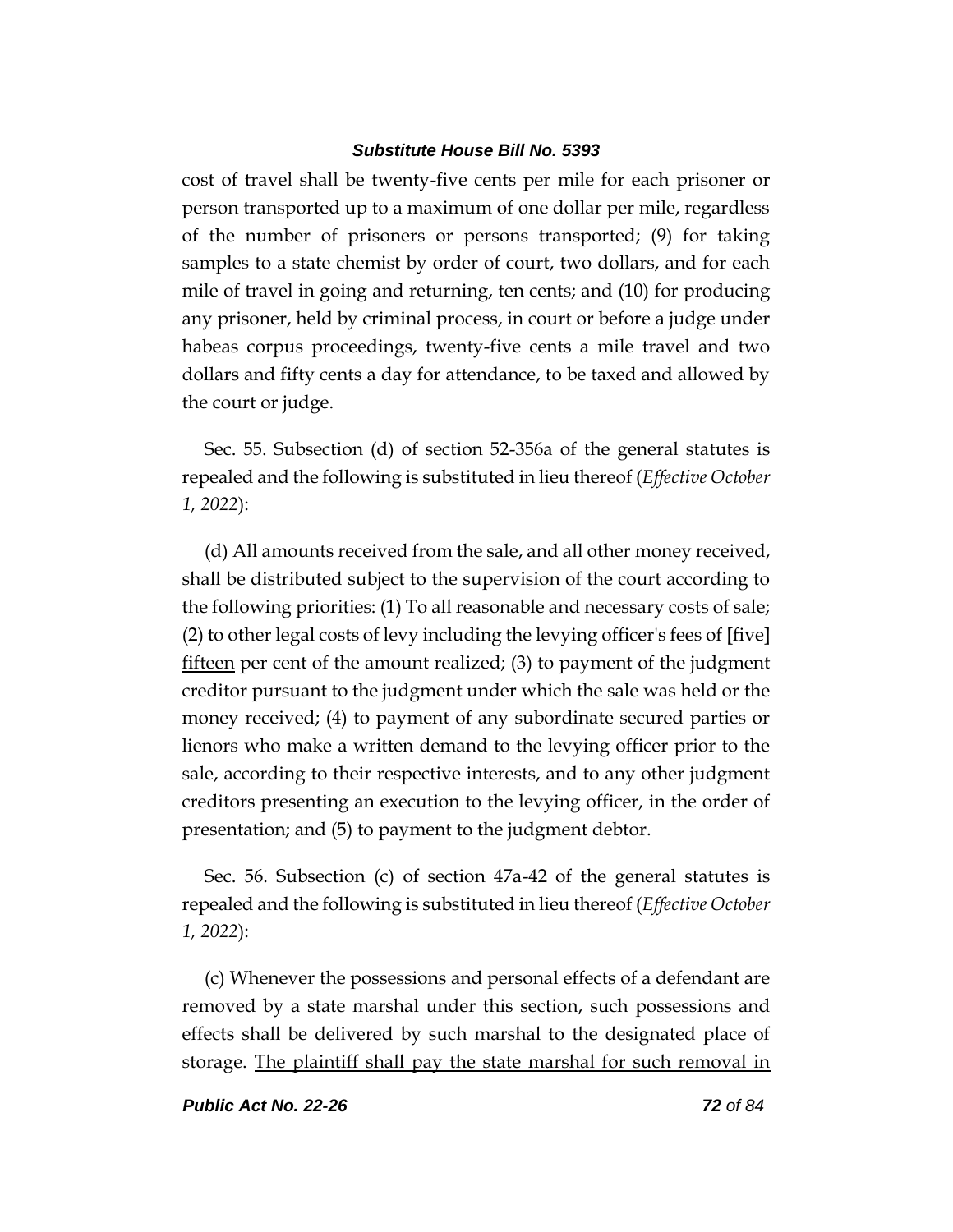accordance with the provisions of subsection (b) of section 52-261, as amended by this act. Such removal **[**, delivery and storage**]** and delivery shall be at the expense of the defendant and may be recovered by the plaintiff. If such possessions and effects are not reclaimed by the defendant and the expense of such storage is not paid to the chief executive officer within fifteen days after such eviction, the chief executive officer shall sell the same at public auction, after using reasonable efforts to locate and notify the defendant of such sale and after posting notice of such sale for one week on the public signpost nearest to the place where the eviction was made, if any, or at some exterior place near the office of the town clerk. The chief executive officer shall deliver to the defendant the net proceeds of such sale, if any, after deducting a reasonable charge for storage of such possessions and effects. If the defendant does not demand the net proceeds within thirty days after such sale, the chief executive officer shall turn over the net proceeds of the sale to the town treasury.

Sec. 57. Subsection (e) of section 14-10 of the general statutes is repealed and the following is substituted in lieu thereof (*Effective July 1, 2022*):

(e) In the event (1) a federal court judge, federal court magistrate or judge of the Superior Court, Appellate Court or Supreme Court of the state, (2) a police officer, as defined in section 7-294a, or a member of the Division of State Police within the Department of Emergency Services and Public Protection, (3) an employee of the Department of Correction, (4) an attorney-at-law who represents or has represented the state in a criminal prosecution, (5) a member or employee of the Board of Pardons and Paroles, (6) a judicial branch employee regularly engaged in courtordered enforcement or investigatory activities, (7) an inspector employed by the Division of Criminal Justice, (8) a federal law enforcement officer who works and resides in this state, (9) a state referee under section 52-434, **[**or**]** (10) a lake patrolman appointed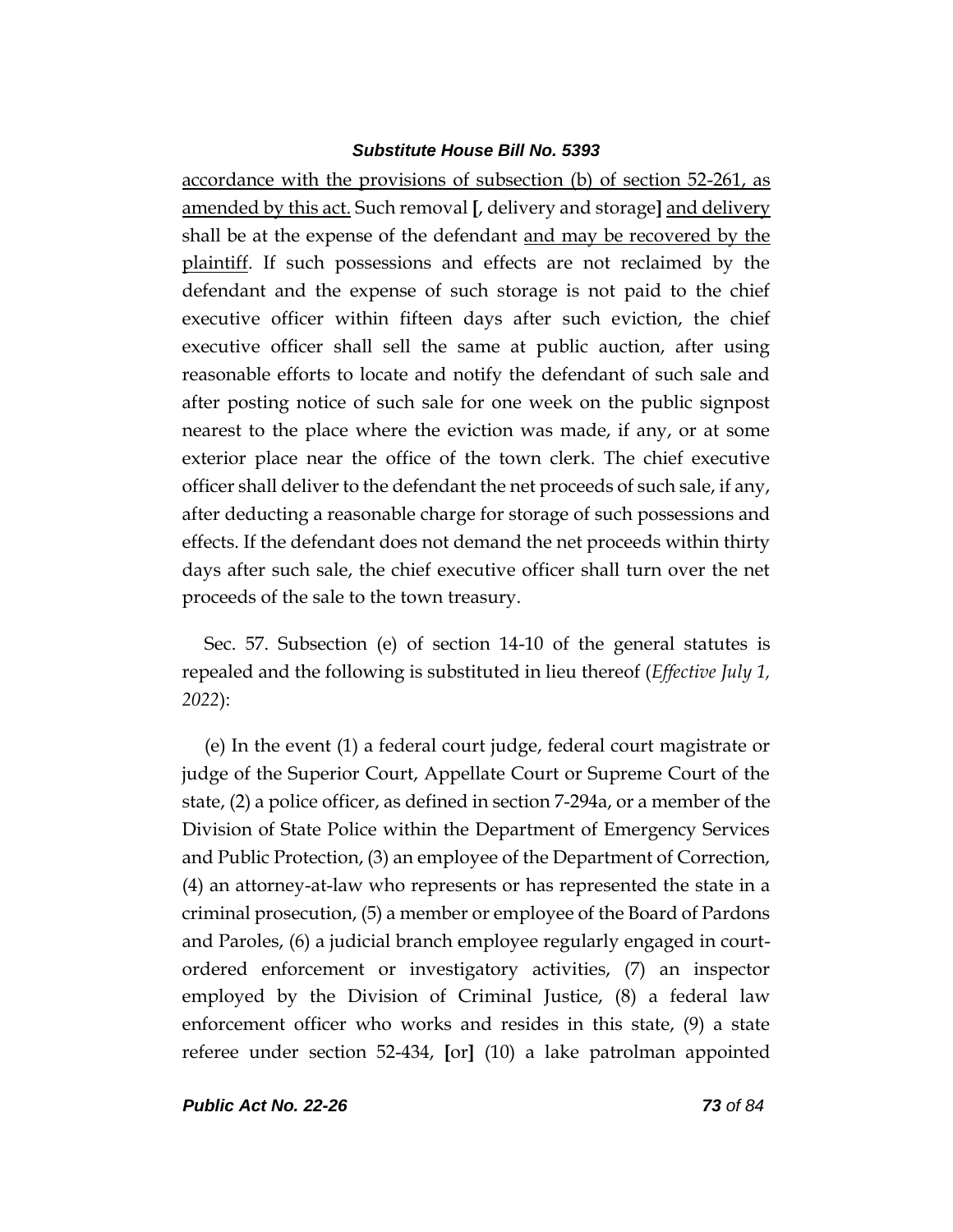pursuant to subsection (a) of section 7-151b engaged in boating law enforcement, or (11) a state marshal, submits a written request and furnishes such individual's business address to the commissioner, such business address only shall be disclosed or available for public inspection to the extent authorized by this section.

Sec. 58. Subsection (a) of section 1-217 of the general statutes is repealed and the following is substituted in lieu thereof (*Effective July 1, 2022*):

(a) No public agency may disclose, under the Freedom of Information Act, from its personnel, medical or similar files, the residential address of any of the following persons employed by such public agency:

(1) A federal court judge, federal court magistrate, judge of the Superior Court, Appellate Court or Supreme Court of the state, or family support magistrate;

(2) A sworn member of a municipal police department, a sworn member of the Division of State Police within the Department of Emergency Services and Public Protection or a sworn law enforcement officer within the Department of Energy and Environmental Protection;

(3) An employee of the Department of Correction;

(4) An attorney-at-law who represents or has represented the state in a criminal prosecution;

(5) An attorney-at-law who is or has been employed by the Division of Public Defender Services or a social worker who is employed by the Division of Public Defender Services;

(6) An inspector employed by the Division of Criminal Justice;

(7) A firefighter;

# *Public Act No. 22-26 74 of 84*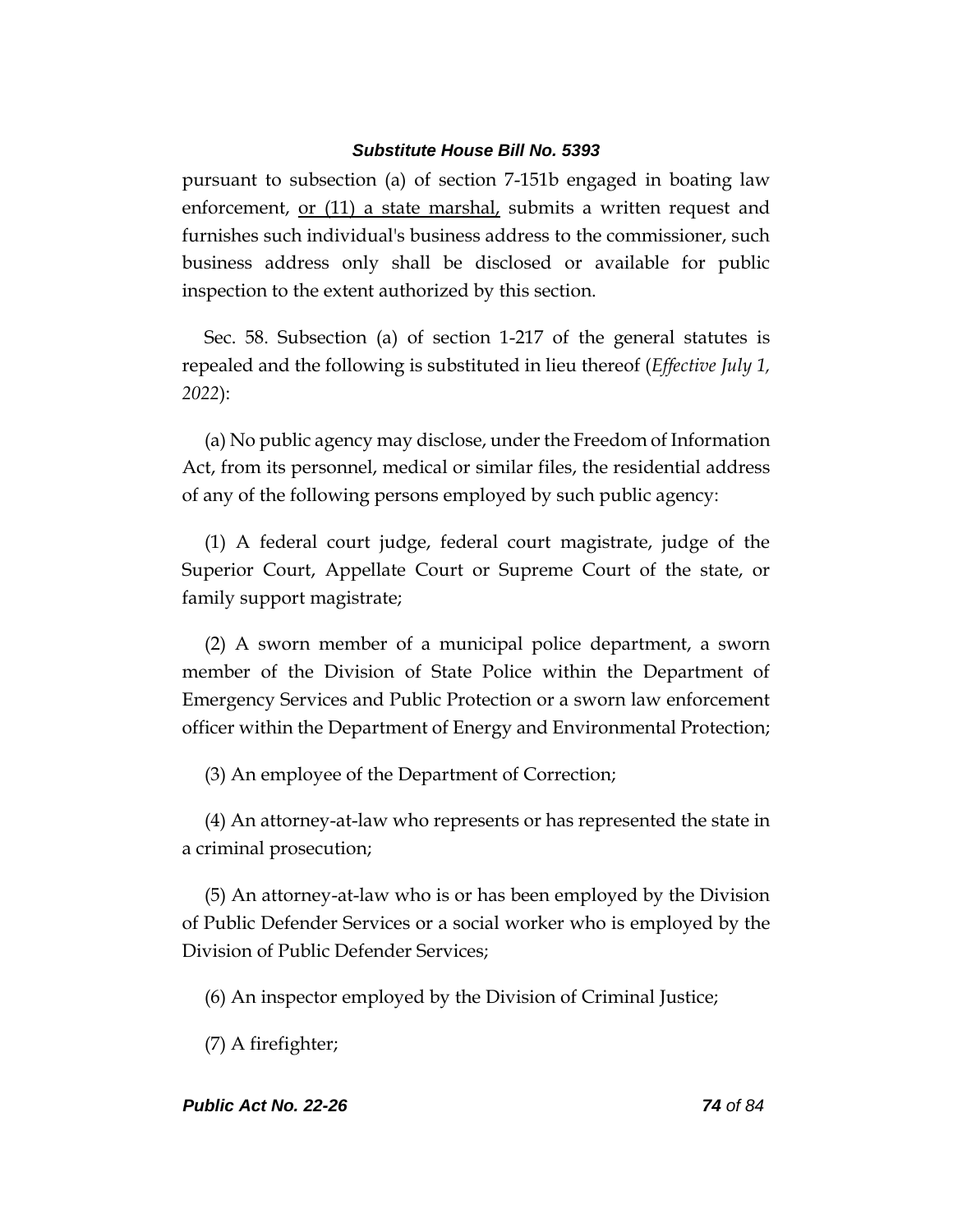(8) An employee of the Department of Children and Families;

(9) A member or employee of the Board of Pardons and Paroles;

(10) An employee of the judicial branch;

(11) An employee of the Department of Mental Health and Addiction Services who provides direct care to patients; **[**or**]**

(12) A member or employee of the Commission on Human Rights and Opportunities; or

# (13) A state marshal appointed by the State Marshal Commission pursuant to section 6-38b.

Sec. 59. Subsection (b) of section 46b-15 of the 2022 supplement to the general statutes is repealed and the following is substituted in lieu thereof (*Effective October 1, 2022*):

(b) The application form shall allow the applicant, at the applicant's option, to indicate whether the respondent holds a permit to carry a pistol or revolver, an eligibility certificate for a pistol or revolver, a long gun eligibility certificate or an ammunition certificate or possesses one or more firearms or ammunition. The application shall be accompanied by an affidavit made under oath which includes a brief statement of the conditions from which relief is sought. Upon receipt of the application the court shall order that a hearing on the application be held not later than fourteen days from the date of the order except that, if the application indicates that the respondent holds a permit to carry a pistol or revolver, an eligibility certificate for a pistol or revolver, a long gun eligibility certificate or an ammunition certificate or possesses one or more firearms or ammunition, and the court orders an ex parte order, the court shall order that a hearing be held on the application not later than seven days from the date on which the ex parte order is issued. The court, in its discretion, may make such orders as it deems appropriate

*Public Act No. 22-26 75 of 84*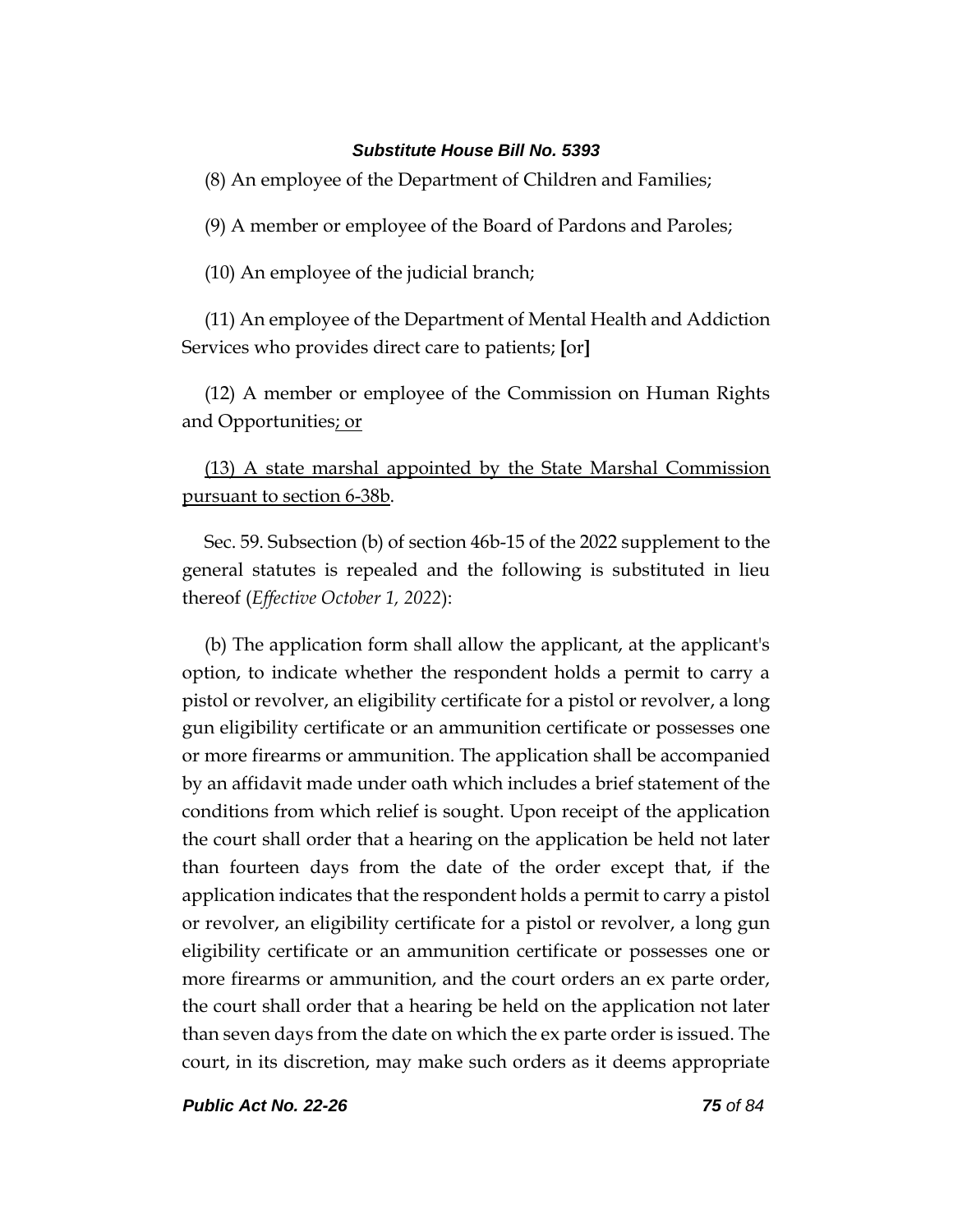for the protection of the applicant and such dependent children or other persons as the court sees fit. In making such orders ex parte, the court, in its discretion, may consider relevant court records if the records are available to the public from a clerk of the Superior Court or on the Judicial Branch's Internet web site. In addition, at the time of the hearing, the court, in its discretion, may also consider a report prepared by the family services unit of the Judicial Branch, **[**that**]** provided the person who prepared such report is available to testify at the hearing and is subject to cross examination. The report may include, as available: Any existing or prior orders of protection obtained from the protection order registry; information on any pending criminal case or past criminal case in which the respondent was convicted of a violent crime; any outstanding arrest warrant for the respondent; and the respondent's level of risk based on a risk assessment tool utilized by the Court Support Services Division. The report may also include information pertaining to any pending or disposed family matters case involving the applicant and respondent. Any report provided by the Court Support Services Division to the court shall also be provided to the applicant and respondent. Such orders may include temporary child custody or visitation rights, and such relief may include, but is not limited to, an order enjoining the respondent from (1) imposing any restraint upon the person or liberty of the applicant; (2) threatening, harassing, assaulting, molesting, sexually assaulting or attacking the applicant; or (3) entering the family dwelling or the dwelling of the applicant. Such order may include provisions necessary to protect any animal owned or kept by the applicant including, but not limited to, an order enjoining the respondent from injuring or threatening to injure such animal. If an applicant alleges an immediate and present physical danger to the applicant, the court may issue an ex parte order granting such relief as it deems appropriate. If a postponement of a hearing on the application is requested by either party and granted, the ex parte order shall not be continued except upon agreement of the parties or by order of the court for good cause shown. If a hearing on the application is scheduled or an

*Public Act No. 22-26 76 of 84*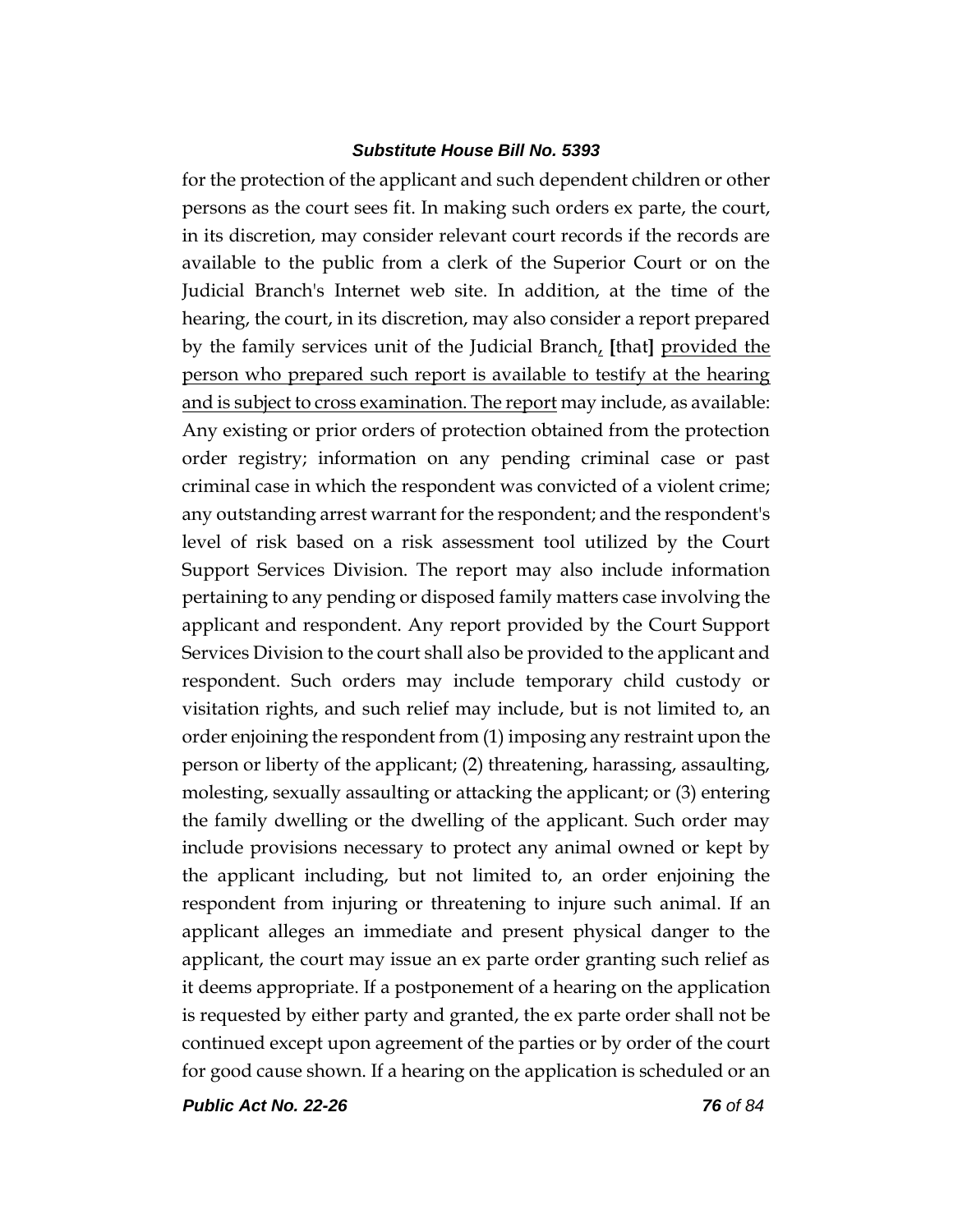ex parte order is granted and the court is closed on the scheduled hearing date, the hearing shall be held on the next day the court is open and any such ex parte order shall remain in effect until the date of such hearing. If the applicant is under eighteen years of age, a parent, guardian or responsible adult who brings the application as next friend of the applicant may not speak on the applicant's behalf at such hearing unless there is good cause shown as to why the applicant is unable to speak on his or her own behalf, except that nothing in this subsection shall preclude such parent, guardian or responsible adult from testifying as a witness at such hearing. As used in this subsection, "violent crime" includes: (A) An incident resulting in physical harm, bodily injury or assault; (B) an act of threatened violence that constitutes fear of imminent physical harm, bodily injury or assault, including, but not limited to, stalking or a pattern of threatening; (C) verbal abuse or argument if there is a present danger and likelihood that physical violence will occur; and (D) cruelty to animals as set forth in section 53- 247.

Sec. 60. Subsection (a) of section 5-142 of the general statutes is repealed and the following is substituted in lieu thereof (*Effective from passage*):

(a) If any member of the Division of State Police within the Department of Emergency Services and Public Protection or of any correctional institution, or any institution or facility of the Department of Mental Health and Addiction Services giving care and treatment to persons afflicted with a mental disorder or disease, or any institution for the care and treatment of persons afflicted with any mental defect, or any full-time enforcement officer of the Department of Energy and Environmental Protection, the Department of Motor Vehicles, the Department of Consumer Protection who carries out the duties and responsibilities of sections 30-2 to 30-68m, inclusive, **[**the Office of Adult Probation**]** Adult Probation Services, the division within the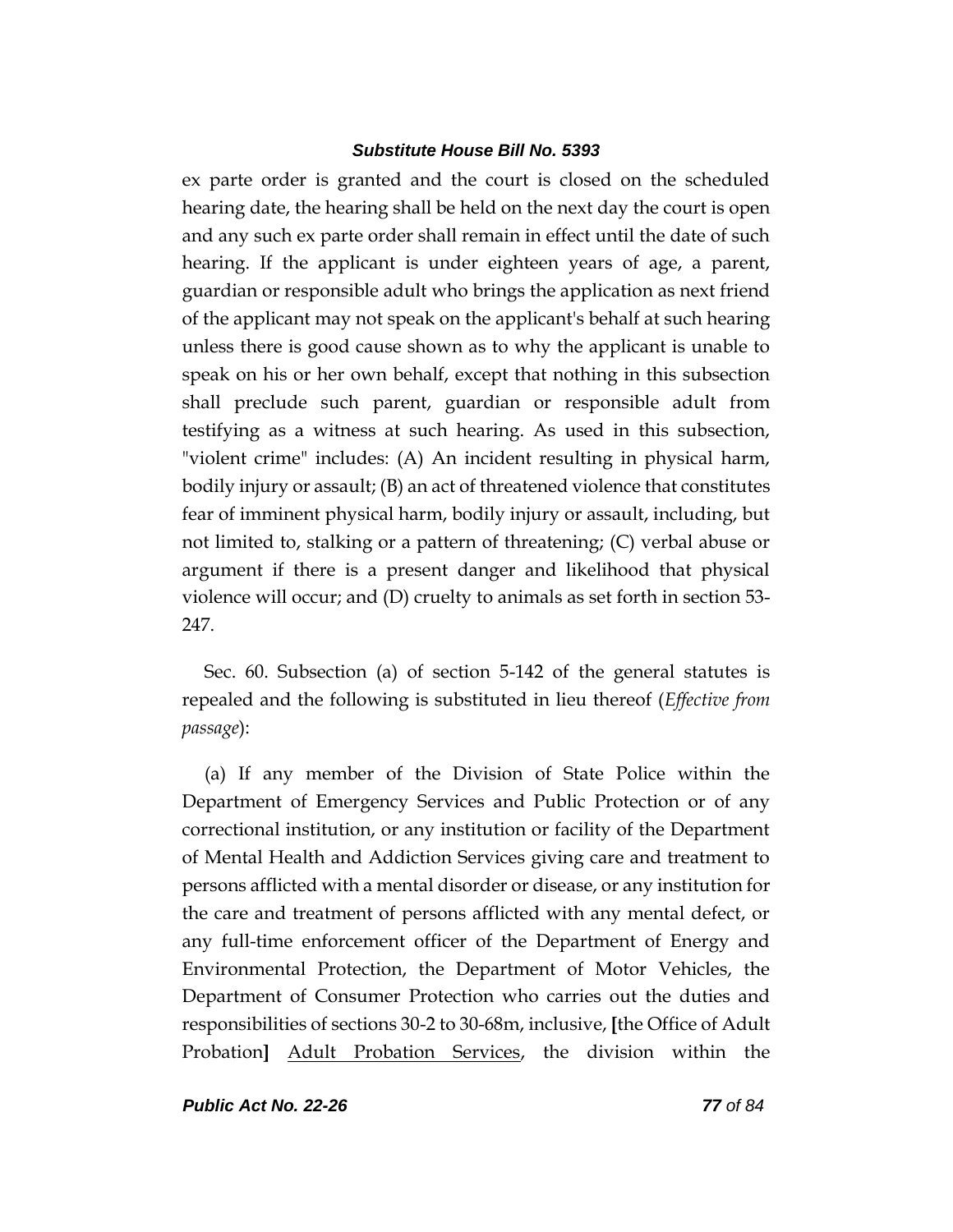Department of Administrative Services that carries out construction services or the Board of Pardons and Paroles, any probation officer for juveniles or any employee of any juvenile detention home, any member of the police or fire security force of The University of Connecticut, any member of the police or fire security force of Bradley International Airport, any member of the Office of State Capitol Police or any person appointed under section 29-18 as a special policeman for the State Capitol building and grounds and the Legislative Office Building and parking garage and related structures and facilities and other areas under the supervision and control of the Joint Committee on Legislative Management, the Chief State's Attorney, the Chief Public Defender, the Deputy Chief State's Attorney, the Deputy Chief Public Defender, any state's attorney, any assistant state's attorney or deputy assistant state's attorney, any public defender, assistant public defender or deputy assistant public defender, any chief inspector or inspector appointed under section 51-286 or any staff member or employee of the Division of Criminal Justice or of the Division of Public Defender Services, or any Judicial Department employee sustains any injury (1) while making an arrest or in the actual performance of such police duties or guard duties or fire duties or inspection duties, or prosecution or public defender or courthouse duties, or while attending or restraining an inmate of any such institution or as a result of being assaulted in the performance of such person's duty, or while responding to an emergency or code at a correctional institution, and (2) that is a direct result of the special hazards inherent in such duties, the state shall pay all necessary medical and hospital expenses resulting from such injury. If total incapacity results from such injury, such person shall be removed from the active payroll the first day of incapacity, exclusive of the day of injury, and placed on an inactive payroll. Such person shall continue to receive the full salary that such person was receiving at the time of injury subject to all salary benefits of active employees, including annual increments, and all salary adjustments, including salary deductions, required in the case of active employees, for a period of two hundred sixty weeks from

*Public Act No. 22-26 78 of 84*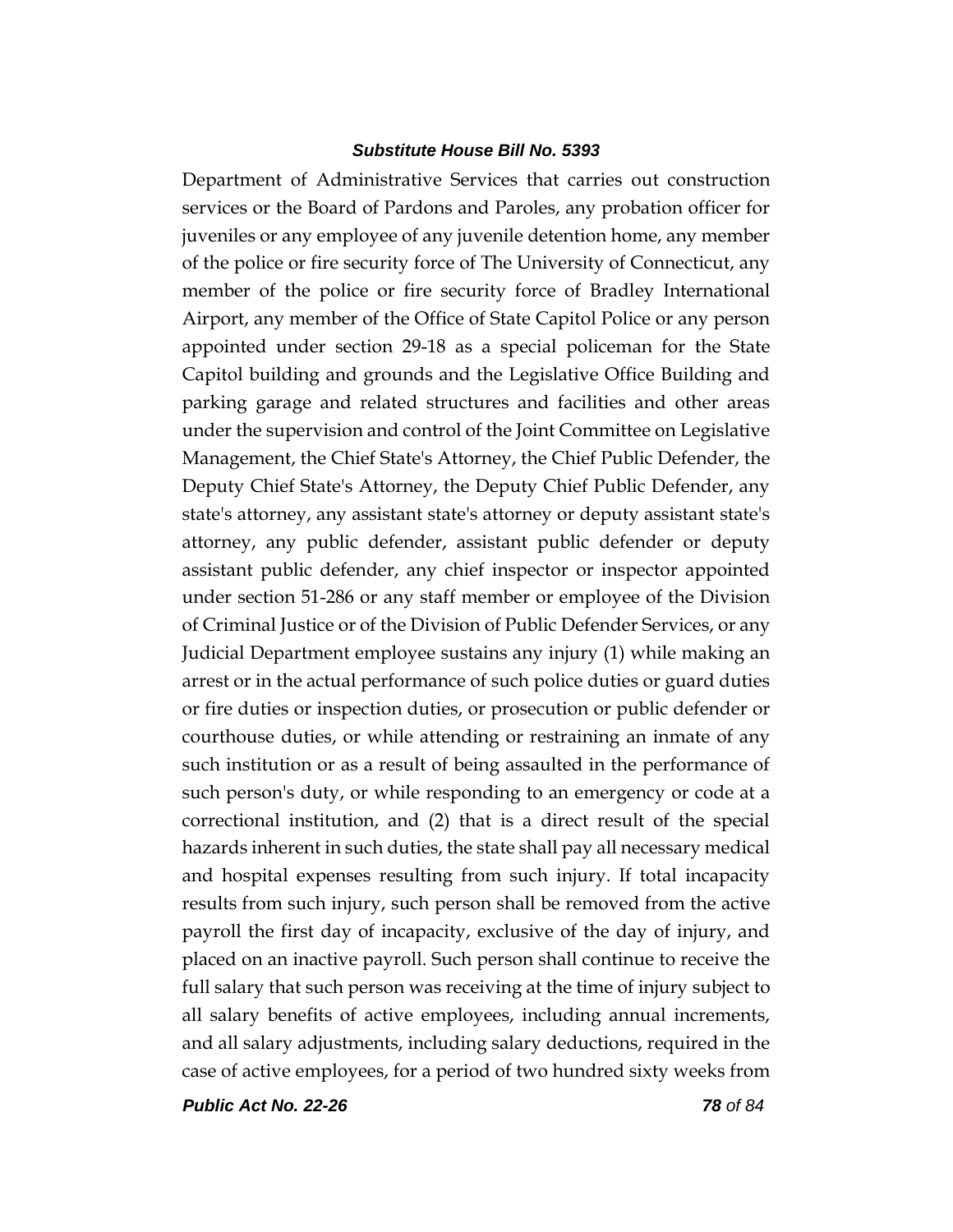the date of the beginning of such incapacity. Thereafter, such person shall be removed from the payroll and shall receive compensation at the rate of fifty per cent of the salary that such person was receiving at the expiration of said two hundred sixty weeks as long as such person remains so disabled, except that any such person who is a member of the Division of State Police within the Department of Emergency Services and Public Protection shall receive compensation at the rate of sixty-five per cent of such salary as long as such person remains so disabled. Such benefits shall be payable to a member of the Division of State Police after two hundred sixty weeks of disability only if the member elects in writing to receive such benefits in lieu of any benefits payable to the employee under the state employees retirement system. In the event that such disabled member of the Division of State Police elects the compensation provided under this subsection, no benefits shall be payable under chapter 568 or the state employees retirement system until the former of the employee's death or recovery from such disability. The provisions of section 31-293 shall apply to any such payments, and the state of Connecticut is authorized to bring an action or join in an action as provided by said section for reimbursement of moneys paid and which it is obligated to pay under the terms of this subsection. All other provisions of the workers' compensation law not inconsistent with this subsection, including the specific indemnities and provisions for hearing and appeal, shall be available to any such state employee or the dependents of such a deceased employee. All payments of compensation made to a state employee under this subsection shall be charged to the appropriation provided for compensation awards to state employees. On and after October 1, 1991, any full-time officer of the Department of Energy and Environmental Protection, the Department of Motor Vehicles, the Department of Consumer Protection who carries out the duties and responsibilities of sections 30-2 to 30-68m, inclusive, **[**the Office of Adult Probation**]** Adult Probation Services, the division within the Department of Administrative Services that carries out construction services or the Board of Pardons and Paroles, any

*Public Act No. 22-26 79 of 84*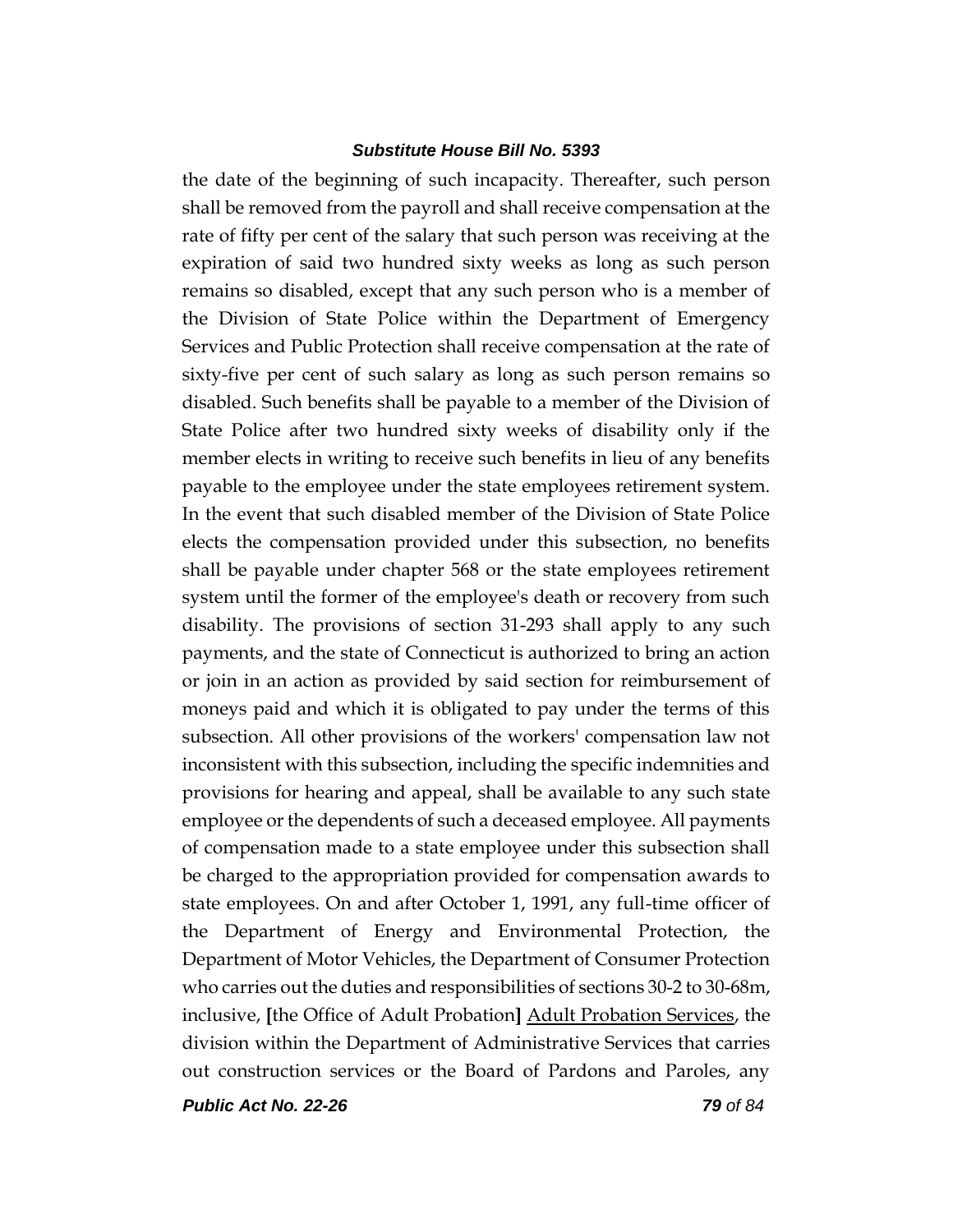probation officer for juveniles or any employee of any juvenile detention home, the Chief State's Attorney, the Chief Public Defender, the Deputy Chief State's Attorney, the Deputy Chief Public Defender, any state's attorney, assistant state's attorney or deputy assistant state's attorney, any public defender, assistant public defender or deputy assistant public defender, any chief inspector or inspector appointed under section 51-286 or any staff member or employee of the Division of Criminal Justice or the Division of Public Defender Services, or any Judicial Department employee who sustains any injury in the course and scope of such person's employment shall be paid compensation in accordance with the provisions of section 5-143 and chapter 568, except, if such injury is sustained as a result of being assaulted in the performance of such person's duty, any such person shall be compensated pursuant to the provisions of this subsection.

Sec. 61. Section 46b-3 of the general statutes is repealed and the following is substituted in lieu thereof (*Effective from passage*):

(a) The judges of the Superior Court shall appoint such domestic relations officers and other personnel as they deem necessary for the proper operation of the family relations sessions. The salaries and duties of such officers shall be determined by the judges in accordance with the compensation plan established under section 51-12. For the purposes of any investigation or pretrial conference the judge presiding at any family relations session may employ the services of any probation officer, including those under the direction of **[**the Office of Adult Probation**]** Adult Probation Services, physician, psychologist, psychiatrist or family counselor. Each person serving on July 1, 1978, in the Court of Common Pleas appointed under the provisions of section 51-156c, revised to 1975, shall continue to serve in the Superior Court. In no event shall the compensation of such person be affected solely as a result of the transfer of jurisdiction provided in section 51-164s. The Chief Court Administrator may assign, reassign and modify the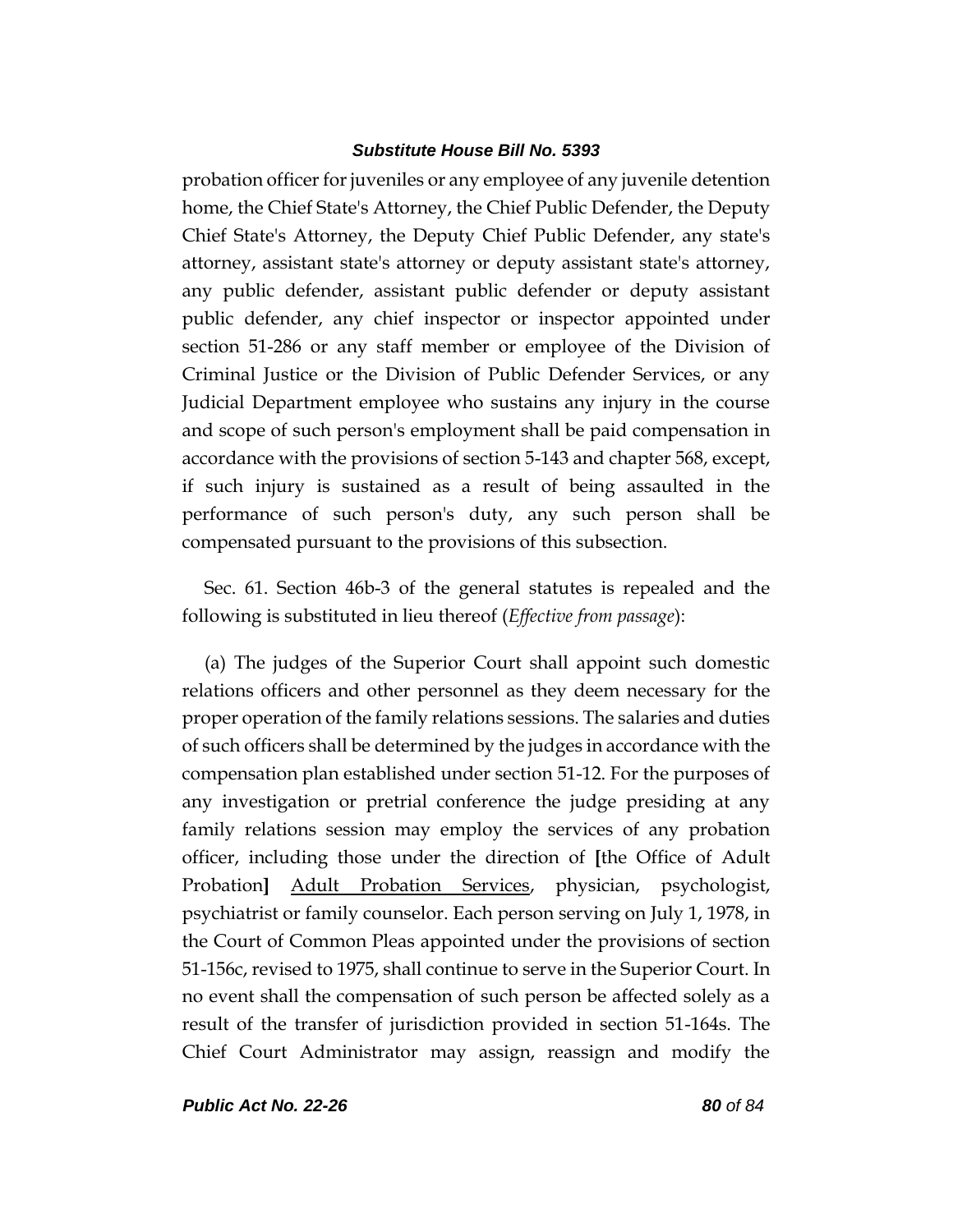assignments of such family relations personnel as he deems necessary to be in the best interest of the disposition of family relations matters. Such family relations personnel shall also be available to assist the courts of probate in cases involving judicial consent to marriage of a minor.

(b) Family relations personnel are authorized to collect fees in accordance with the provisions of section 52-259.

Sec. 62. Subdivision (1) of subsection (h) of section 46b-15 of the 2022 supplement to the general statutes is repealed and the following is substituted in lieu thereof (*Effective October 1, 2022*):

(h) (1) The applicant shall cause notice of the hearing pursuant to subsection (b) of this section and a copy of the application and the applicant's affidavit and of any ex parte order issued pursuant to subsection (b) of this section to be served on the respondent not less than three days before the hearing. A proper officer responsible for executing such service shall accept all documents in an electronic format, if presented to such officer in such format. The cost of such service, including mileage pursuant to section 52-261, as amended by this act, shall be paid for by the Judicial Branch. No officer or person shall be entitled to a fee for service pursuant to this section if timely return of service is not received by the court, absent a court order authorizing such fee. For the purposes of this subsection, timely return includes, but is not limited to, transmitting by facsimile or other means, a copy of the return of service to the court prior to the hearing followed by the delivery of the original return to the court within a reasonable time after the hearing.

Sec. 63. Subsection (d) of section 46b-16a of the 2022 supplement to the general statutes is repealed and the following is substituted in lieu thereof (*Effective October 1, 2022*):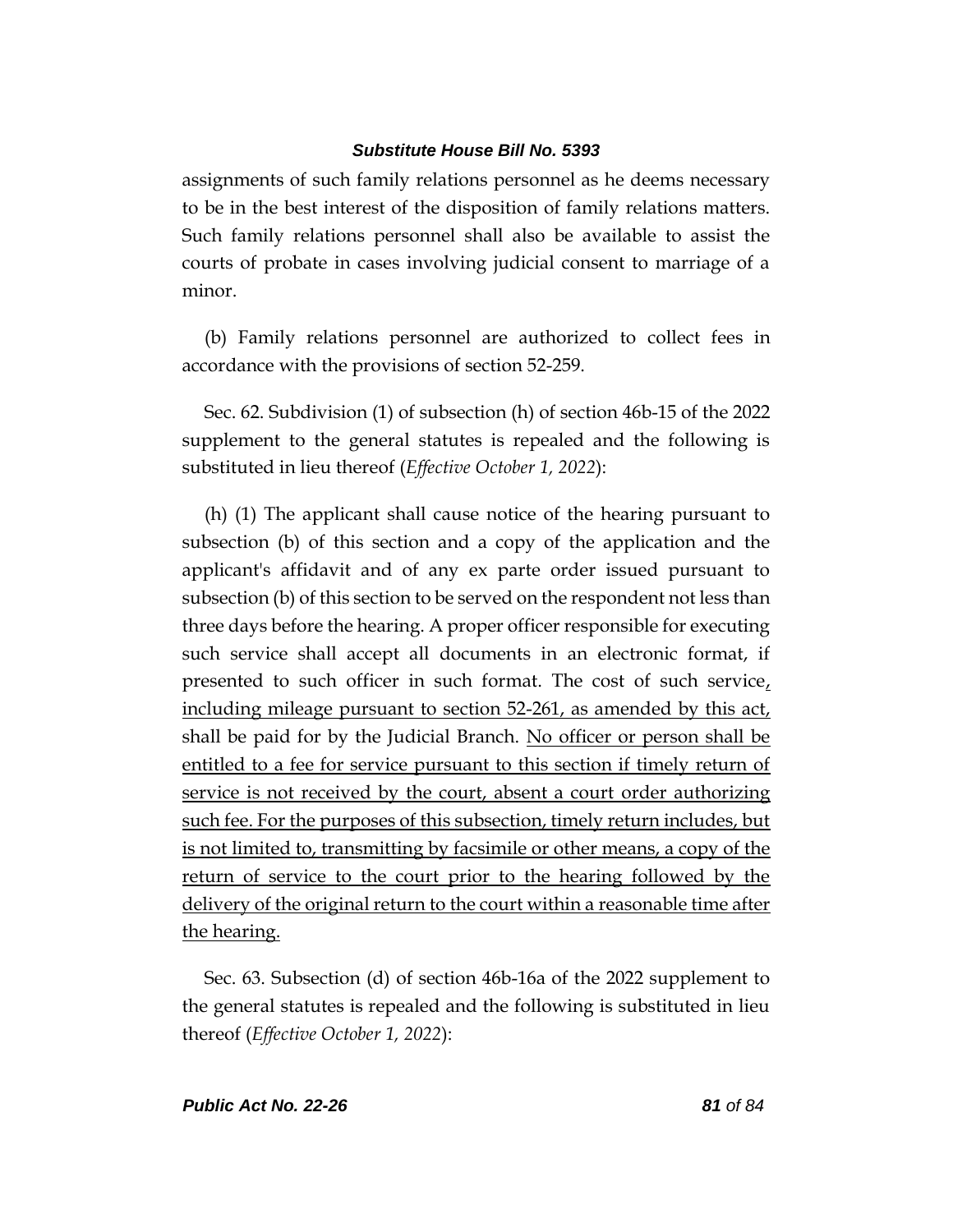(d) The applicant shall cause notice of the hearing pursuant to subsection (b) of this section and a copy of the application and the applicant's affidavit and of any ex parte order issued pursuant to subsection (b) of this section to be served by a proper officer on the respondent not less than five days before the hearing. The cost of such service, including mileage pursuant to section 52-261, as amended by this act, shall be paid for by the Judicial Branch. Upon the granting of an ex parte order, the clerk of the court shall provide two copies of the order to the applicant. No officer or person shall be entitled to a fee for service pursuant to this section if timely return of service is not received by the court, absent a court order authorizing such fee. For the purposes of this subsection, timely return includes, but is not limited to, transmitting by facsimile or other means, a copy of the return of service to the court prior to the hearing followed by the delivery of the original return to the court within a reasonable time after the hearing. Upon the granting of an order after notice and hearing, the clerk of the court shall provide two copies of the order to the applicant and a copy to the respondent. Every order of the court made in accordance with this section after notice and hearing shall be accompanied by a notification that is consistent with the full faith and credit provisions set forth in 18 USC 2265(a), as amended from time to time. Immediately after making service on the respondent, the proper officer shall (1) send or cause to be sent, by facsimile or other means, a copy of the application, or the information contained in such application, stating the date and time the respondent was served, to the law enforcement agency or agencies for the town in which the applicant resides, the town in which the applicant is employed and the town in which the respondent resides, and (2) as soon as possible, but not later than two hours after the time that service is executed, input into the Judicial Branch's Internet-based service tracking system the date, time and method of service. If, prior to the date of the scheduled hearing, service has not been executed, the proper officer shall input into such service tracking system that service was unsuccessful. The clerk of the court shall send, by facsimile or other

*Public Act No. 22-26 82 of 84*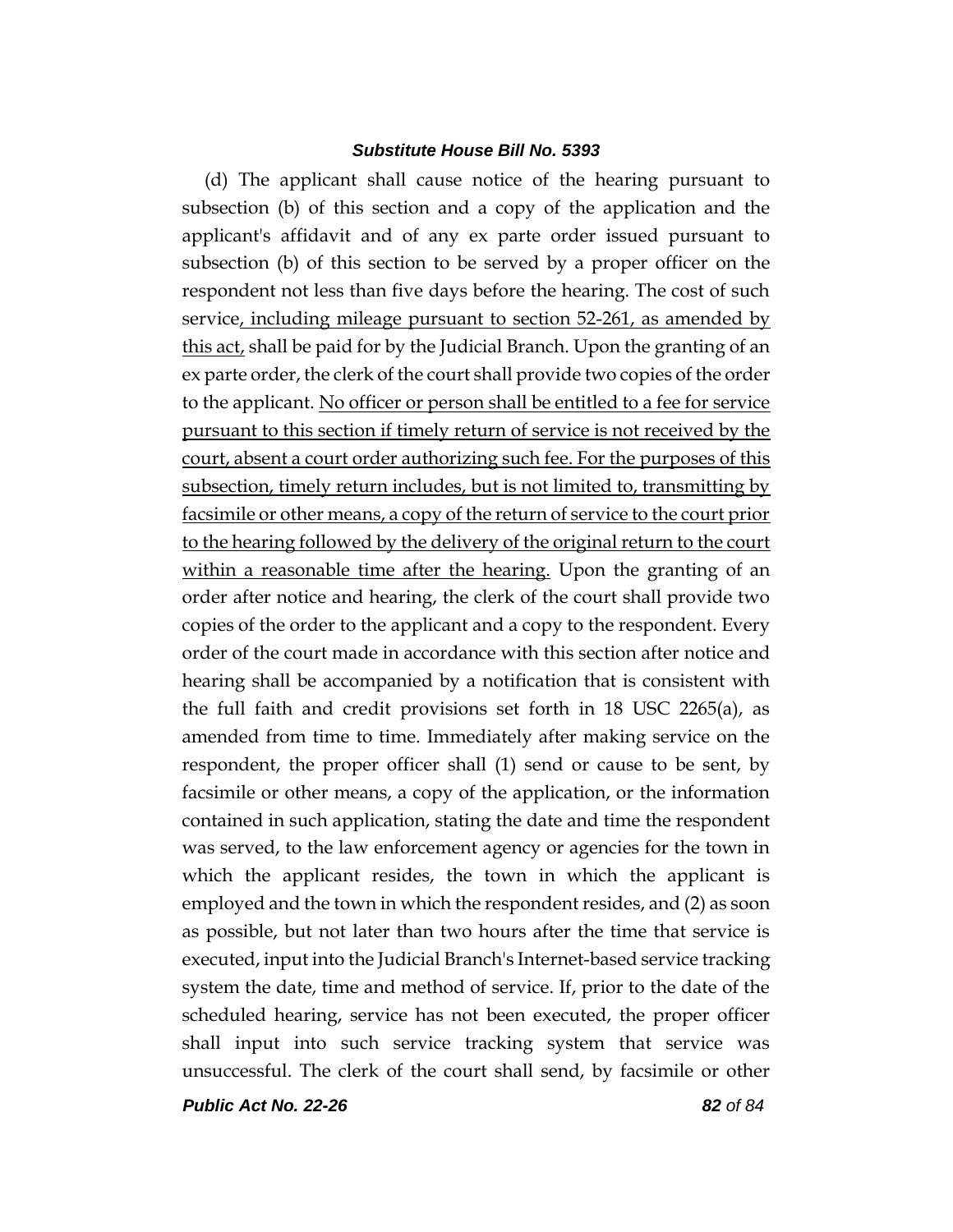means, a copy of any ex parte order and of any order after notice and hearing, or the information contained in any such order, to the law enforcement agency or agencies for the town in which the applicant resides, the town in which the applicant is employed and the town in which the respondent resides, not later than forty-eight hours after the issuance of such order, and immediately to the Commissioner of Emergency Services and Public Protection. If the applicant is enrolled in a public or private elementary or secondary school, including a technical education and career school, or an institution of higher education, as defined in section 10a-55, the clerk of the court shall, upon the request of the applicant, send, by facsimile or other means, a copy of such ex parte order or of any order after notice and hearing, or the information contained in any such order, to such school or institution of higher education, the president of any institution of higher education at which the applicant is enrolled and the special police force established pursuant to section 10a-142, if any, at the institution of higher education at which the applicant is enrolled, if the applicant provides the clerk with the name and address of such school or institution of higher education.

Sec. 64. (*Effective from passage*) Sections 1 to 27, inclusive, of public act 21-80 shall take effect July 1, 2023.

Sec. 65. (NEW) (*Effective July 1, 2023*) Sections 52-619 to 52-645, inclusive, of the 2022 supplement to the general statutes do not apply to a receivership for which the receiver was appointed before July 1, 2023.

Sec. 66. Section 2 of public act 21-170 is repealed. (*Effective from passage*)

Sec. 67. Section 52-646 of the 2022 supplement to the general statutes is repealed. (*Effective from passage*)

Sec. 68. Section 52-155 of the general statutes is repealed. (*Effective July*